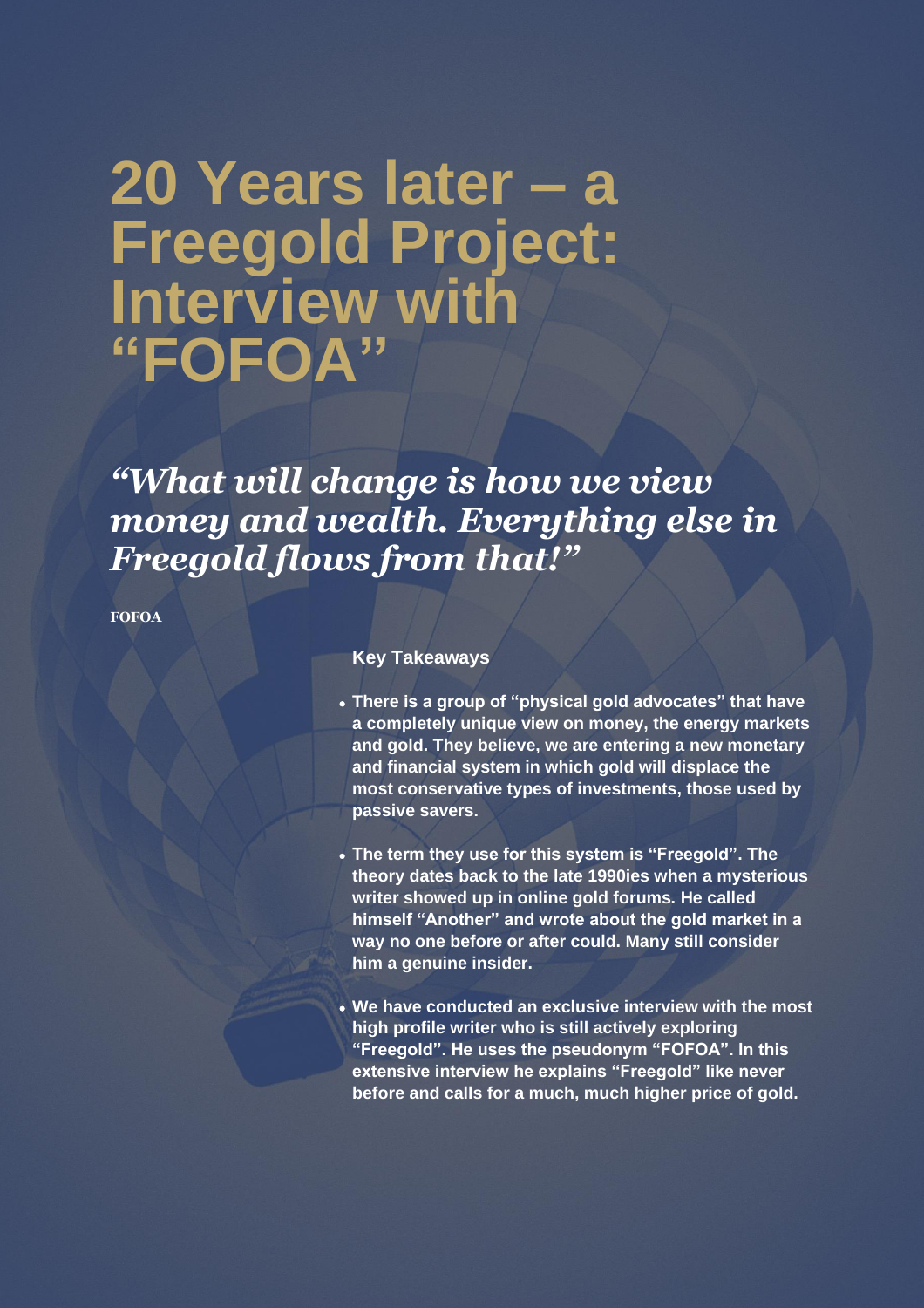

# **Preface**

*"Old world, gold economy, as viewed thru modern eyes' or 'way to move from US-Dollar without war'."*

Another

Almost exactly 20 years ago an anonymous writer who called himself "Another" appeared on the biggest Gold discussion board the young internet knew at that time. He seemed to be an insider with deep knowledge of history, politics and economics. He would write for many years and had an heir, called "Friend of Another" who took the torch once Another himself "retired". To this day we don't know who Another was, where he got his information and why he chose to share it with the world. But we do know one thing: Some (not all) of his sometimes outlandish predicdtions did turn out to be true.

The body of their work streches from the Bretton-Woods-Deal to the Nixon-Shock and the introduction of the Euro. It represents one of the most fascinating perspectives of the role of Gold in the current and future monetary systems. It also makes a compelling case for a much, much higher price of Gold.

To this day people study his work to make sense of it and learn about the Gold market. The most well-known student of "Another" and "FOA" is a blogger who calls himself "FOFOA". He has been working on the topic known as "Freegold" for more than a decade. "FOFOA" kindly agreed to do an interview for this year's *In Gold We Trust* report<sup>1</sup>. We want to thank him for his effort and time as this project was conducted over several weeks.

In order to make this broad subject as approachable as possible, we shall apply some structure to the interview.

- We will start off with a few questions about FOFOA himself, so we get to know him a little.
- Then we will describe the body of work that Another and FOA left us and talk about the state of the internet at that time.
- The content of Anothers/FOAs work will be the topic of the third section.
- In the following sections we will cover the
	- Predictions what came true and what didn't?
		- Gold itself
		- and the special role of the Euro

Without further ado, let's get into it.

—

**<sup>1</sup>** The English edition of the *In Gold We Trust* report 2019 can be downloaded for free at [https://ingoldwetrust.report/igwt-en/?lang=en.](https://ingoldwetrust.report/igwt-en/?lang=en) Die deutsche Fassung des *In Gold We Trust*-Reports 2019 kann heruntergeladen werden unte[r https://ingoldwetrust.report/igwt/.](https://ingoldwetrust.report/igwt/)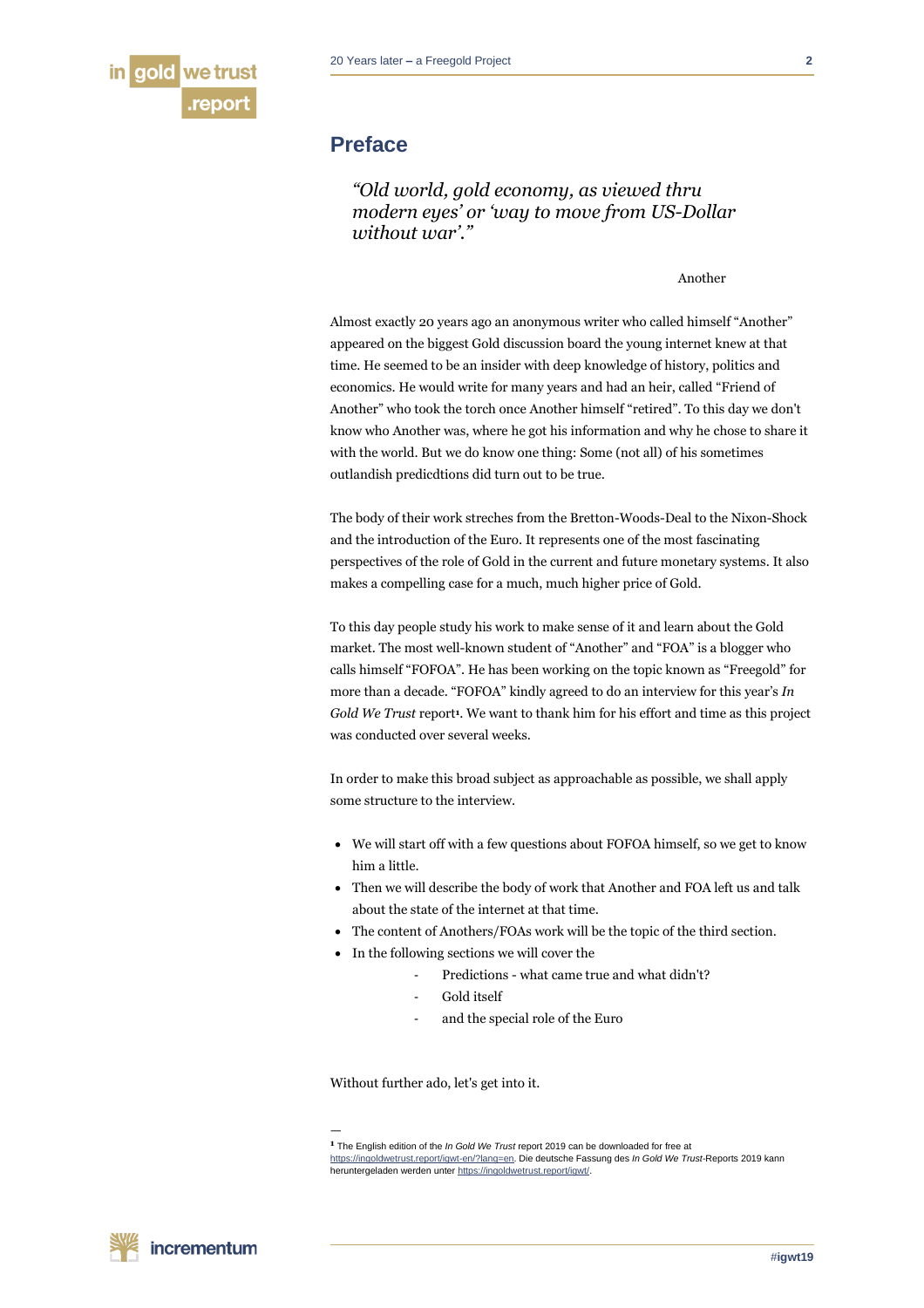# **First question**

*First off: What are we going to talk about here? In as few sentences as possible, could you describe what Another's/FOA's work means to you?*

Hello, and thank you for giving me the opportunity to do this. I guess the simplest way to explain what their work means to me is that it gave me a lens. What do I mean by that? I mean something like a camera lens, a view of the world that's a little bit different from what we get everywhere else. And it goes far beyond gold and the gold market. That's the hook, because the implication of physical gold inevitably revaluing to something like USD 55.000 per ounce is gravitational, but once you've seen through this lens, you'll never see anything quite the same way again.

I'm talking about everything, from history to politics, from money to war, from religion to economics. They say the winners write history, but that's not really true. Looking back, we can usually find at least two diametric views on any topic, big or small. Often there are several. Take economics for example. You have the Marxist view and the Keynesian view, the Austrian School and many more, and they each have a different perspective on economic (and often political) history. In politics, you have the left and right, and so on.

What Another and FOA presented, represents a certain perspective that I haven't seen explained anywhere else. There really is a menu of choices out there when it comes to lenses. Take the most recent period, from 1970 to present. There's the mainstream view, and then there's the hard-money view. You could also call it the goldbug view. I think we can all agree that the goldbug view and the mainstream view of the last 50 years are not the same thing, at least not about money, gold and the financial system. But Another's view of the events during this time period is different.

You might think it would be closer to the goldbug view than to the mainstream view, but it's arguably the other way around. In fact, I'd say that Freegold is more like the easy money system we've had for the last 50 years than the hard money system most goldbugs pine for, yet its implication for those holding real, physical gold is a magnitude greater than most goldbugs even imagine.

But again, I really can't overstate how sweeping this lens is. That's what's kept me writing about it for ten years now.**<sup>2</sup>** I suppose by the time this is published, it will have been 11 years since I first started reading A/FOA (as I call them for short). So that's what their work means to me. I don't think they meant it that way, but it's what I found in their writings, and it's what many have found in mine.

And it's not just another way to view the world, an alternative lens so to speak. In my view, it's the only correct lens through which to view the world, and its only limitation is in the eye of the viewer. Similar to a fractal, I like to say it offers

**2** FOFOA's public blog i[s http://fofoa.blogspot.com/.](http://fofoa.blogspot.com/)

—

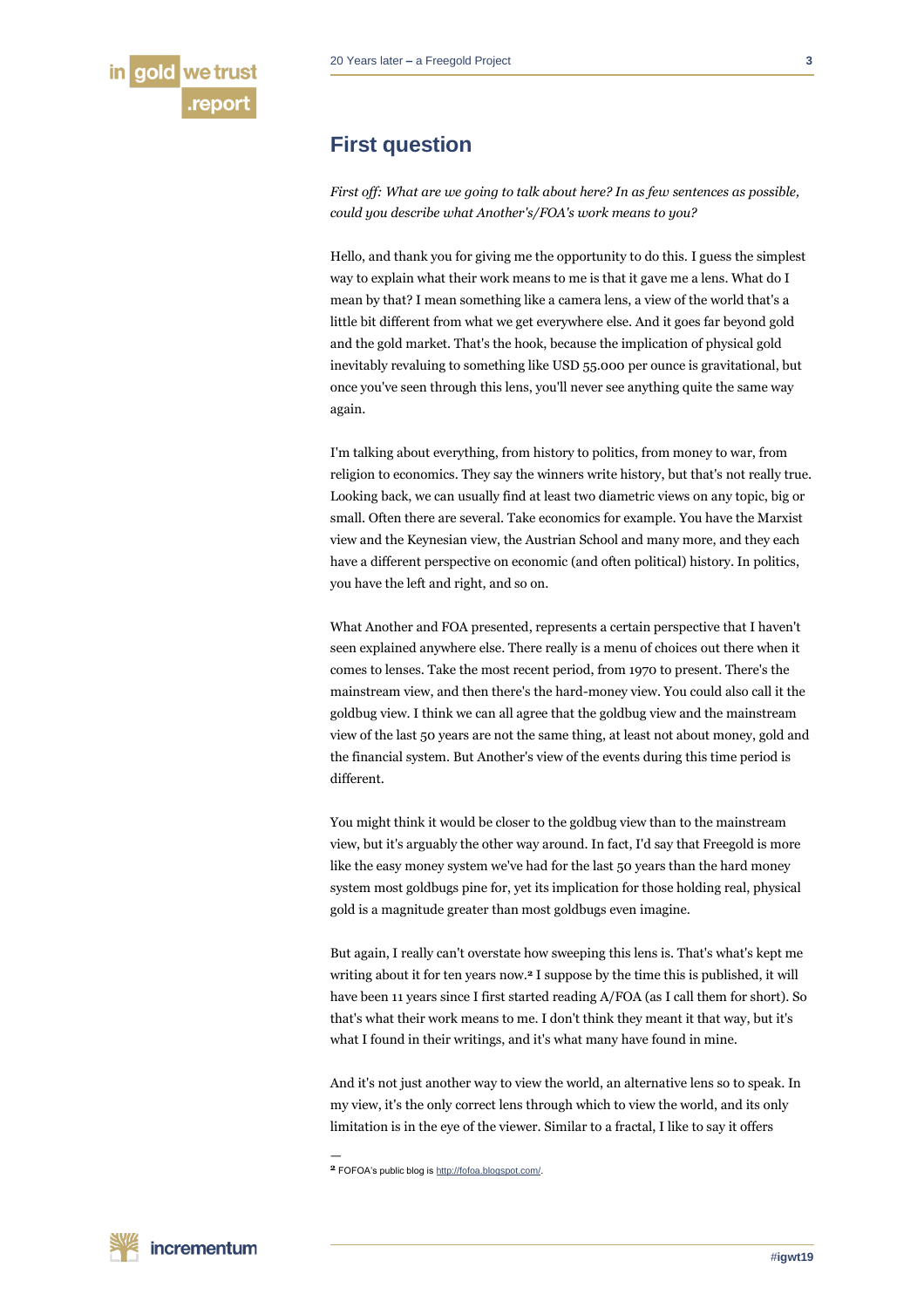

infinite resolution. That's how you can be confident that a perspective is correct, if it holds true the deeper you dig and the closer you look. I certainly can't say I've gone all the way with it yet. In fact, I've probably only scratched the surface, but what I found there was pure gold. And hopefully this first answer will make more sense as we work our way through the rest of your questions. ;D

Sincerely, FOFOA

# **Personal questions**

*Who are you? What can you tell us about yourself?*

I'm just a regular, 50-something guy. I don't like to give out many details about myself, because I want what I write about to be judged on its merits alone, and not on the details about me. I'm sure you can think of a few people with impeccable resumes, who are so wrong on literally everything that they're actually dangerous to the very survival of mankind. Well, that's kind of the problem with our obsession with resumes. I'm not saying there's anything wrong with mine. I actually think it's impressive, but I also think it has nothing to do with this subject matter, so I just keep it to myself.

# *Why do you prefer to stay anonymous?*

I could give you a litany of reasons why, but in the process I'd probably inadvertently reveal something about myself that I'd prefer to keep private. ;D

# *How did you come in touch with A/FOA?*

Well, I first came across a lengthy quote by them in 2008, on the old "Gold Is Money" forum. In fact, the fellow who posted that quote is still a subscriber at the Speakeasy, my private blog.

I had a modest financial windfall in 2007, and I'd put a lot of it into a couple of properties, and the remainder went into stocks, with a little held back in cash. Then in 2008, I suffered a substantial loss in both the real estate and the stocks, and I was desperate to figure out how rich people protected their money (what I learned from A/FOA actually meant *thinking like* a "Giant" protecting his "wealth", rather than a rich person with money).

It was late 2007 when I first noticed that something big was happening, and I spent the next six months reading as many financial books as I could get my hands on. I would go to Barnes and Noble and stand in front of the finance section picking out books to buy. Then I found A/FOA, and I literally stopped looking anywhere else. That's not to say I don't read other stuff anymore. I do. But when I found A/FOA, I knew that I'd found what I had been looking for. I had no idea yet just how deep it went, but I could tell right away that it was deep!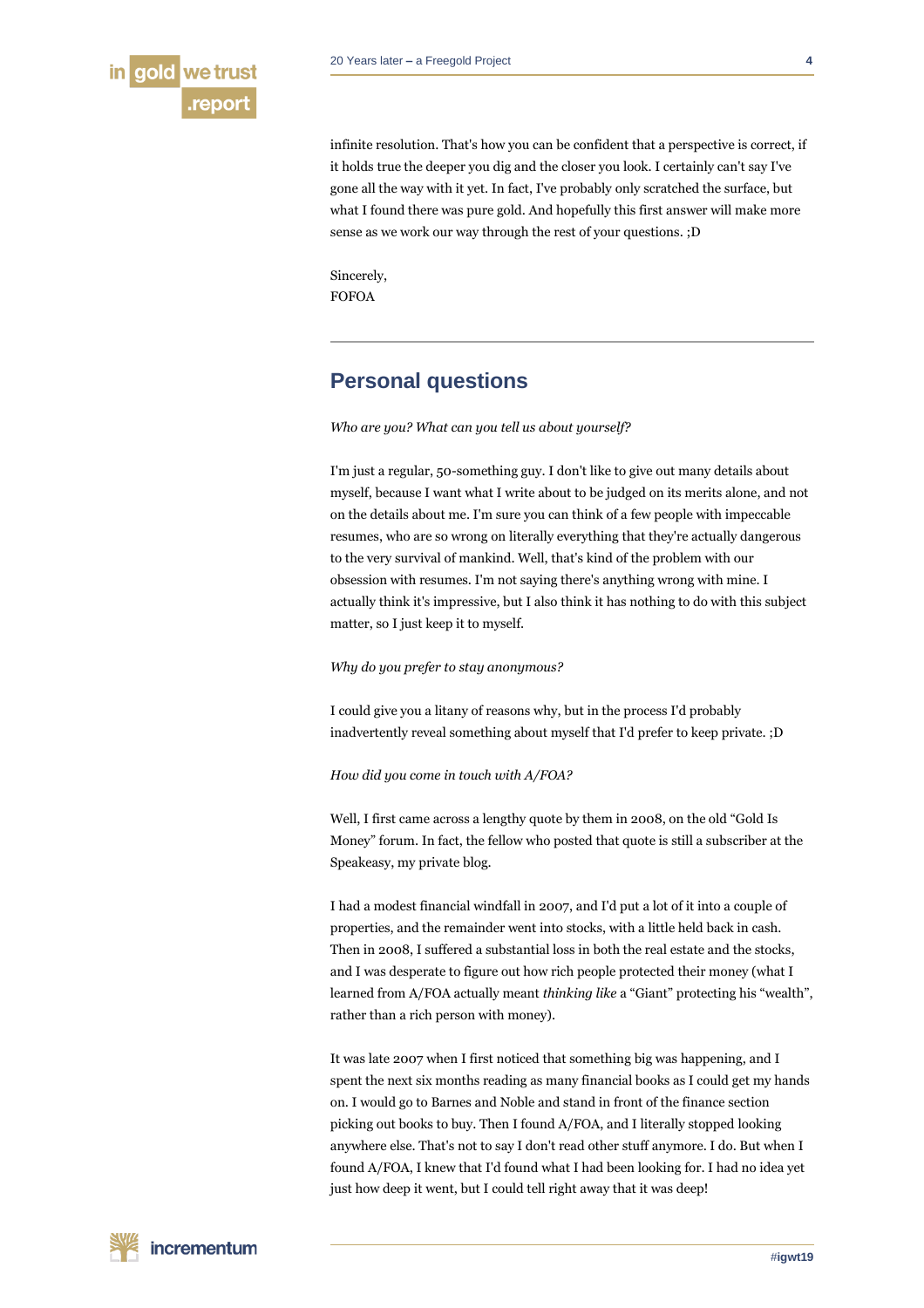#### *Have you been investing/researching (in) Gold before?*

I had never even touched a gold coin before 2008, so no. I knew nothing about gold. I didn't even know how to find a coin dealer. My first purchase ever was in March of 2008. It was relatively small, and mostly silver. In fact, for the next few months, I purchased mostly silver. That stopped when I started reading A/FOA. I never purchased another ounce of silver after that. 90% of my gold was purchased after I discovered A/FOA, and I am now completely out of stocks, silver and real estate, other than my primary residence.

# *After reading A/FOA - when did you start writing about it? And why?*

This is kind of a funny story when I look back, but after about a month of reading A/FOA, I thought I was ready to write a book about it. I had done some writing in the past, and I was so intrigued by this stuff that I wanted to write a book about it. I thought about writing USAGOLD to ask for permission to use the source material, but I don't think I ever did. I'm a little hazy on whether I actually did send him an email or not, but if I did, I never heard back.

Instead, I joined the USAGOLD discussion forum, where A/FOA had posted seven years earlier. The problem was, nobody there was talking about Another, FOA or Freegold, which was all I wanted to talk about. Apparently it had become topic non grata by the host of the forum, who thought it was bad for business. So I started my own blog about it, and announced it at the USAGOLD forum. Two hours later, my post was gone and my access was terminated. Luckily I had caught the attention of a few people from the forum during the two hours my post was up, and the rest, as they say, is history.

*Is blogging your main job today?* 

Yes, you could say that. It's been my only source of income for a decade now.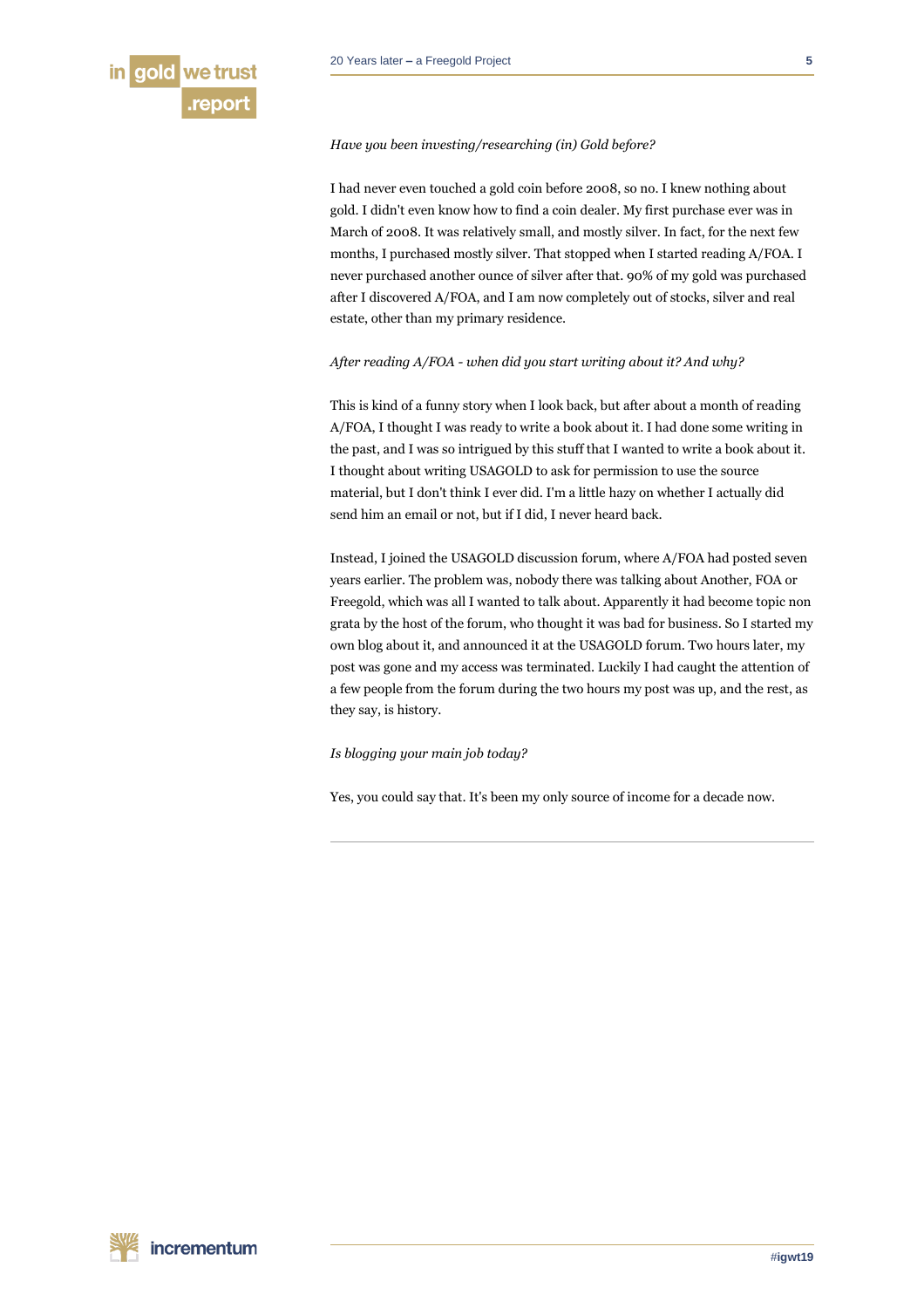# **Questions on material**

*Could you set the scene and explain what exactly we are talking about here? What are the Another archives? When did he start writing? What was the world/the internet like back then?*

Well, the first posts by Another were in late 1996. The internet was still pretty new at that time, and discussion forums like Kitco were still in their infancy. Those first posts, from about December 1996 until October 1997, are a little controversial, because we don't really know for sure if it was them.

Forums hadn't yet developed a secure identification system, so anyone could post using any name at any time, and you had no way to know whether it was the original poster or an impostor. Another developed a significant following pretty quickly, so he was an obvious target for impostors. But by October, they had worked out a secure ID system, so most A/FOA archives start with his Oct. 5, 1997 post as the first one.

FOA stands for Friend of Another, and it was always FOA doing the actual posting. He was posting "on behalf of another", which is where the name Another actually came from. Another was old, English wasn't his first language, and his "position" in life made it necessary to have someone else post his thoughts for him.

Their posts continued until December of 2001, so if we count from his first post in Dec. 1996, then they posted for a total of five years. It boggles my mind that I've now been exploring their thoughts for twice as long as they spent writing them.

*How much material written by Another/FOA do you have today?*

Well, to give you an idea, I have all of their posts in a single file for search purposes, and it's about a thousand pages long, single spaced, small font. I don't have an actual word count, but it's probably around 750,000 words.

# *How much is still available online?*

It's all still available online, you just have to know where to look. USAGOLD has some of it still up, but not all of it. A couple of my readers have created online archives themselves, that are both linkable (you can link to specific posts) and more complete than what USAGOLD still has up. And I have some pdfs linked at my public blog for easy reading. For someone who just wants to read through it starting at the beginning, I'd recommend going to the blue side bar at my public blog, and look for the link that says, "It all starts here!"

*Are there any third party texts that are relevant? Has anyone written about the same topics in the same way?*

To be honest, there's no one I'd recommend, other than maybe Aristotle, who was on the USAGOLD forum at the same time as A/FOA. But I wouldn't call him a third party as he interacted with them.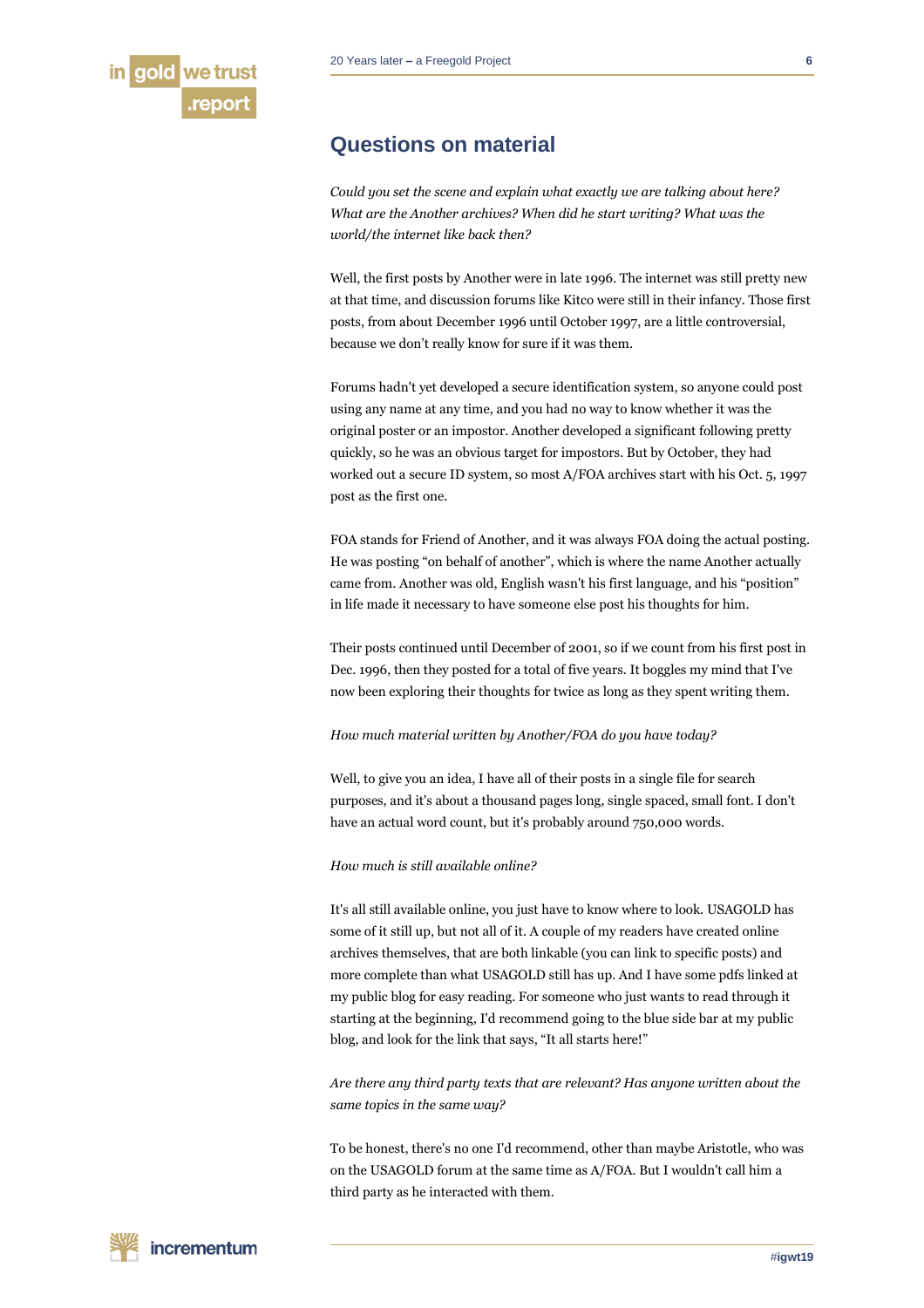

*What makes you think that Another/FOA are legit and not some scam artists, trying to sell Gold?* 

When you say "trying to sell gold", I assume you mean "promoting gold", because they weren't selling anything. They posted anonymously on different gold forums run by competing companies, and they even recommended against buying silver, which both companies sold as one of their main products. So I don't think you can make a case that they were acting as salesmen by posting on discussion forums.

I can tell you that they were not scam artists, because I have read everything they wrote, multiple times, and that's my determination. It's not even close. I don't think anyone could make the case, using their words, that they were scam artists. It's just impossible. They were, in fact, the furthest thing from scam artists or salesmen, so it's not even a notion I feel I need to address.

I guess the real proof is in the pudding. For ten years now, I have distilled their words into principles and concepts, tested and applied them across the board, in every way I could imagine, and came up with some results and conclusions so amazing that it can only mean the source material was genuine.

# **Questions on content**

*Could you give us an idea about the form of the content A/FOA produced? Did they write blog post? Did they engage in discussion? Was there a plan to what they were publishing?*

Yes, they wrote both posts (what you might call blog posts today), and participated in the discussion forum. As I said, it was always FOA posting on behalf of Another, but in 1998 he started to differentiate his own words from Another's by posting as Friend of Another when speaking for himself, which was soon shortened to FOA. That was right after they switched from posting on the Kitco forum to the new USAGOLD forum, which had been created especially for them.

I don't think there was really an organized plan to what they were posting until February of 2000, when FOA started a series of posts called The Gold Trail. For that, he posted under a third name, Trail Guide. So, from then until his final post in December of 2001, he would post as FOA in the discussion forum, and as Trail Guide on the Gold Trail. The distinction was kind of like that of a blog post versus the comments section today.

In the Gold Trail, he wrote long posts on topics relating to gold, money and wealth, always with an air of deep knowledge and wisdom. But what he was really delivering was a slightly different perspective and reasoning on topics his readers already knew a lot about. In his first post on the Gold Trail, he wrote this: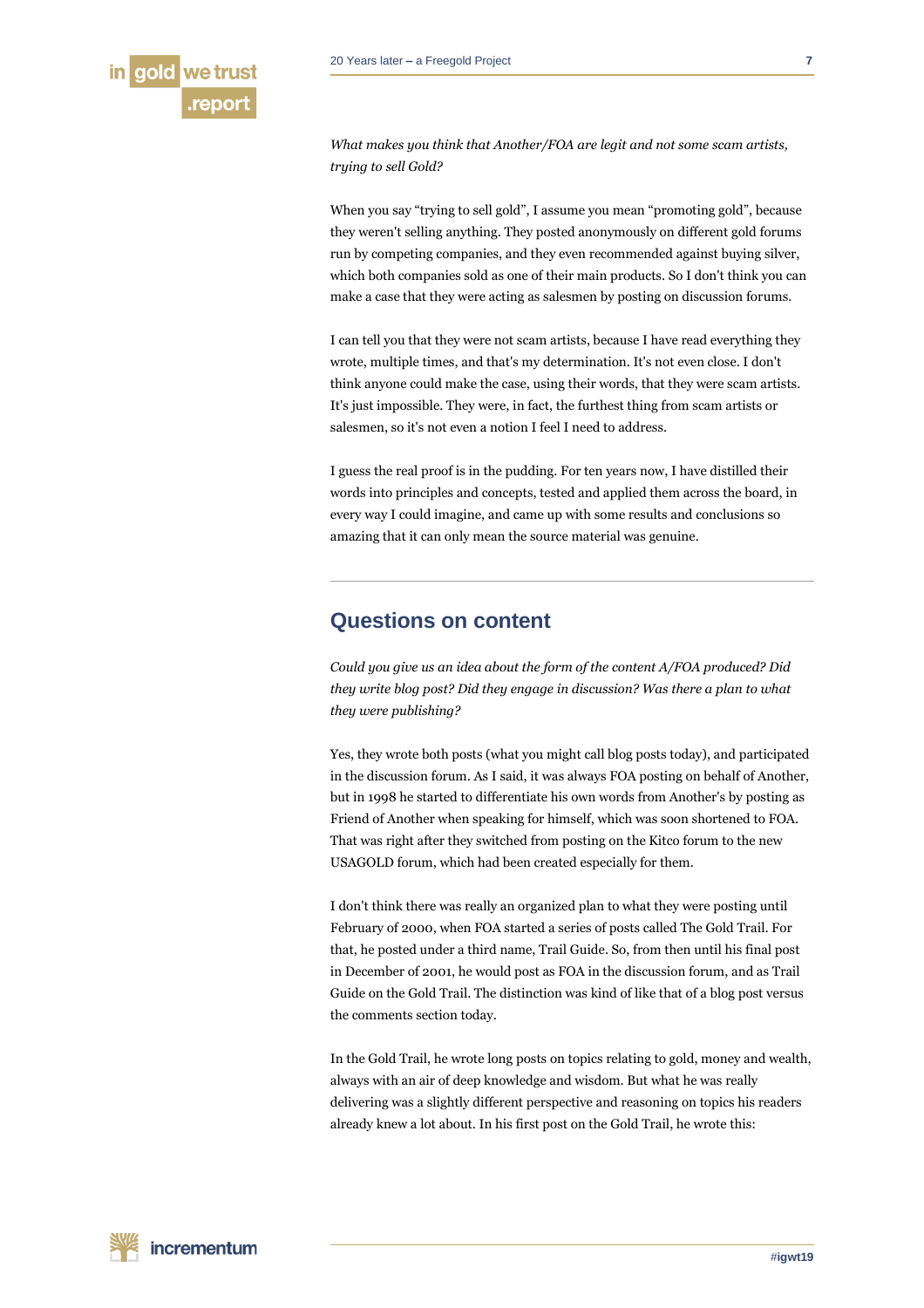*"After we share some time on the trail, many of you may find that most of this understanding and knowledge of FOA was already with to you to begin with. Truly, it was the years of exposure to "Western life" that has obscured our good reasoning."*

It's neat to read that line again, because I can really appreciate its sentiment now after ten years of being both student and teacher myself. For so many of the concepts he wrote about, the biggest obstacle to understanding them is all the stuff we thought we already knew but was more or less wrong. But it's only wrong because of our perspective. We are like fish in a fishbowl, looking out, and FOA showed us what the outside really looks like.

*Did they say why they were giving this information? What motivates them? How much did they divulge about themselves?*

Another's initial motivation appears to be related to the LBMA going public with its clearing volume in January of 1997. Understand, the LBMA was only ten years old at the time, having been established in 1987 as a result of one of the London bullion banks collapsing due to over-leveraging itself to compensate for the decline in gold trading in the early 1980s. From there, the gold price spent the next ten years, from 1987 to 1997, declining from USD 500 per ounce to USD 350 per ounce, yet somehow the LBMA was clearing thirteen hundred tonnes of gold each and every day. This was big—and confusing—news in the tight-knit community of international gold traders and analysts of 1997. Enter… Another.

Another explained how the price could decline even with overwhelming demand. He explained the volume, the history, the reasoning, the seen and the unseen, deals made at the highest levels of international finance, and how it all tied together into the current events of the time. He gave us the view from outside of the fishbowl, and he gave us a lens that allows us to see that view even from the inside. That's the lens!

As to why they were sharing this insight with the community, why do any of us do it? I think they clearly enjoyed it, most of the time anyway. And the internet was so new then, that was exciting. I also tend to think they were simply being altruistic. There's a French expression, "noblesse oblige", which basically means that nobility obliges honorable behavior. The truly noble should go beyond mere generosity, and offer whatever wisdom they possess to those who will listen. It's like the old saying, if you give a man a fish, you feed him for a day, but if you teach a man to fish, you feed him for a lifetime. Another taught us to fish.

That said, Ari once told me he thought that they might have had a more specific motive and target audience, to get information out anonymously that would be seen and perhaps acted upon by someone in particular. Ari had no idea who that someone might be, but it was just a feeling he had about some of their posts.

They didn't drop many hints about their identities. Anonymity was kind of the whole point of their choice to use the internet to communicate. Another once said his "position" (take that however you want) "will not allow open expression." And sometimes the clues they did drop were seemingly contradictory, so I can imagine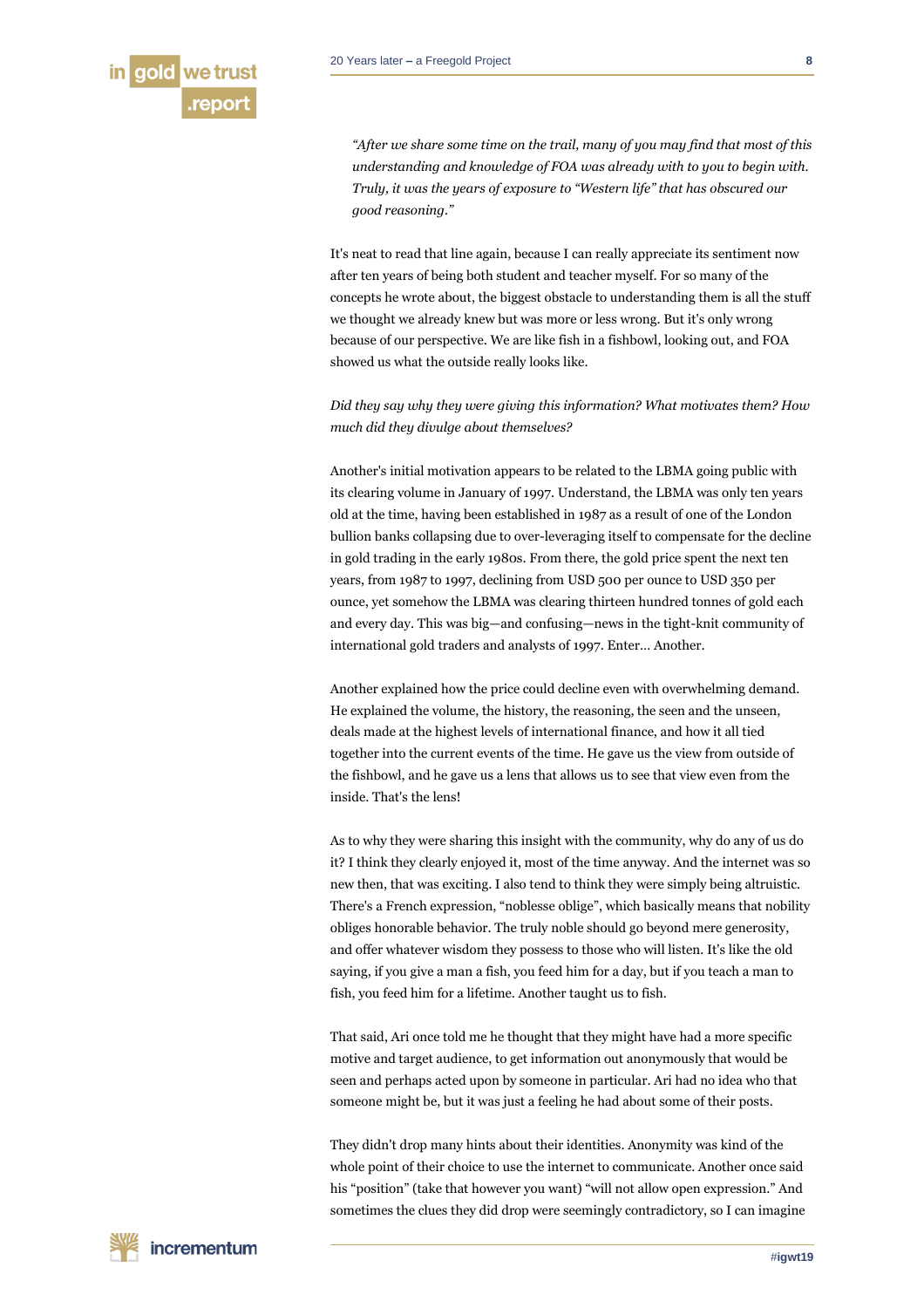there was some misdirection employed whenever the subject of their identities was raised.

For example, in 2000 FOA said that he translated most of Another's thoughts into English, implying that English was not Another's first language. Then in 2001, he wrote, "I will say this for the record: Another is English and not Islamic!" It seems contradictory to say on one hand that Another is English, and on the other hand that most of his thoughts needed to be translated to English. It is my personal opinion that Another spoke both English and French, but that French was his first language, which of course implies that FOA also spoke French in order to be able to translate.

As for FOA's identity, there were three main clues he dropped that come to mind. The first was that he said repeatedly, "I'm American to the core! 'Born in the USA'." I once went through and counted the times. He used that phrase "Born in the USA" four times, always in quotes. The second clue was when he wrote, talking about John Templeton, "Sir John, living *here* on Layford Cay…" The way he added the word "here" appears to imply that he lived there too. On the other hand, he misspelled Lyford Cay. And the third and final clue was when he signed two of his final posts as "Sir Douglas, aka FOA", apparently divulging his real name.

# *Could you give a few examples as to why you think they were genuine insiders of some sort? How was that transmitted via their writing?*

That's a good question, and I know what you're after, but first I think we need to clarify what we mean by "insider". Another explained history and events surrounding London bullion banking, South African gold mining, the LBMA, central banks, the BIS, the oil industry, the Kingdom of Saudi Arabia, and "big money" coming out of Hong Kong. Some think he must have been a central banker, but I don't think even a central banker would have had the information or big picture perspective that Another had.

I don't think he was a Saudi insider, a bullion bank insider, or an oil industry insider. Somehow, some way, he had a "position" with connections in all those places, and was also somehow above it all, affording him that "30,000 foot view" which he shared anonymously, through an anonymous proxy (FOA), on the brand new internet, because "his position would not allow [the] open expression" of what he wanted to say.

You might be struggling to imagine someone like I'm describing. And there probably aren't very many of them, which is part of the reason Another's perspective is so striking. It's rare. So if you still can't imagine who in the world would have such a "position", I'll just throw out an example. Perhaps a Rothschild would. The Rothschilds dealt with gold, oil, banking, central banking, South Africa, Hong Kong, all of it. Would you call someone like that an insider? To me an insider is more like a whistleblower or a leaker. But that's not how I view Another's message.

So now that we've clarified what we're talking about, I think what you mean when you say that I think they were "genuine insiders" is that I think the things they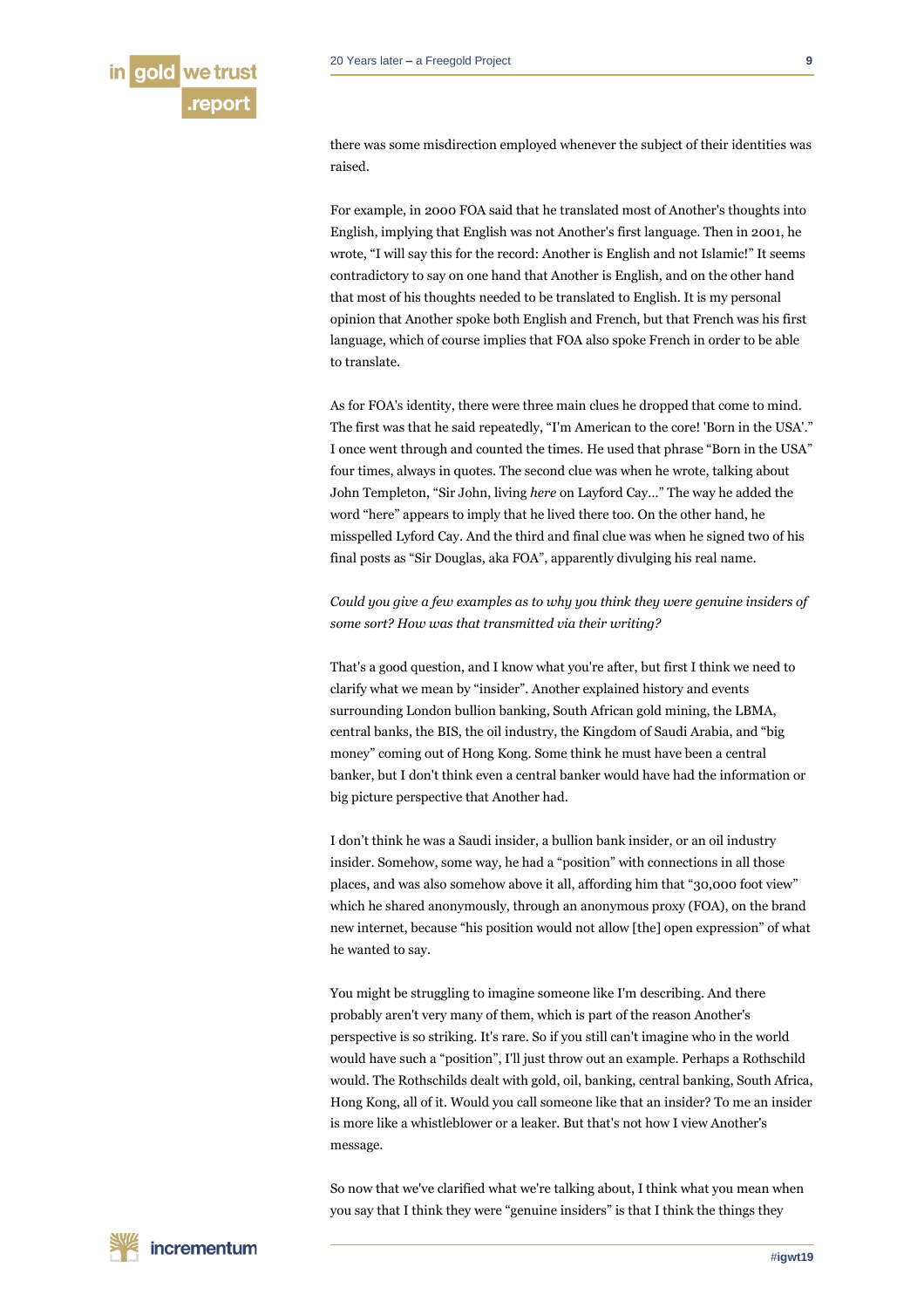explained were real, and not just speculation. They presented certain "inside" things as if they were fact, not speculation, so if they were mere speculation, then that would make them liars, fakers, scam artists, hoaxers, or whatever you want to call them. There's not much middle ground. If someone presents supposition or theories as if they are facts, then that's clearly a deception, that person is a liar, and that person should not be trusted in anything they say.

In rare instances, sometimes I know things but I can't reveal how I know them. And when you know something that's not public information, it can lead you to other possibilities that no one else even considered, possibilities that are not facts, but mere supposition based on a non-public fact that you know. My point is that I have personal experience with this sort of thing, and I'm always careful to distinguish between what I know and what I think. I don't always spell it out as such, but if I state something as a fact, then there's a reason I did so. It's because I know something, even if it's not prudent to explain exactly how I know it.

My point is that this is basically how I judge their authenticity. But it's complicated by the fact that what they wrote wasn't always articulated clearly. Often it seemed cryptic, but it wasn't necessarily intended as such. I think in many cases, the crypticness was just a matter of suboptimal articulation. They were simple concepts that they were explaining, but being from a slightly different perspective made them difficult to present. It's easy to present something that supports and confirms what your audience already knows. But it's tough to present something that contradicts what they think they know, no matter how simple or obvious it might be.

There is stuff that they wrote about which was non-public information, or at least not generally known at the time, which can be verified now through information that came out later, declassified documents, books that were written later, whatever. But I don't really want to get into making a list of such things, as to me it's far more important that the whole of what they presented is logically consistent and non-contradictory. It makes sense. It fits. And it explains perplexing things that no one else could satisfactorily explain.

If in the final analysis I judge them to be authentic, which I do, and not fakers or liars, then I will pay close attention to whether they explained something as a nonpublic fact, or more as a corollary to a non-public fact. They did both. And it's important not to conflate or confuse the two. If you can distinguish the sometimessubtle difference between opinion and fact, then I think you'll find their authenticity is immediately clear.

*Was there a main reason for them to start writing at the time they did? How did they start out in their first posts?*

Well, skipping some early comments which aren't totally verified as being from them, their first real post began with the line at the top of my blog:

*"Everyone knows where we have been. Let's see where we are going!"*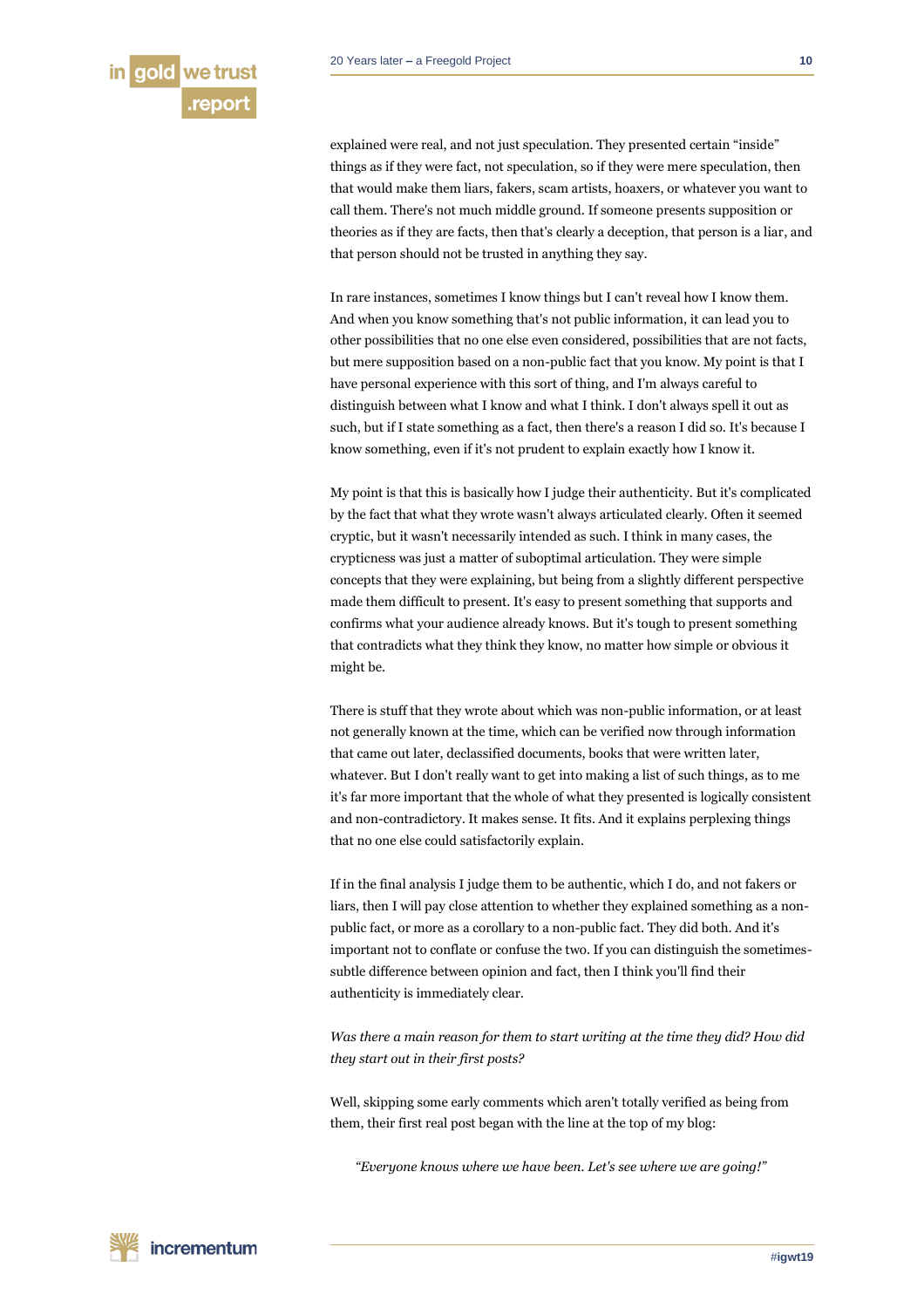

Another went on to explain what is called "the gold for oil deal". He started with another famous line:

*"It was once said that 'gold and oil can never flow in the same direction'. If the current price of oil doesn't change soon we will no doubt run out of gold."*

He was not talking about the price of oil in US dollars changing, but oil priced in gold. And not the price of oil in US dollars converted to gold using the known market price of gold which was USD 332/oz. at the time, but the unseen "gold for oil deal" price. It was actually a clever way of saying "if the price of *gold* doesn't change soon, we will run out of gold."

This is going to take a little bit of backstory to explain, but the "deal" went basically like this: Imagine you're an oil nation (Saudi Arabia) with massive but finite oil reserves under your land. This oil is of tremendous value to the world, so you pump it out of the ground and sell it to the West where it is burned up and gone forever. This makes you fabulously rich, but you also want to replace the finite reserves with something of lasting value for future generations. That something is gold.

The problem is, at the price of oil in US dollars converted to gold using the market price of gold, aka the gold/oil ratio, you'd break the market if you tried to buy real physical gold with your surplus US dollars. You learned this lesson in the 1970s. That would be self-defeating, as you could acquire the same weight of physical by only spending a fraction of your surplus on gold, and spending the rest on something more practical like indoor snow skiing in the desert, and also the BIS apparently thought it would destroy the US dollar international monetary and financial system (the \$IMFS) in the process.

The gold/oil ratio was basically the same for 70 years, from 1946 at the beginning of Bretton Woods following WWII, until 2016. It stayed in a band ranging from about 9 to 29, and averaging about 15. That's the price of oil in gold and gold in oil. An ounce of gold is 15 barrels of oil, and a barrel of oil is 1/15th of an ounce of gold. But that's not an equilibrium price. It's the \$IMFS price.

Now, in 1978 and 1979, the \$IMFS was collapsing, and certain central bankers in Europe worried about what would happen if we all of a sudden lost such an important international benchmark currency system, so they decided to redouble their efforts to build an alternative of similar size, the euro. But they worried it would be all for naught if the \$IMFS collapsed before the euro launched. So they got together in Belgrade in October of 1979, and agreed to support the failing US dollar system until the euro could be launched (which took 20 years, although they didn't know at the time how long it would take).

That support consisted of buying US dollars and selling gold when necessary, whenever the system was in danger. Then, in the mid-1980s, they created a new kind of paper gold market based around Barrick, the gold mining company, and the bullion banks of the brand new LBMA. Rather than selling gold outright into the market, the central banks allowed the bullion banks to sell "ownership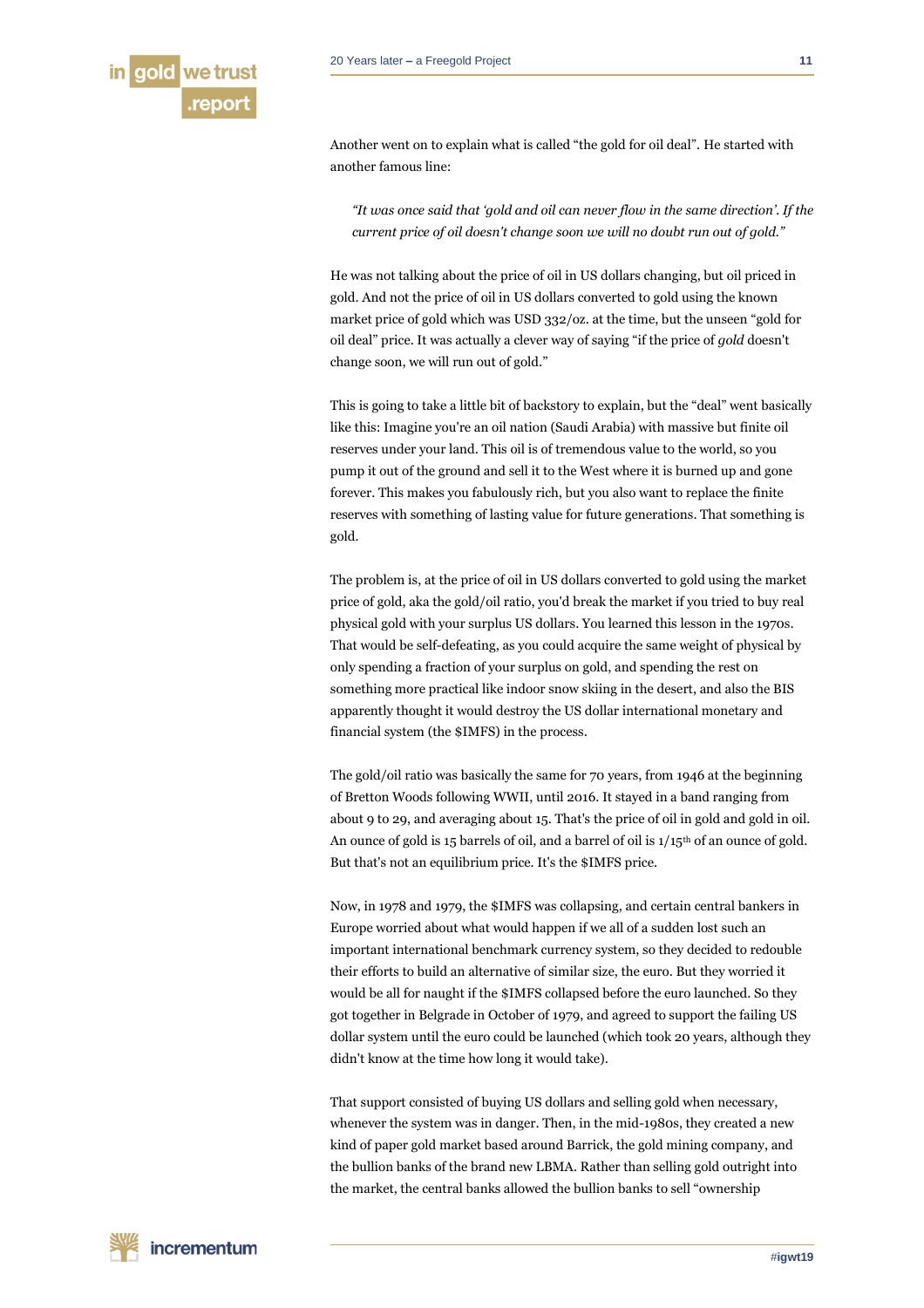invoices" or certificates of ownership on central bank gold, while the actual gold stayed in the central bank vaults.

Meanwhile, Barrick covered the CB gold certificates with forward contracts on its gold still in the ground. The buyers paid cash for gold that was still in the ground, but those contracts were guaranteed by CB gold that stayed in the CB vault. The cash sat in an account earning interest. It was the beginning of Barrick's hedge book. The CBs were, in essence, lending their gold to Barrick to sell into the market. Barrick kept the difference in interest, and was therefore earning interest on its gold in the ground.

It wasn't long before the bullion banks started lending more gold than they had guaranteed from the CBs, no different than fractional reserve banking. And that's how the paper gold market was born. The mines were being used to expand the gold trading arena, which was driving down the price by adding phantom supply faster than demand, and they were none the wiser. And after a decade of a declining gold price, all mines had to play the game and hedge their production, i.e. earn interest on their reserves, just to survive. It was a vicious circle.

The initial idea was that this extra funding going to the gold mining industry would allow it to expand output some five times over, solving any shortage without the CBs ever having to part with any of their gold. But it didn't quite work out that way.

There were basically three things locked together that could jeopardize the \$IMFS, the US dollar exchange rate, the gold market and oil. To understand this complex dynamic, we again go back to the Bretton Woods period where the gold/oil ratio began.

Saudi Arabia basically controlled the price of oil through OPEC, and London basically controlled the price of gold through the LBMA, prior to that, through the bullion banks that became the LBMA, and prior to that, through the London Gold Pool in the 1960s. But whenever war broke out, the price of oil would skyrocket. In the early 1970s, Saudi Arabia raised the price from USD 3 to USD 15 per barrel. Then when war broke out between Iraq and Iran, the price skyrocketed to USD 40 per barrel.

By the mid-1980s, they brought it back down to USD 15 per barrel. That was around the same time as the LBMA was formed. Then, in 1990, Iraq invaded Kuwait and oil skyrocketed again to well over USD 30 per barrel. To put that in perspective, those two spikes were similar in magnitude to the spike in 2008, which took oil up to USD 149 per barrel.

The Gulf War, which was 1990-1991, was when the oil for gold deal changed. The gold/oil ratio was what Another called the "old agreement", and he said that "went out the window after the Gulf War." So Another's "oil for gold deal" that he wrote about in his first few posts was what brought the price of oil back down after the Gulf War, to the USD 15-USD 20 range for most of the 1990s.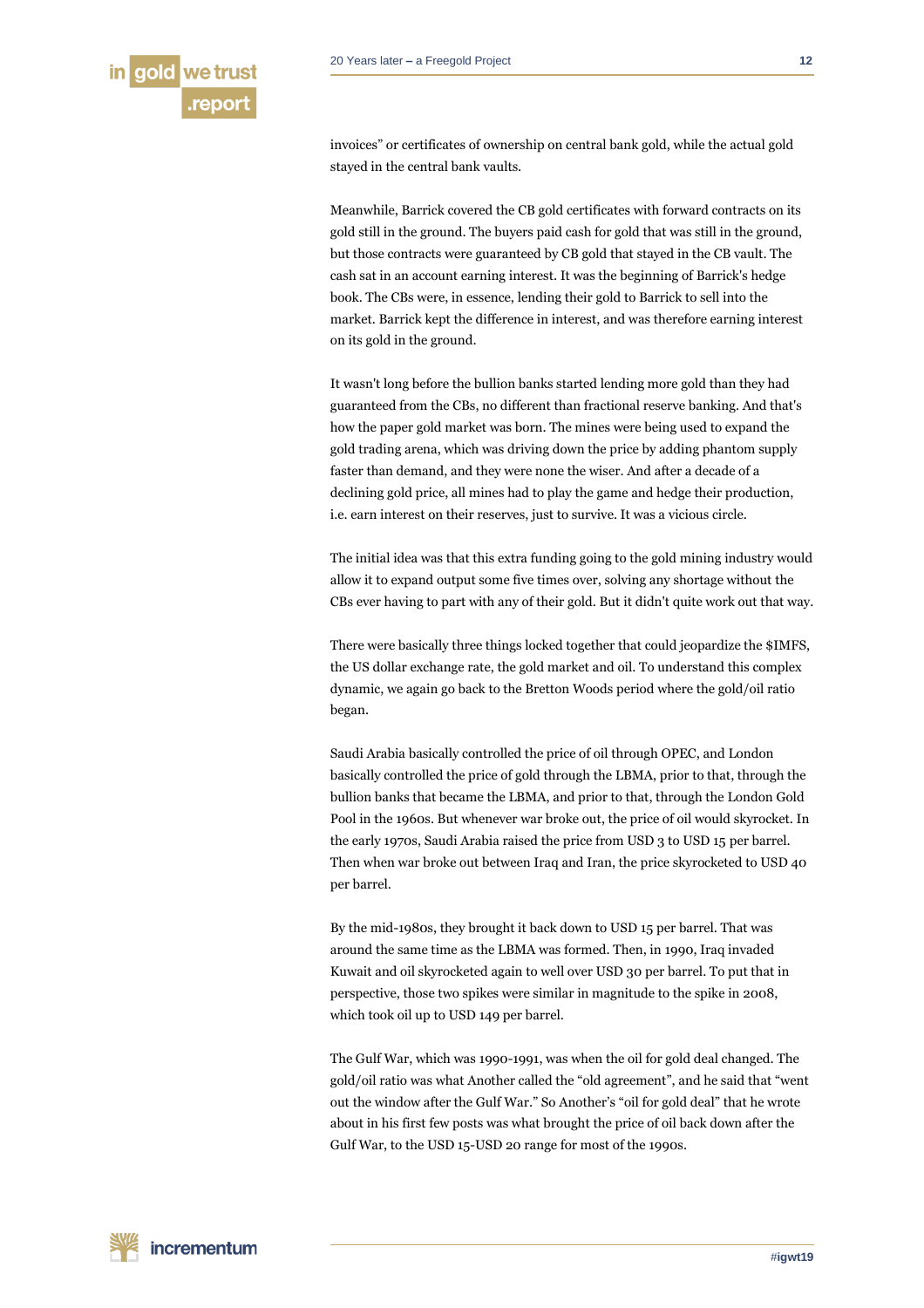That deal was over-the-counter (OTC) through the LBMA, not on an exchange, and it was basically gold in the ground for oil in the ground on paper, guaranteed by the central banks' physical gold held in London at the Bank of England.

He said the Saudis began buying 20mln ounces per year, or 622 tonnes per year (CB guaranteed paper), beginning in 1991. They could also take a small amount of physical each year at the same time. This was a sweet deal for the Saudis, because they could acquire much more gold at market prices than they otherwise could. The gold was on paper, but it was guaranteed by the central banks, and the Saudis paid for it with the guarantee of their future oil production as collateral, so the mutual guarantees were rock solid. If the Saudis didn't get their gold, they could cut oil production, and if they didn't fulfill their end of the bargain, they wouldn't get their gold. It was kind of like MAD (mutually assured destruction).

Again, the motivation behind this was to keep the \$IMFS going until they could launch the euro, which was still several years away. But in 1996, some big money in Asia found out or figured out what was going on. The implication of course was that the price of gold was being artificially suppressed by this deal, and the ability to buy large quantities at market prices without affecting the price was the essence of the deal. Yes it was paper gold, but it was guaranteed by central bank gold, albeit on a fractional basis at that point.

Anyway, the Asians (It may have been a legendary trader out of Hong Kong, or some other group in China, according to FOA) were the ones who drove the LBMA volume sky high in late 1996 and '97, much of it related to the handover of Hong Kong from the UK to China (again according to FOA) which culminated on July 1, 1997. This dramatic rise in trading volume led to the LBMA's surprise release of the clearing volume on January 30, 1997. But it wasn't just paper buying. The physical offtake was what really stressed the market, like a run on reserves at a fractional reserve bank. You can really see the 1997 physical offtake in this chart of net gold exports from the UK during the 1990s:

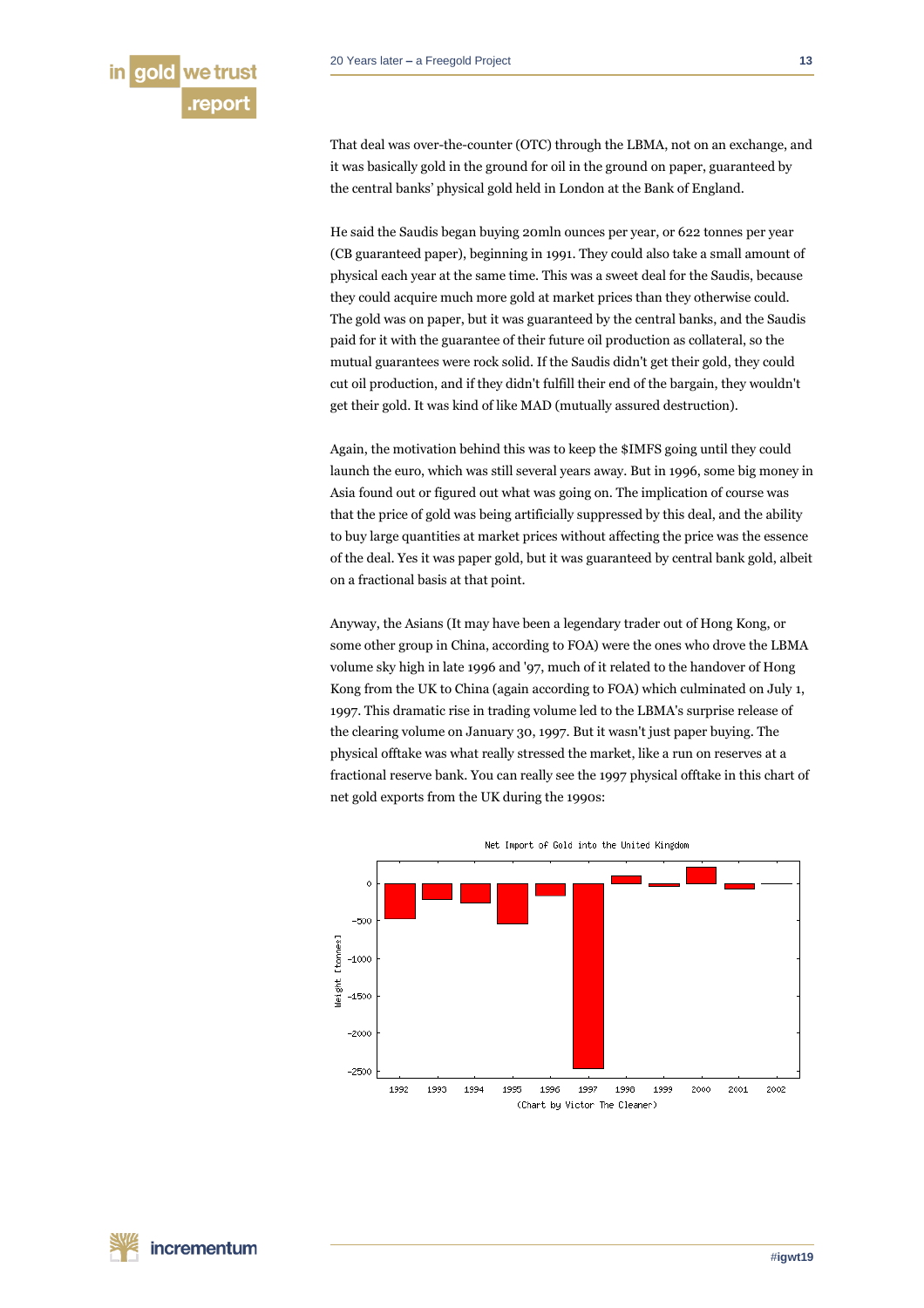

Here's the data and where it came from:

| <b>Monetary Gold Imports</b><br>(Exports) from the UK<br>(metric tonnes) $3\,$ |             |
|--------------------------------------------------------------------------------|-------------|
|                                                                                |             |
| 1992                                                                           | $-477.5$    |
| 1993                                                                           | $-214.3$    |
| 1994                                                                           | $-255.8$    |
| 1995                                                                           | $-543.8$    |
| 1996                                                                           | $-160.8$    |
| 1997                                                                           | $-2.472.90$ |
| 1998                                                                           | 93.6        |
| 1999                                                                           | $-48.6$     |
| 2000                                                                           | 208.6       |
| 2001                                                                           | $-78.5$     |
| 2002                                                                           | $-5.7$      |

According to FOA, this frantic outflow of gold "threatened to unhinge the delicate balance" of the \$IMFS. And according to Another, there were some 14,000 tonnes worth of unbacked paper gold that would have to be made good by the European central banks guaranteeing the paper. He wrote:

*"Now the CBs will have to sell 1/3 to 1/2 of their gold just to cover what's out there. To use the Queens English 'it ain't gona happen dude'!"*

It was then that the BIS held a meeting, and the Bundesbank put its foot down. Here's what Another wrote about it on November 12, 1997:

*"A person thinking of purchasing physical gold should see the Bundesbank statement as fact. They openly admit to lending in the past and no chance of selling real gold in the future. This is a clear indication that a solid decision was made at the BIS meeting ( see my post ) ! All CBs will now slowly stop all leasing operations and allow the market to size itself. The important players, the oil states, will have their paper covered without question! But, for all others, the great scramble is about to begin!*

# *[…]*

—

*A BIS meeting was held and from those doors the world did change. The Bundesbank has now made clear to all what will now be policy for CBs. A crisis is at hand! All physical gold sales will stop. All gold lending will wind down. We will see the results of this as a massive scramble to cover open positions slowly unfolds. All of us will see the destruction of the gold market as we know it, LBMA will be no more!"*

That was the precursor to the Washington Agreement on Gold (WGA), also known as the Central Bank Gold Agreement (CBGA), which was signed two years later in 1999, and which is still in effect to this day.

**<sup>3</sup>** ["More Proof",](https://web.archive.org/web/20140402141107/http:/www.fgmr.com/more-proof.html) Free Gold Money Report (James Turk), April 21, 2003 (via waybackMachine)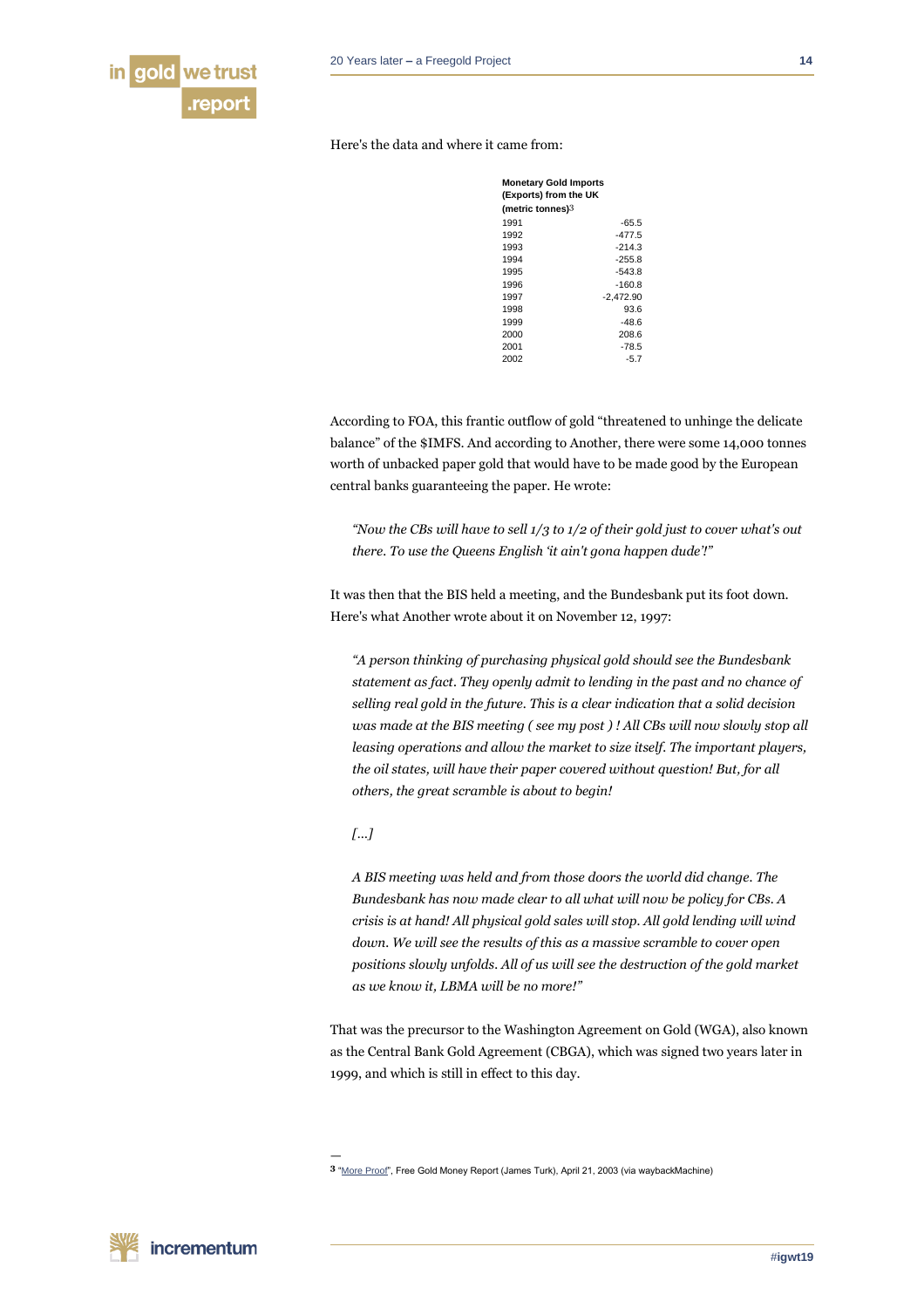

You asked, "Was there a main reason for them to start writing at the time they did?" This was it. A crisis was at hand! The Asians had spoiled the "deal", the central banks had pulled the plug on it, and the \$IMFS was at risk of collapsing more than a year before the scheduled launch of the euro, at a time when the EMU was still struggling to pull things together.

A year later, in October of '98, FOA wrote this:

*"In return, the BIS smashed the Asian economy and unleashed much of that gold. Few people grasp this, but I offer that if the BIS could take down Russia, a world nuclear superpower, Asia was no problem."*

And after all that, some people focus on that one little line from Another: "*All of us will see the destruction of the gold market as we know it."* And they say he got that wrong. So he must not be a real insider. He must have been guessing, or speculating. But let me just point out that even insiders can't see the future. They can tell us what's really happening behind the scenes, and how it might affect the future, but they don't have a crystal ball any more than anyone else does.

That's why FOA had to eventually write, almost three years later,

*"If you came with a notion that I am someone who sees the future; grab the children and run far away. For these Thoughts, and my ongoing commentary, are meant to impact exactly as the "gentleman" said they would. People hear them, and whether believed or not, the words leave a mark. A mental mark on the trail, if you will. And later, after the world turns, our little "stacks of rocks" will be easier to understand next time you are passing this way. In fact, your ability to find your own way will forever be enhanced for having seen this path in a different light."*

But more importantly, he wrote this:

*"Timing? We, and I, as physical gold advocates, don't need timing for this*  position! Timing is for poor, paper traders. We are neither and our solid, long *term, one call over several years to hold physical gold will confirm our reasoning. There is no stress for me to own this ancient asset as it is in a good proportion to all my other wealth. There is no trading an economic system whose currency is ending its timeline. Smart, quick talking players will joke at our expense until fast markets and locked down paper gold positions block their move into physical."*

You see, when you finally come to truly understand the concepts they were explaining, you'll see that what he said about the destruction of the gold market as we know it, is still valid. It's still coming. The Oil and Asian stories were current events at that time, and they were the threat at that time. But that particular crisis was averted, and the euro was successfully launched 20 years ago this month.

Some still cling to the Oil and Asian stories as the core of Freegold, and as what keeps A/FOA relevant today, but that's just not the way it is. So many things have changed since then. GLD came along. The Saudis aren't buying much gold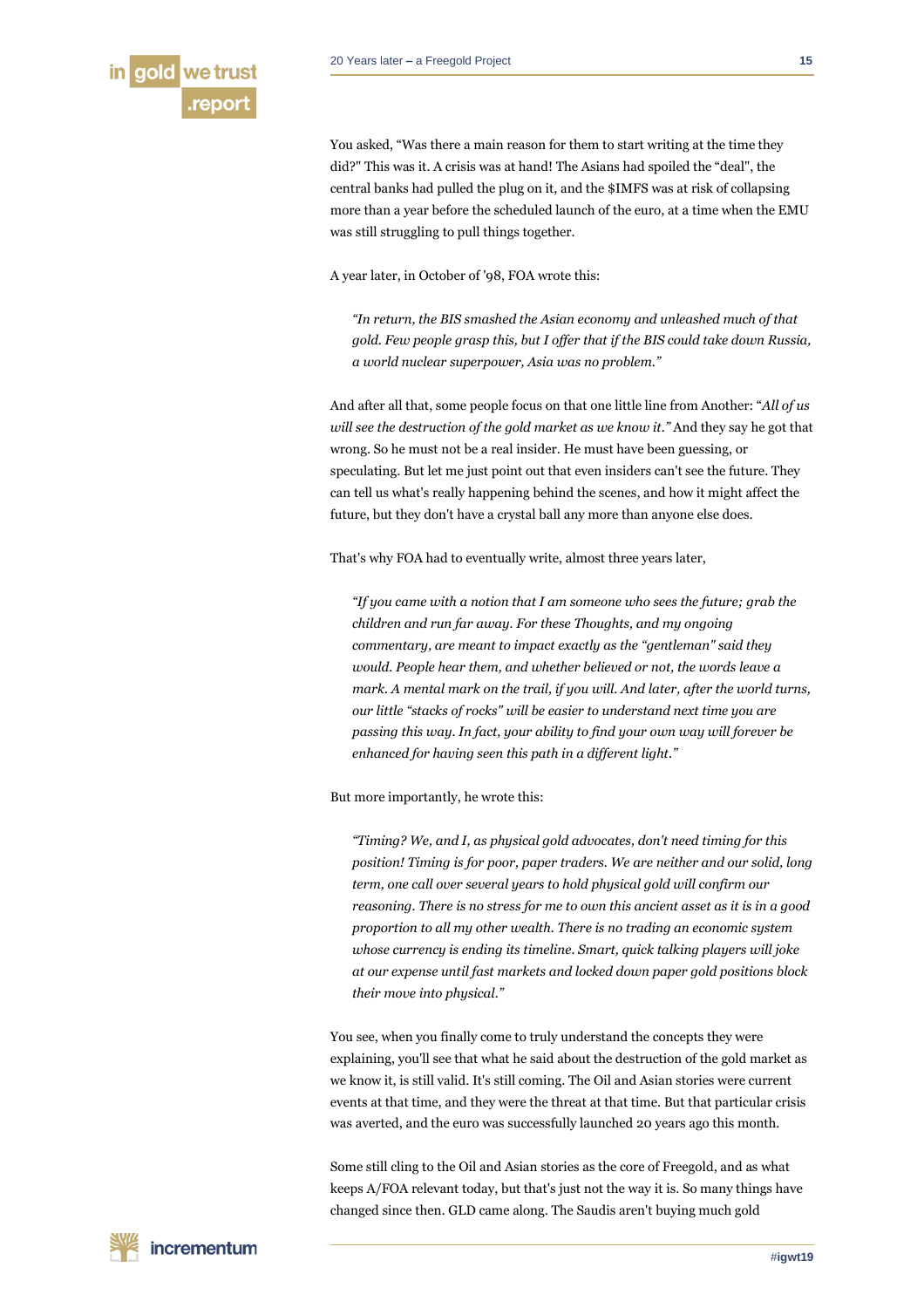anymore. China joined the WTO and bought US dollars hand over fist for 12 straight years, from 2002 through 2013. 2008 happened. But even though the threats that were the reason for them to start writing when they did are no longer a concern, everything else about the ending of the \$IMFS is worse and more obvious today than it was in 1997. And it's that, the ending of the \$IMFS, that is the real core of Freegold, and what really keeps A/FOA relevant today. And that was the real driving force behind their writings. It's why they kept writing for more than three years after the Oil and Asian crisis was averted.

The big difference now, why it's worse and more obvious today, is that the foreign public sector no longer has a reason to support the \$IMFS or the gold market as we know it whenever it's in danger. The reason behind the European central banks' support in the 1980s and 1990s ended with the launch of the euro. And China stopped its net purchases of US dollars in 2013 in an effort to float its currency to get it into the SDR. In fact, everyone's trying to float their currencies today, which is bad for the \$IMFS. It's still going because the foreign private sector still finds US financial assets profitable, but when that ends it'll be like when the music stops in musical chairs. And yes, your physical gold is your chair. :D

*Big question: What were they writing about? What were the main concepts they wanted their readers to understand?*

The main concepts were money and wealth, and of course gold, oil and monetary history, but always with an eye toward the end of the current regime, the \$IMFS, and its implications, what comes next, and so on. I think at the time they were writing, there was an excitement among some of their readers that change was possibly imminent, and that probably took away from a deeper understanding that was possible.

To me, wisdom is the kind of knowledge that comes from being, from living through, from experience. It's more of a perspective on facts than the facts themselves, and it's a perspective that transcends time and place. So while Another was explaining current events and how they could potentially end the gold market as we know it, there was also a deeper layer embedded in his message. Perhaps it was not intentional, but it was unavoidably there.

It took me years to unpack little bits of it, and each time I did was like a major epiphany for me. To give you just a few examples, one of the first epiphanies I had was the separation of monetary roles into different mediums for different purposes. There are three primary monetary functions, medium of exchange, store of value, and unit of account. What I realized was that what they were explaining as the future called Freegold was, in essence, a separation of the medium of exchange and store of value into different media—currency for transactions (MoE), and gold for savings (SoV).

A/FOA never wrote about it in precisely those terms, but unpacking it in this way helped me and many others to get down to that deeper level of wisdom. From there came the concept of the Debtors and the Savers, the two "classes" in perpetual conflict over whether money should be hard or easy. And from there came what one of my readers dubbed *FOFOA's Dilemma*, which is: "*When a single medium is*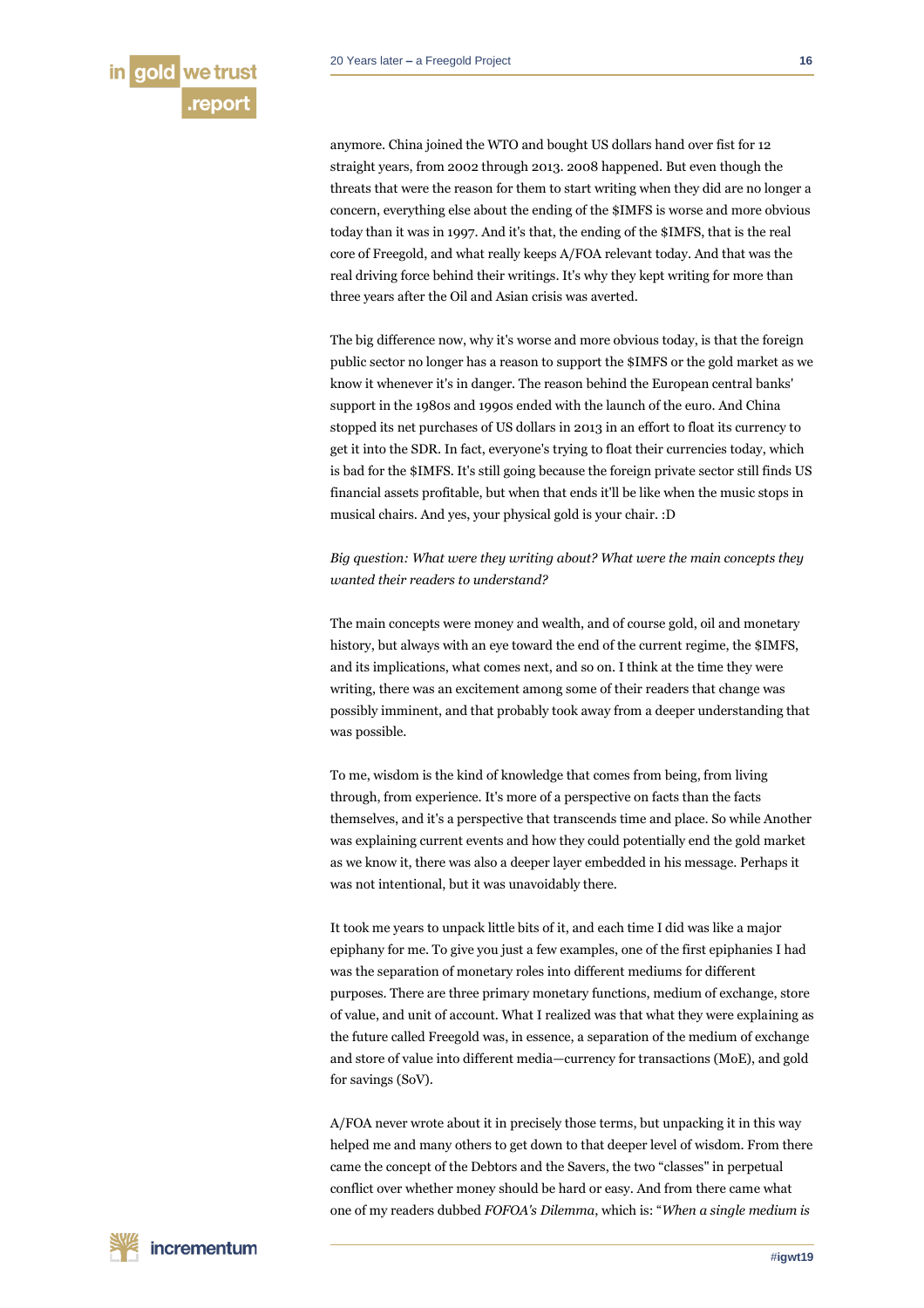*used as both store of value and medium of exchange, it leads to a conflict between debtors and savers. FOFOA's dilemma holds true for both gold and fiat, the solution being Freegold, which incidentally also resolves Triffin's dilemma."*

From there came the concept that gold is really only for savers, while money and the monetary system are for everyone. And from that came the epiphany that "Freegold the monetary system" has nothing to do with gold. It's all about imbalances being resolved through floating currency exchange rates, not the transfer of reserves.

And finally, there's the deep concept that, as the reserve asset par excellence, gold's utility will scale. What I mean by that is it will serve roughly the same purpose at the individual level as it does at the national level. It's the universal wealth reserve, and the one totally useless proxy for all useful wealth. It's what you save for unforeseen emergencies and the unknowable future. And in this function, you'll want to have a certain amount, but not an unlimited amount.

This is the part that's so interesting on both the individual level, and at the national level. I've written in the past that the accumulation of foreign exchange reserves at the national level, even gold, is essentially a manipulation of the exchange rate. For decades, the world has done it for that exact purpose, to either peg or fix exchange rates. But reserves are also needed at the national level in case of emergencies. Emergencies can be manmade, like war, or natural, like earthquakes or other natural disasters.

Gold serves the same purpose at the individual level. It's a wealth reserve, a useless proxy for useful wealth that will transcend time and decay unlike more useful forms of wealth. We hold it for unforeseen emergencies, like medical emergencies, and for the unknowable future, including the prospect of a long retirement. But to get there, we need to accumulate this useless wealth proxy gold.

To accumulate a useless wealth proxy requires some measure of austerity, of living below your means, of foregoing some of life's pleasures in the here and now in favor of buying insurance for the unknowable future. It's a sacrifice to accumulate gold, both at the individual and at the national level.

This is why I say there's a prudent amount for everyone. It's a highly subjective measure, but it's one everyone (and every nation) should make. If you accumulate too much of a useless wealth proxy, it's wasteful because you will have sacrificed more than necessary, and like they say, you can't take it with you. Of course some will want to sacrifice well beyond their own needs for the benefit of their children, and that's fine. Like I said, it's a subjective measure, different for everyone.

At the national level, when a central bank is accumulating reserves, whether it be gold or foreign currency and foreign assets, the act of doing so suppresses the exchange rate of its currency below where it would otherwise be. This lowers the global purchasing power of the currency, and therefore the living standard of the entire currency zone. It's a form of national austerity, and it's the sacrifice that's made in order to accumulate reserves.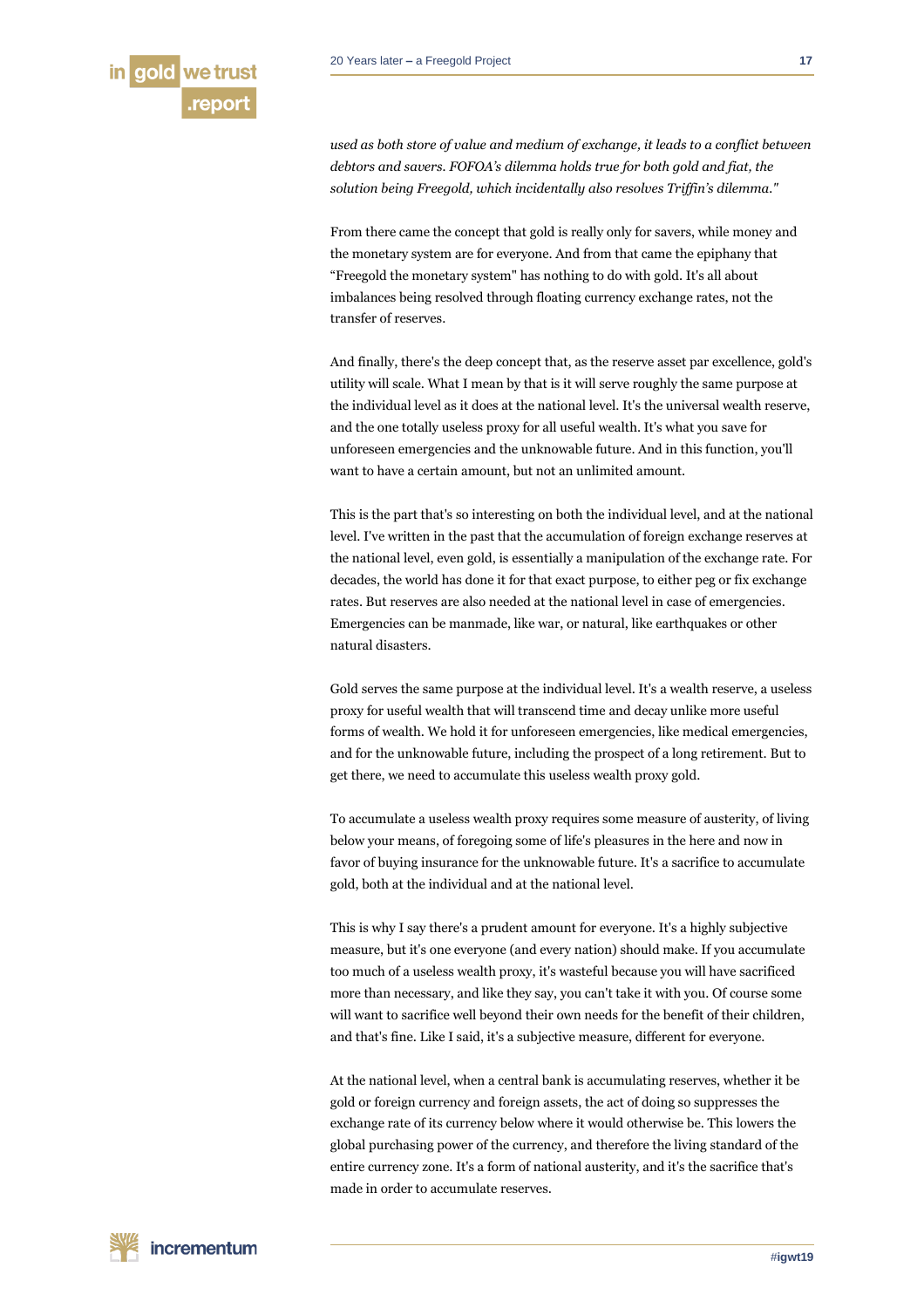Each country needs a certain level of reserves for emergencies, but beyond that, the accumulation of more inflicts unnecessary sacrifice on the people of that currency zone. The point is, once you have a system of floating currency exchange rates, there's no need for central banks to do anything with their reserves except in the case of emergency. I think most countries have enough gold at this point, and that's why we haven't seen much change in official gold in aggregate. We've seen some shifting around, but very little net purchasing or selling of official gold over the last 20 years.

Even the Saudis, who played a big role in the current events of Another's time, don't appear to be purchasing much gold anymore. In one post, Another basically said that their goal was 100 million ounces, which is about 3,100 tonnes. He said that "100million + ozs of gold" was "equal to all the oil in Arabia," not at the gold/oil ratio of that time, but at a different one. He said, "It all depends on how it's valued, simple yes?"

Just look at what the Saudis and other oil states have done since the 1990s. They've build islands, ski resorts, tall structures, and even underwater structures. They are not sacrificing, and it doesn't look like they are buying much gold anymore, so perhaps they reached their goal.

Now think about this on the personal level. How much do you need to save? What's the right amount for you? It's a deep concept with many variables, revaluation being one of them. I've watched people buy too much gold, even going into debt to get more, and I've seen it backfire more than once. FOA once wrote,

*"There is no stress for me to own this ancient asset as it is in a good proportion to all my other wealth."*

*What was their view on gold and how is it different from the "classic goldbug" view we all know?*

For A/FOA, gold is the master proxy for real wealth, meaning not money, but the actual wants and needs that contribute to our standard of living. That's real wealth, useful things, and gold is the useless proxy we can save and exchange for those things in the future.

To goldbugs, on the other hand, gold is the rhetorical proxy for a whole menu of other metals, commodities, hard assets, and shares in the companies that produce them. When goldbugs talk about gold, they're really talking about gold and silver… and platinum and palladium and rhodium and mining shares and so on. You'll often hear goldbugs say things like "silver is like gold on steroids," but you'll never see A/FOA say anything like that.

For A/FOA, the reason to buy gold is a revaluation, not a bull run in the price. And it's only *physical* gold that will be revalued when the US dollar system dies. And the best way to hold it to make sure that you really own the physical itself is by possessing it, not letting someone else hold it on your behalf. There are too many potential pitfalls to trusting some sort of promise on paper, even if it says that they're holding real physical gold on your behalf.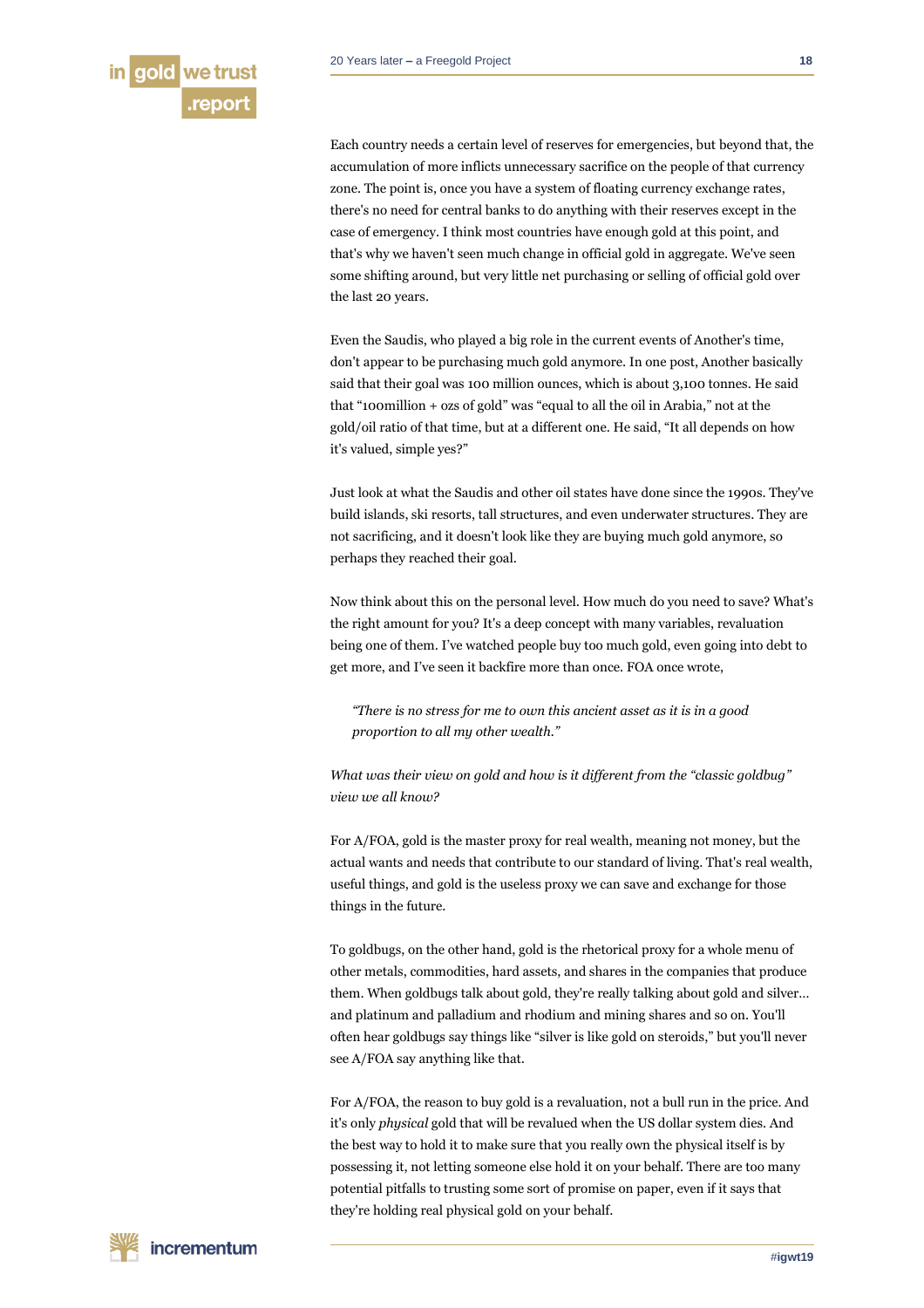But to goldbugs, the reason to buy "gold, etc…" is a bull run in all goldish-type things. They anticipate a repeat of the 1970s, which is why they say things like silver and mining shares are like gold on steroids. In the late 1970s, they were.

For A/FOA, gold's highest value can only be realized once it is totally freed from money, and completely unshackled from the monetary system and fractional reserve banking, as is happening. Goldbugs, on the other hand, are perpetually engaged in the quixotic battle to get gold back *into* the monetary system, and to reshackle it to money. Funnily enough, probably the biggest goldbug organization actually uses Don Quixote himself as its mascot. For those who don't know, the definition of quixotic is, "exceedingly idealistic; unrealistic and impractical," which is how FOA often characterized "Hard Money Socialists", or as you put it, classic goldbugs.

But FOA was very clear that he, himself, came from that same background. He, too, was once a Hard Money Socialist and a classic goldbug:

# *Trail Guide (06/17/01; 20:39:31MT - usagold.com msg#: 56317)*

*Throughout history "hard money socialists" always fought to include gold in the currency / banking system so they had an escape route. None of them ever could live with gold moving through society as a singular wealth asset that was traded next to cash.*

# *FOA (08/28/01; 10:34:03MT - usagold.com msg#104)*

*The notion that "real wealth" and "money function" could be combined and retained, for trade use and as a long term savings for average man, was a dream for hard money socialists. These two separate forces were stamped together and coined by a narrow logic that never would concede how incompatible it was with changing human desires.*

# *FOA (10/3/01; 10:21:26MT - usagold.com msg#110)*

*Most current brand of American gold bugs all invest along the "hard money socialist"line. They harp on the gold story while placing their money in leveraged bets on gold. Perhaps 10% of their hard money portfolio is in physical and even most of that is in the falsely perceived leverage of lesser hard metals. All the while 90% of their investment is in various leveraged near gold games…*

*Fortunately for the majority of world physical gold owners, the hard money socialist game has ended. In fact, it has been on track to fail for a decade or more. To this end, I invest for a full American economic and associated dollar currency breakdown that is reflected in a total revaluation and function of all dollar using business entities. Because governments do and must combat these types of breakups, gold mines and the hard money socialists that guide most of them will fail little better than other investors or companies. They will cry for the government to again create a stable, leveraged paper gold arena so their bets could return to even.*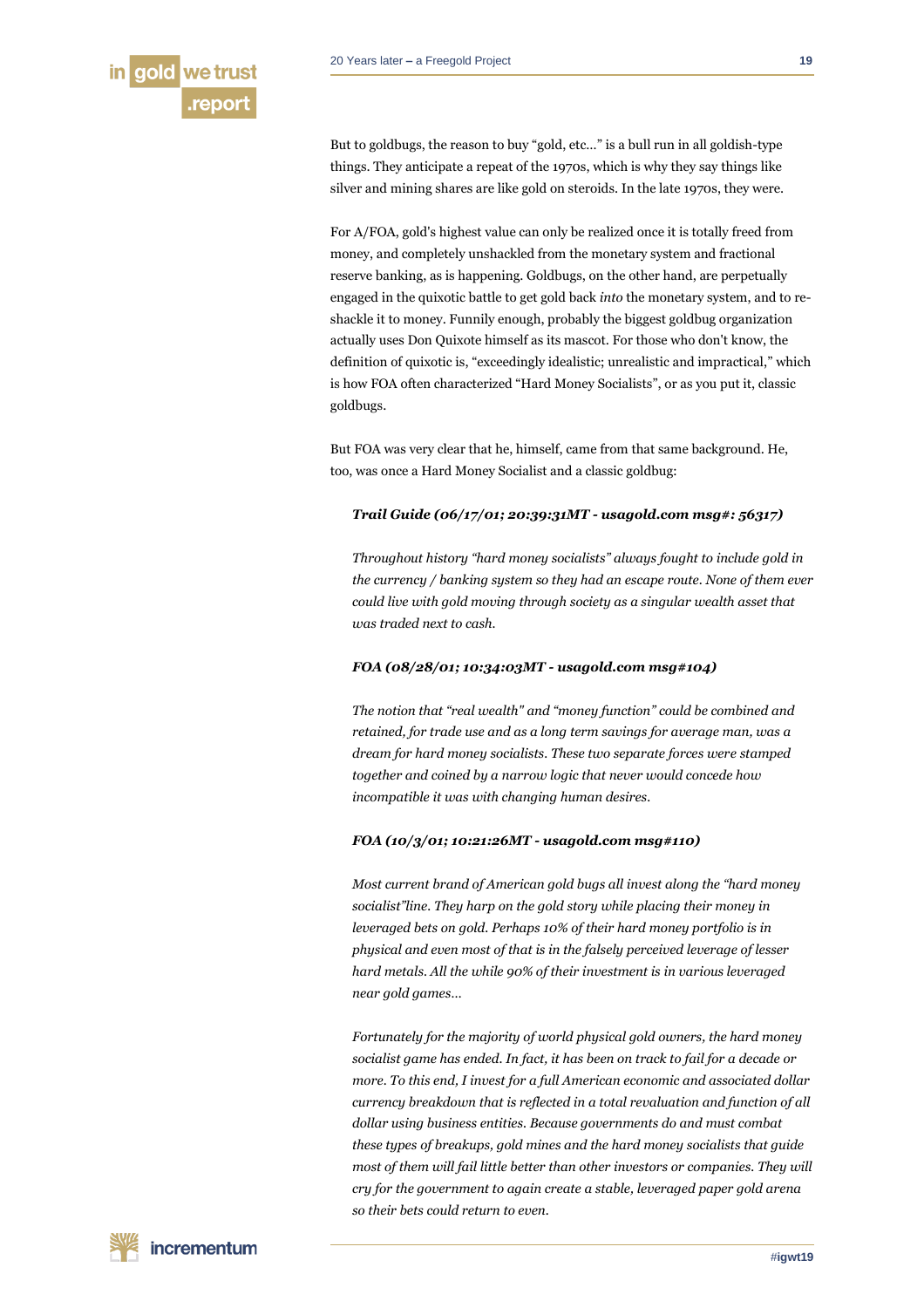

# *FOA (10/4/01; 11:34:15MT - usagold.com msg#111)*

*This political process of fixing money value with the singular weight of gold locked gold into a never-ending money vs gold value battle that has ruined more economies, governments and societies than anything. This is where the very first "Hard Money Socialists" began. Truly, to this day they think their ideas are the saving grace of the money world. It isn't now and never was then.*

#### *FOA (10/5/01; 10:55:19MT - usagold.com msg#112)*

*I bet you and many hikers think I am tagging all Americans and gold thinkers with this "Hard Money Socialist" label. Ha Ha,,,,, let me slowly turn around so everyone can take a good look what a HMS looks like. Yes, that's right,,,,, I fit the definition completely.*

*Most of my life I thought gold should be locked into any official currency system so to act as a gauge and controlling factor against socialist tendencies in governments. I studied and in some cases talked to all the prominent thinkers on the subject…*

# *FOA (10/9/01; 10:05:48MT - usagold.com msg#117)*

*Remember, this writing is coming from one of the longest running (now ex.) "Hard Money Socialists" anyone has ever seen!*

*What was their view on fiat money and how is it different from the "classic" view we all know?*

FOA wrote several posts about the pure concept of money, meaning not how we think of money today, but more like a view on the money concept that transcends place and time. It's a view of the money concept as it first emerged in antiquity, but it also explains so much more about what's happening today than, as you put it, the "classic" view of money that we all already know.

In the simplest terms, the pure and original concept of money is closest to the credit money of today. In essence, money is credit. It's not gold, or even paper. Instead it's the numbers that are stamped on the metal or printed on the paper, not the metal or the paper itself. And those numbers (the credits) can just as easily be printed on a ledger, or even held in one's memory.

"Fiat currency" generally means "unbacked currency". It's a term used primarily to differentiate the US dollar after being taken off the gold standard in 1971, from the US dollar before Nixon closed the gold window. It's probably not the most precise use of the term, but it is the most common.

I guess the biggest difference is that A/FOA view the post-71 fiat US dollar as an improvement on the gold standard US dollar. It's all part of the evolution from hard fixed to free floating exchange rates, which is Freegold. It was the Jamaica Accord in January of 1976, the 2nd Amendment to the IMF Articles of Agreement,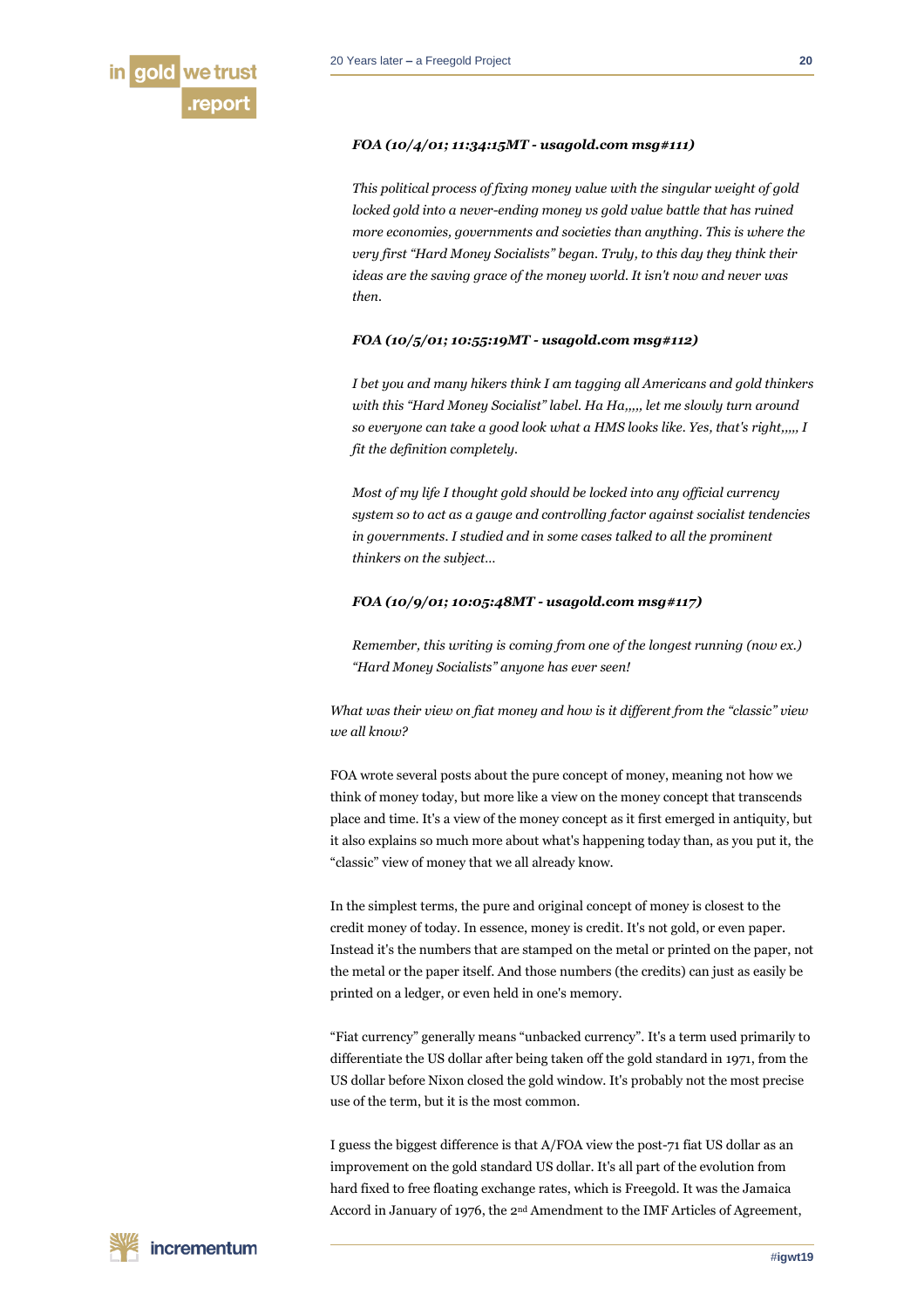

that officially unshackled gold from the monetary system. And it's still in effect today. It paved the way for free floating exchange rates, abolished the official price of gold, and authorized central banks to carry out gold transactions at free gold market prices. It paved the way for Freegold!

There's a famous line that Ari wrote about his biggest epiphany, and it goes like this:

*"In working on this project, I was personally shocked when I discovered that we absolutely NEEDED paper currency in order to set Gold free."*

My Debtors and Savers post talks about two kinds of money systems, easy money and hard money, and two camps of people, the easy money camp and the hard money camp. Fiat money is easy money, and a gold standard is hard money. We've had both in the past, and each type of money tends to benefit its own camp of people to the detriment of the other camp. Easy money depreciates, benefitting debtors and hurting savers, while hard money appreciates, benefiting savers and hurting debtors.

Freegold solves this dilemma by giving savers their own "hard money*"*to save in while the monetary system everyone uses is an easy money system. Each camp gets its preferred kind of money. And although the money everyone uses depreciates over time, the savers avoid paying disproportionately for that depreciation by simply not saving in that money.

So, you see, Freegold really is an easy money system, if we're talking about the monetary system and not the wealth asset used for saving. Freegold money is just like today's money. And that's, I think, the big difference in A/FOA's view of the fiat monetary system.

Yes, there are many problems today, but they stem from the \$IMFS, not from modern fiat money. And by that, I mean they stem from savers all over the world saving in today's fiat money. That is truly the root cause of most of the problems people blame on easy money. We don't need to fix modern fiat easy central bank money, we just need to stop saving in it.

*What was their view on oil and how is it different from the "classic" view we all know?*

This is a tricky question. I think the best way to approach it will be to give you a few "oil quotes*"* from A/FOA along with my own commentary. It's going to take some time, but hopefully it will be worth it! This first one is from March of 1998:

*Another: "To understand gold, one must start with 'oil'! Let us go back in time, to the early 70's. Many did view the oil market as an attempt at a 'cartel' to keep the price high in USD terms. My view, from where I stand, did show a 'cartel' for public image. However, the oil market was never controlled to move the price higher! It was controlled to keep the price down! Even 'back then', oil was managed in much the same way as gold is today. Yes, oil became 'gold' from an economic viewpoint, 'black gold' if you will! In that*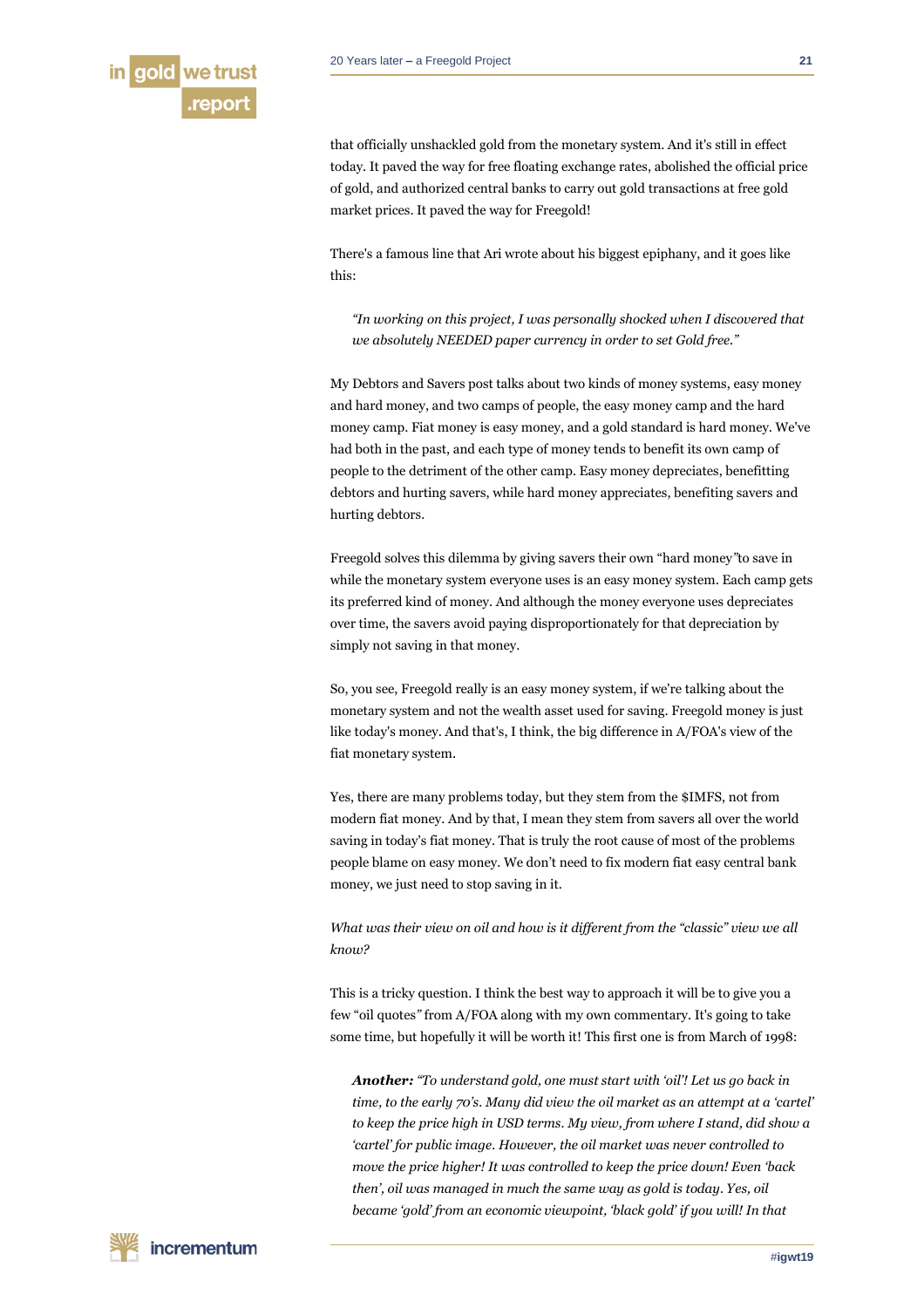

*time, as today, oil and gold had to be managed to keep their true value, in terms of currencies from destroying the free market financial system based on low prices for both. Politically, there is much more to gain, by producing countries, by 'managing' its price down, than by 'allowing' its price to rise thru freemarket use!"*

The "free market financial system" he was talking about is the \$IMFS, and he says it relies on both cheap oil and cheap gold. Continuing…

*"Oil is managed from the standpoint of 'supply' not demand, as demand is infinite for this now indispensable substance. The world economic need for oil has built our modern financial structure as an upside down pyramid, on oil! Every business, asset, debt, currency and army is 'priced in currency terms' that reflect a 'full supply of cheap oil'!*

*But, what is cheap oil? It is defined in two terms, a currency price that allows a country to operate its economy in a competitive way, and, in another real commodity price that allows producers to value their product as an asset, not subject to the valuations of the world economy, gold."*

Remember earlier I said that the "classic*"* view is that gold is the proxy for commodities in general? The truth is that *oil* is a good proxy for not only commodities in general, but for manufactured goods in general. While gold is almost totally "useless*"* other than as a wealth reserve, oil is the most basic input in the production and distribution of commodities and manufactured goods in general.

*From this standpoint, one can see the value of managing both oil and gold. For the oil field owner, operating in a "oil consuming" country, there is no value in this form of management! But, from an "oil producing" country, holding world class reserves, a low USD price offers all the advantages. It produces an ever "dependent" economic system, that, "in real terms of need" "up-values all in-ground reserves" with a far higher "future need". That "future need", as expressed in a drive "to maintain current asset values ( dow jones ) " creates the political drive to manage oil prices*

# *[…]*

*Mr. Allen, the "Beirut Resolution" was real. [Note: The Beirut Resolution was a 1971 OPEC resolution to raise the price of oil any time the dollar was devalued, regardless of whether the devaluation was caused by government action or market forces. If the dollar lost purchasing power, OPEC could raise its price.] In that time, the threat was to price oil in all currencies, not just US\$! When the US\$ went off the gold standard, the problem was not that oil would buy gold. The gold "free" market was very small for oil. In the back rooms, all talk was "how to keep oil prices and "settled" in US\$! As the dollar was the reserve for all countries, a move from oil in dollars would have destroyed it and the financial systems of most large economies. With the US\$ just off the gold system, it was very susceptible to any loss of usage.*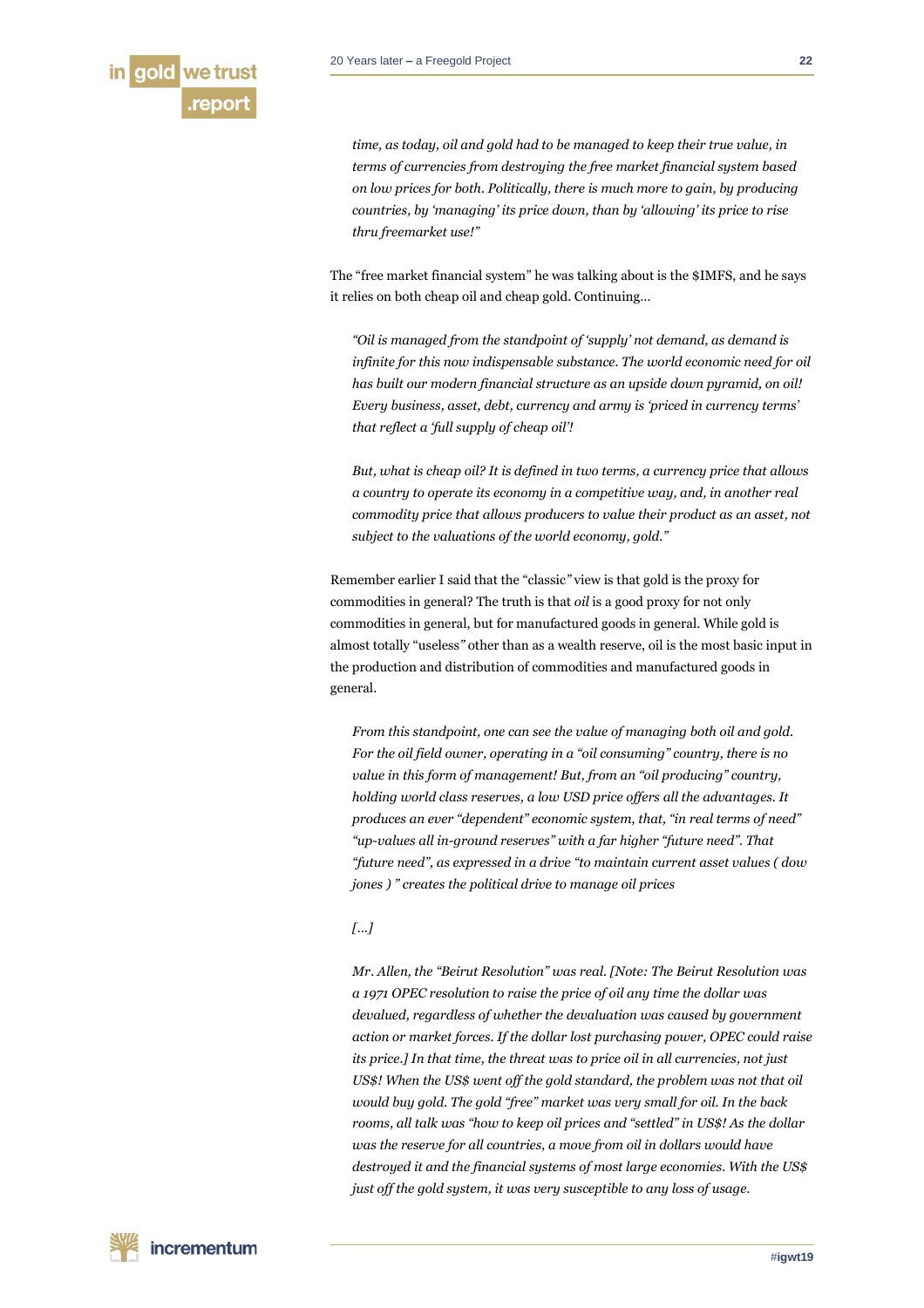

Note that the perceived threat from the loss of the US dollar reserve system was to "the financial systems of most large economies," not just to the US. He's explaining the concerns of Europe here, not the US, when he says they were worried that "oil" would change its pricing from US dollars to a basket of currencies.

*To hold a dollar backed oil system, the governments agreed to create a liquid "free" gold market. They did this by selling much gold over years and allowing it to rise to \$200 US. Then, as now, free dollar reserves could go into gold. As the US treasury did no longer back US\$ with gold, it hurt not the currency. In a very real way, the dollar went onto an "oil standard" to replace the old "gold standard". As \$180/\$200 was to be the limit, for gold ( the BIS set at \$180 then ) , in 1978 the US did bomb the gold when it went to \$250. The market went out of control and rest is history.*

Remember earlier, I said that the 2nd Amendment to the IMF Articles of Agreement, passed in January of 1976 at the Jamaica Accord, officially codified the "free gold market" and paved the way to Freegold by authorizing central banks to carry out gold transactions at free gold market prices? I also said earlier that "oil*"* learned the lesson in the 1970s that it was too big to buy real physical gold with its surplus US dollars. It simply drove up the price which was self-defeating.

Another wrote,

*"As \$180/\$200 was to be the limit, for gold ( the BIS set at \$180 then ) , in 1978 the US did bomb the gold when it went to \$250. The market went out of control and rest is history." In 1978, from about May through October especially, the US dollar was collapsing and the price of gold was rising. Here are the charts. I marked the period of reference:*

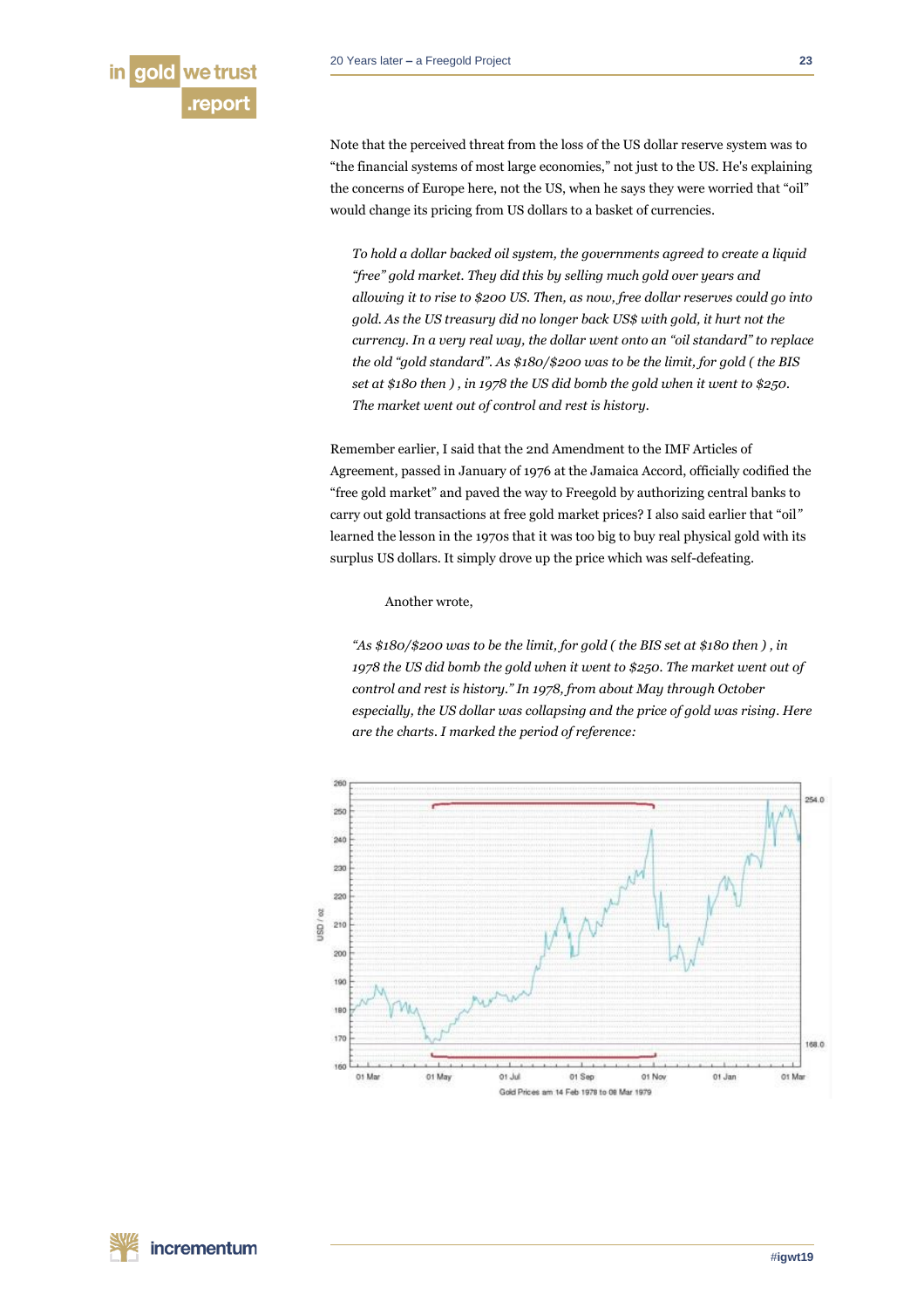



That last spike in October was when gold hit USD 250, and President Carter threw everything but the kitchen sink at the problem. This is what Another meant by "the US did bomb the gold when it went to \$250,*"* from m[y Dirty Float](http://fofoa.blogspot.com/2014/08/dirty-float.html) post:

*"Carter's kitchen sink approach was a multi-front attack on the dollar's weakness, from buying up international dollar liquidity through 'massive intervention' in the foreign exchange market and tightening domestic liquidity by raising interest rates and bank reserve requirements, to quintupling the size of the ongoing US Treasury gold auctions from 9 to 46 tonnes per month. Carter's war chest of foreign currency ammunition was declared to be \$30B, \$5B already held by the US at the IMF, and another \$25B in foreign currency that would be borrowed, primarily through expanded swaps with foreign CBs."*

And here's what Another meant by "The market went out of control and rest is history.*"*



So, if there was an acceptable level for gold that was higher than USD 35/ounce, but not too high, then why not just raise the official price in 1971, rather than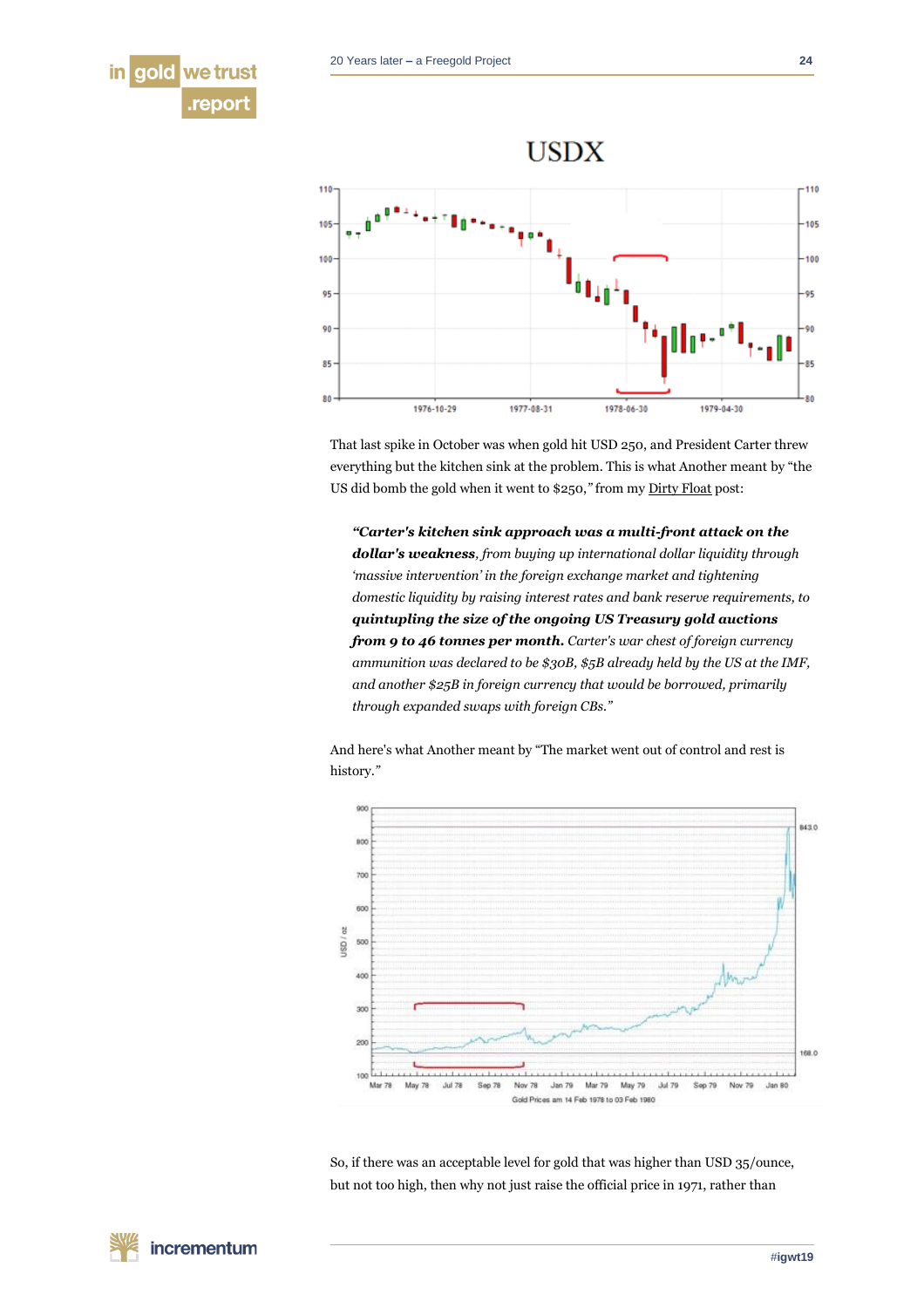

closing the gold window altogether? Here's Another writing about that in April of 1998:

*Another: "In days past, it was held as good knowledge that the US stopped gold backing to protect the dollar and keep gold from leaving to other shores.*

*But, in the same time frame, all central banks did sell gold to all persons, even the US. All treasuries held gold and dollars as reserves. To what end did the world financial system gain with the dollar off gold backing, and then allowed to 'dirty float' against all currencies? Would the world not have been better off to find gold revalued to, say \$300 and then begin a 'dirty float'? Noone would have lost, and the inflation would have, at best, not have been worse!*

*Truly, I tell the reason for this action. The US oil companies knew that the cheap reserves were found. The governments knew this also. The only low cost oil reserves in the world at this time were in the Middle East, and their cost to find and produce was very low. It was known, that, in time, ALL oil would come from this land. As much higher US dollar prices were needed to allow exploration and production of other reserves, worldwide. But, how to get crude prices, up, when the Gulf States were OK to pump and produce in exchange for 'gold backed dollars'? I will not name the gentlemen that brought this thinking to the surface in that era, but it was discussed. It was known that oil liked gold. It was known that 'local oil' would be used up without higher prices. What if, the US dollar was taken off the gold standard, and gold was managed 'upward' to say, \$208 per ounce? The dynamics of the market would force oil to rise and allow for much needed capital to search for the higher priced oil that was known to exist! The producers would find shelter in gold even as the price of oil was increased in terms of a now 'non gold dollar'! Price inflation would rise, but gold and oil would also increase. The dollar would continue to be used as the only payment for oil, and in doing so replace gold as the backing for this 'reserve currency'. All would be fair.*

*The war in 1973 and the Iran problem did make markets 'overshoot', but all did work to the correct end. The result was 'a needed higher price for a commodity that was, as reserves, in much over supply by the wrong countries'! It was known that the public would never have accepted this "proposition" as fair. To this end, we have come."*

So Another said that the gold window was closed rather than revaluing gold to, say, USD 300 an ounce, in order to raise the price of oil. The reasoning was so that the rest of the world could afford to look for higher cost reserves, and that eventually we would not be so dependent on one unstable region of the world for our energy needs. And it apparently worked. Today, the top two, and five of the top ten oil producing countries in the world are neither in OPEC nor in the Middle East, and 56% of the world's oil comes from non-OPEC countries.

Another also gave us some interesting details. He said that this line of thought was brought up for discussion by some "gentlemen" (plural) that he would not name. Isn't that interesting? And he even gave us some specific insider details about the

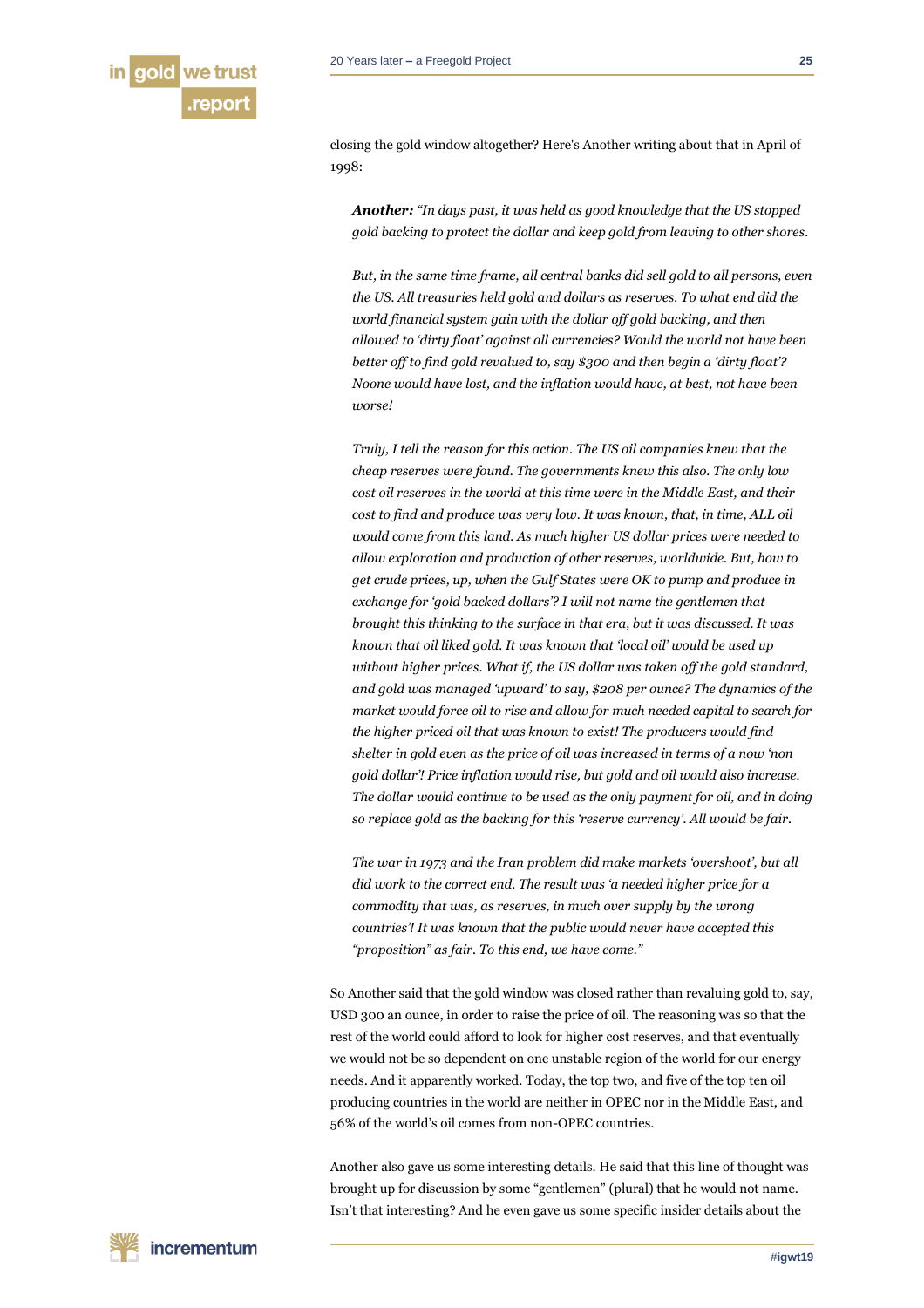

discussions. He said the plan was to "manage" the gold price rise by selling official gold into the market when necessary, and that the BIS had a specific target price of USD 180.

Obviously that price was surpassed, and Another explained that "*The war in 1973 and the Iran problem did make markets overshoot"*. The war in '73 was the Yom Kippur War between the Arabs and the Israelis, and the "Iran problem" was the Islamic Revolution in 1979, from which Iraq invaded Iran a year later with the encouragement of neighboring Saudi Arabia and Kuwait, and later the support of virtually the entire rest of the world.

And remember that we're talking about the gold price "overshooting" here, but so



did the oil price, as the purpose of managing the gold price to a specific level (USD 180) was that "*The dynamics of the market would force oil to rise and allow for much needed capital to search for the higher priced oil that was known to exist!"* So higher was good, but too much higher, the kind of higher you get from unexpected wars and revolutions, was bad. I wrote a long and detailed post about this a few years ago at the Speakeasy, and here's an oil price chart from that post:

Now, I don't doubt Another's word for a minute, but thanks to the Nixon tapes, the Freedom of Information Act, State Dept. releases, Fed transcripts and Wikileaks, today we have access to more candid conversations within the DC power elite establishment during the 1970s than any other time and place I can think of in all of history. And one thing that's clear is that raising the price of oil was not Nixon's primary motivation.

The Saudis weren't the gold problem in 1971 that forced the closing of the gold window. Most of the formerly US gold had gone to Europe, not Saudi Arabia. In fact, the US had gone from owning 69% of the world's official gold to only 28% in less than 20 years, and the vast majority of that transfer went to Europe. So a revaluation of gold in isolation, against *everything*, would have been a gamechanging windfall for Europe. And we know from previously-classified documents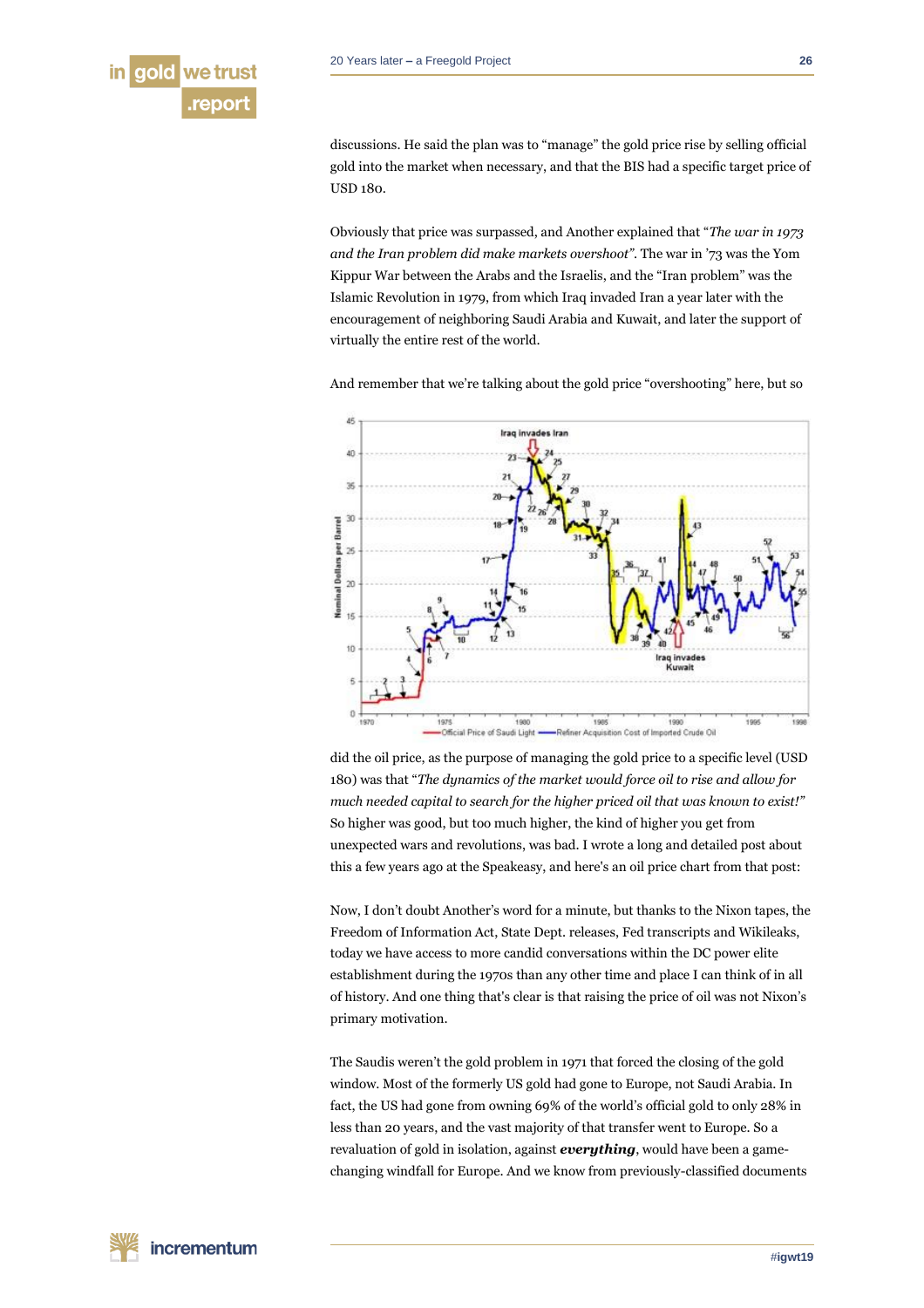that the US was indeed concerned about Europe gaining monetarily by simply revaluing gold.

Furthermore, I can imagine how the raising-the-price-of-oil argument might be more necessary in convincing Europeans to support closing the gold window over outright revaluation, than in convincing Nixon or Burns. To the Americans it would be *another* reason, a supporting reason, but to the Europeans it might be primary. And I'll mention again, Another was relating a primarily-European perspective in most of his writings.

Also, from my research for *Dirty Float*, I found that, at least in the late 1970s, the Saudis themselves were more concerned about keeping oil priced in US dollars (rather than using a basket of currencies which was the alternative being floated at the time) than the US government was. This also fits with Another's "European insider" perspective and memories, because I think it's clear, in general, that it was the Europeans and the Saudis working together behind the scenes in most of what Another reveals.

So that's a pretty big difference in the historical account of oil as it relates to gold, from "the classic view we all know.*"* Here are a couple more quotes to kind of top it off:

*Another: "The 'new Euro' did take much longer to create, and the Gulf War did create a crisis of payment for oil. In this time, early 1990s, the currency of gold was brought 'into use' as a 'temporary' partial payment until the Euro could be presented. A paper gold market, of sufficient size, was created, that as such, it could hide discount payments to a few producers for oil."*

*FOA: "The early 90s Gulf war spike in gold should have been the final revenge for us bugs. Can you imagine,,,,,, war in the middle eastern oil fields,,,,,,, hundreds of wells burning and gold gets shot down?? I was already 80% in my associates (Another's) camp of thinking by then and that spike down pulled my other 20% right in. I knew then that the whole story was changing on political grounds and was not going to follow the Mises path."*

But in addition to the historical account, there's also a big difference in the projected future of oil as it relates to gold:

*Another: "When the battle to keep gold from devaluing oil ( in direct gold for oil terms ) is lost, the dollar will find 'no problem' with \$30,000 gold."*

People still ask today, just like they did back in the 1990s, "What's the point of \$30K or \$55K gold if a burger costs me \$100?*"* They just can't wrap their heads around a gold revaluation in isolation, why it *must* be revalued eventually, why eventually is soon, and why this time is so different from 1971. It all comes down to *"the battle to keep gold from devaluing oil ( in direct gold for oil terms)."*

As I said, oil is a better proxy for commodities and consumer goods than gold, because it's the primary input for those things. Gold just sits in a vault. It's basically useless other than the fact that it makes a good wealth reserve.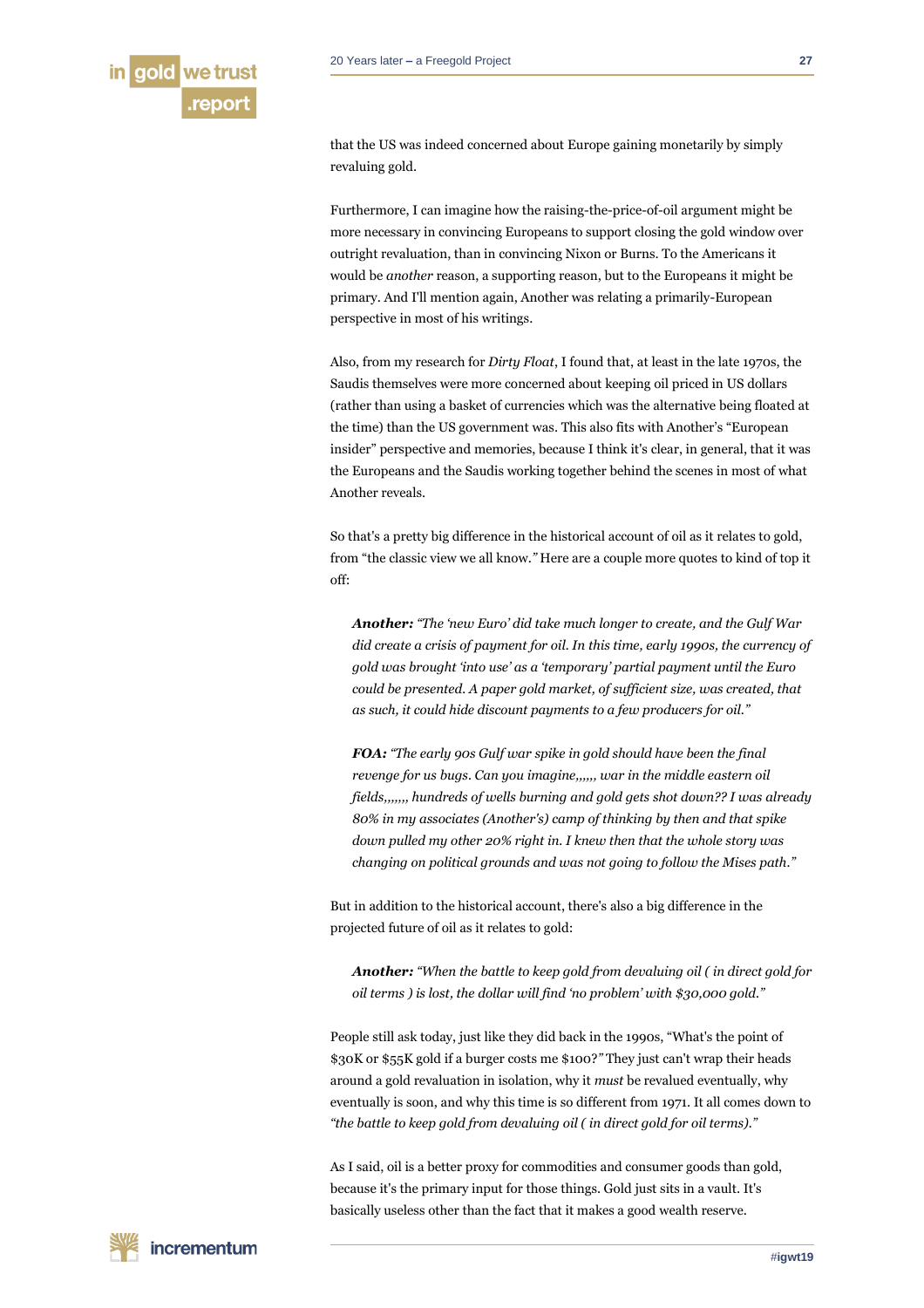

Revaluing gold to USD 200 or USD 300 an ounce back in 1971 would have been completely different from simply closing the gold window and then dumping tonnes onto the open market in a futile attempt to manage the price rise through brute force. It could have potentially worked for a long time. Gold was still under USD 300 more than 30 years later in 2002. But the world wasn't ready for it yet. A backup monetary system of sufficient size to guarantee economic continuity was still three decades away, and the West was on course to eventually become completely dependent upon the Middle East for oil.

But a gold revaluation in isolation still needs to happen. It hasn't happened yet. A gold/oil ratio of under 50, which it has been for 73 years now, is an artifact of the



US dollar reserve system, also known as the US dollar international monetary and financial system (the \$IMFS). It was at 21 in 1946, and it's 21.9 as I type. Here's another chart from my 2015 oil post at the Speakeasy. This one is the gold/oil ratio:

So here's the other big difference between A/FOA's view and the "classic*"* view. The "classic*"* view is that if we ever see USD 30,000 gold, then oil would have to be at least USD 1,000 a barrel. But Another foresaw a post-revaluation gold/oil ratio of as high as 1,000:1, meaning, in real terms, not nominal terms, gold could be revalued to USD 30,000 an ounce with oil still at USD 30 a barrel!

This is possible, because A) the price of gold has no impact on the price of other things—it's basically an arbitrary price—whereas the price of oil *is* closely related to the general price level, i.e., inflation, and B) because the gold/oil ratio of the last 73 has never been allowed to find its physical equilibrium price. As I said, it all comes down to *"the battle to keep gold from devaluing oil ( in direct gold for oil terms )."*

The "battle*"* has already ended. Europe stopped when the euro was launched, and the rest of the foreign public sector stopped supporting the \$IMFS five years ago. The gold/oil ratio which persists today is merely an artifact of the \$IMFS, the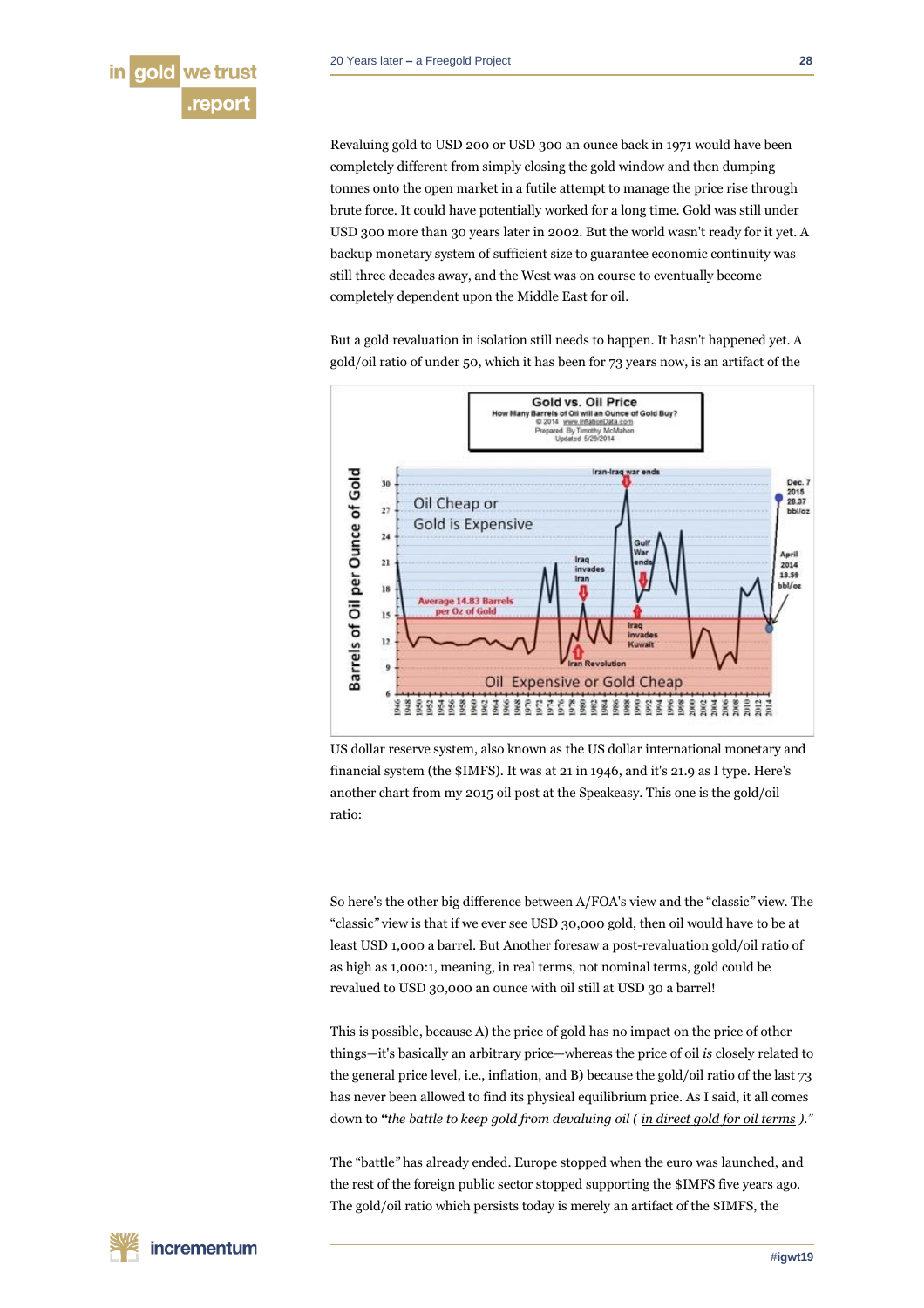

result of regression and the expectation of traders that tomorrow will be just like yesterday, just like the gold/silver ratio is an artifact of the same. It won't break until the \$IMFS ends. But when it does, the outcome A/FOA foretold is about 50 times greater than "the classic view we all know.*"*

*What was their view of "the world" and the way politics and factions within the financial world were structured at the end of the 1990s?*

There's a great line by Another from May of 1998, right after they moved over from the Kitco forum to USAGOLD. Michael Kosares of USAGOLD asked him this:

*"It seems that both you and your friend believe that the world is splitting up into currency/trading blocks -- much as the world did for both World Wars. There has been much discussion around the world about the imposition of a NEW WORLD ORDER and international one world government. Simultaneously, we see another, opposing force at work -- regionalism, nationalism, even tribalism. What do you make of this? Is the Euro a child of the forces of the New World Order, or the forces of regionalism/nationalism/tribalism?"*

And Another delivers possibly his greatest line ever:

*"I would say, 'Old World Order' to return. To understand/explain better: A very easy way to view this 'order', would be to simply say that the American Experience is reaching the end!"*

There's so much deep stuff behind that line, stuff which they would spend the next 3½ years expanding upon. But in that comment, he goes on to explain how the \$IMFS—"*the New Idea of long term debt, being held as a money asset"*—grew out of the European economic ruins of WWII. And then he says, "*here was born the American Experience that comes to maturity today."*

This shouldn't be read as an indictment of America, the \$IMFS, or even the American Experience (i.e., the "exorbitant privilege*"* of printing the world reserve currency), it was really just a statement of fact, a recognition of reality. It was kind of the underlying theme of their entire tenure and message.

As for political and financial factions, if you read that one comment (and you can read it [here\)](http://ubercraftorg.ipage.com/thoughts/1998/05.html#191), he answers a bunch of questions about who is aligned with whom:

# *"Is Europe (led behind the scenes by the BIS) an opponent to the United States?*

*Sir, Yes, but not in the ways of war, as it is in the feelings of 'pride' and 'we go our own way'… Opponents? No, I would say they are learners of the 'American Way' as they embrace the 'American Idea' of a 'free world market economy.*

*Which countries are in which camp? Your associate (FOA) seems to feel that Asia is split between the United States which has Japan*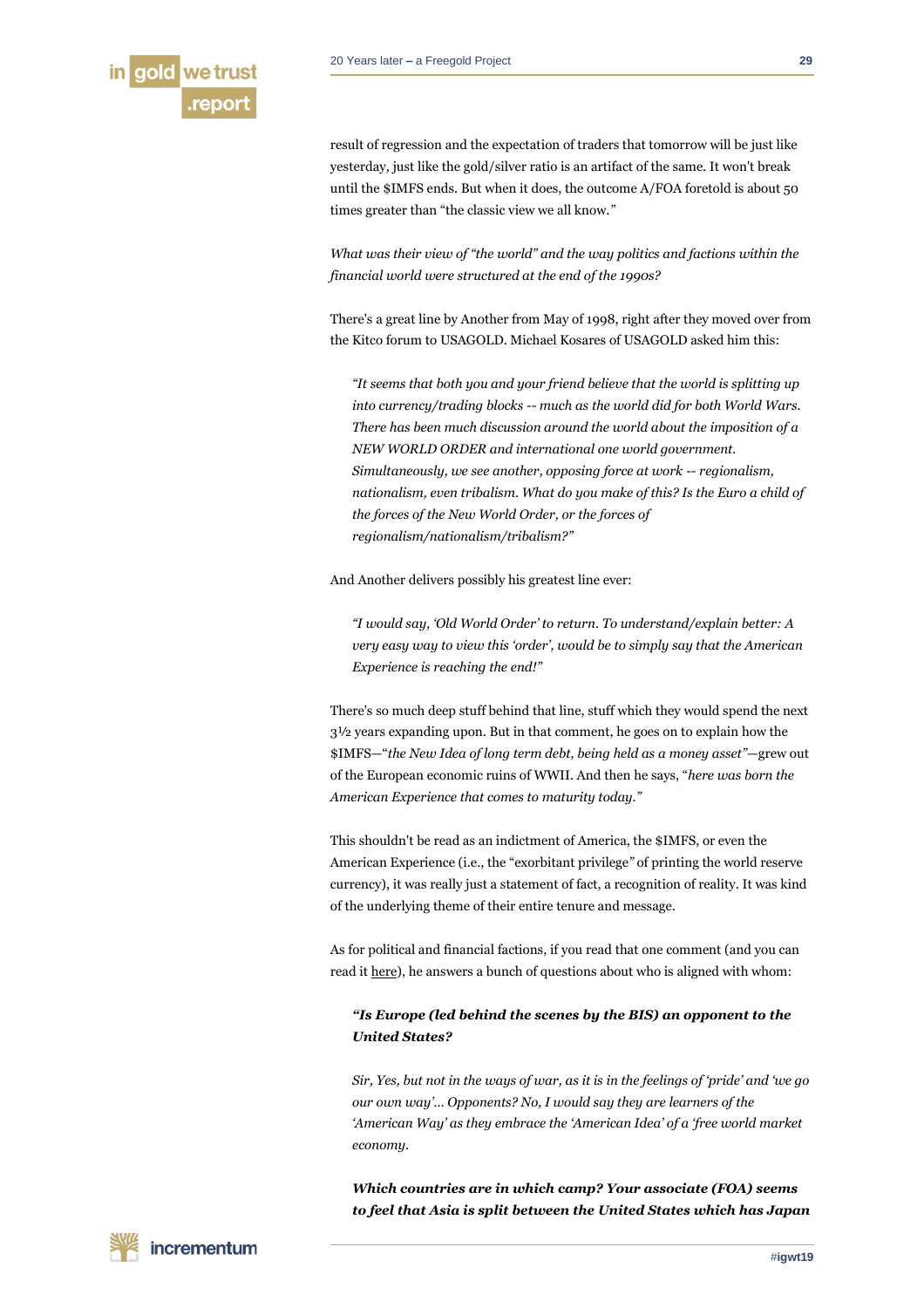

*as an ally, and Europe which has China as an ally ( a notion I found particularly intriguing). Where is Britain in this? Japan? And most importantly, the Gulf States, particularly Saudi Arabia?*

*Sir, I feel he is correct in this thought. Europe does grasp for a relationship with Asia as the US did have with the Japan. It would build a mighty economy on a foundation of oil and gold as backing for new money. As China and Arabia was once a part of the Europe economy, in a small way. They may now return with no fear of Russia. Britain? A lost nation. Japan? This one is "of the American Economy" and is to live and die by it!*

# *Your associate says that BIS helped China increase its gold holdings. Please tell me what the source of that information is, or is it simply a speculation on his part?*

*The BIS is the gold broker for all interbank sales/purchases. Bullion Banks are for sales to other entities. I think, at first, China was leverage against the oil producers. Then Arabia was allowed into BIS for Euro.*

# *One other item you might clarify for me is 'Who is really behind BIS'?*

*Perhaps, 'who control them'?*

# *The Swiss?*

*Yes.*

## *The euro central banks?*

*Yes.*

# *Who does BIS really represent?*

*'Old world, gold economy, as viewed thru modern eyes' or ' way to move from US\$ without war'.*

# *Why was Saudi Arabia just included in BIS?*

*answered.*

#### *Has Saudi Arabia gone with Europe?*

*Yes.*

*Sir, there is much more to this, but we talk over time, yes? I will be away for perhaps ten days. We speak again.*

*Did they change their story over time? Were there specific events or news items that they referenced while writing?*

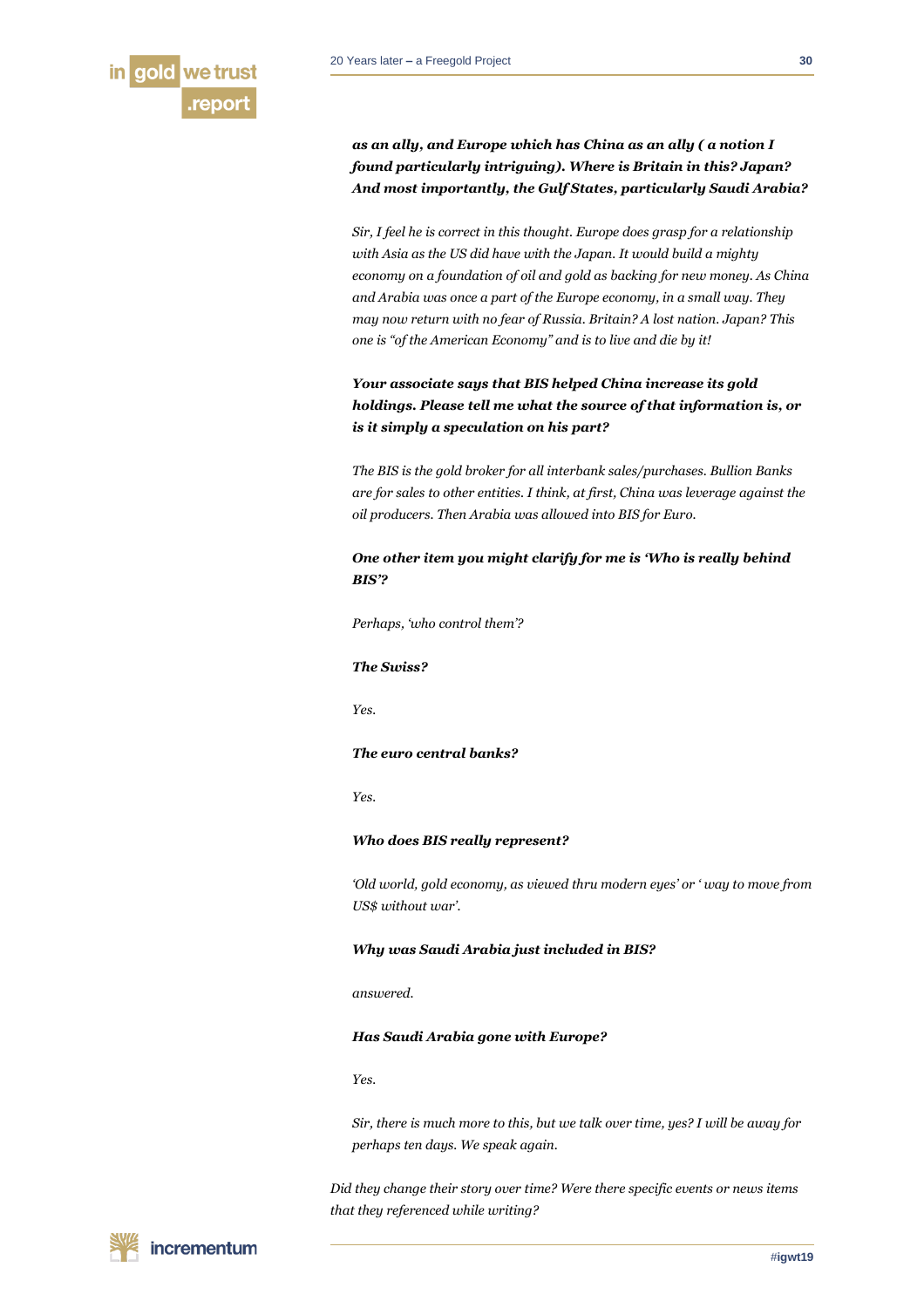Did they change their story over time? No. When you say story, I think you must be referring to the history they explained. That didn't change. Perhaps you mean, did they change their message over time? No on that too. Their message was consistent all the way through. They were just dumping wisdom by the truckload, in my opinion, and that kind of stuff doesn't change.

But I think I know what you're after. Did they change their outlook or predictions over time? Well, some would say they were predicting an imminent collapse and revaluation of gold, over and over for four years, and that never happened. But I don't think they ever engaged in timing that way. I think they explained what will happen when the \$IMFS ends, and how it was in danger of ending back then. And I think they were right, and are still right to this day. It *was* in danger back then, it just didn't happen then, and hasn't happened yet.

Understand that even the most inside of insiders can't know every twist and turn that a complex system will take on the way to its end. All they can do is let us know what they know, and warn us about *potential* imminent risks. As I quoted above, FOA once wrote:

*If you came with a notion that I am someone who sees the future, grab the children and run far away.*

I love that line, because it reflects how each person's subjective perception affects their judgment of A/FOA. With a proper perspective on what they wrote, which I've been trying to help people obtain for over a decade now, I think it's clear that they didn't change their story over time, and that's a good indication that they were telling the truth.

As for specific events and news items that they referenced along the way, there were many. Some of the more notable ones were the Asian financial crisis, LTCM, the launch of the euro, "Brown's Bottom*"* and 9/11. Understand that it's not easy being a gold writer when the price is declining, and during the years they were writing, gold dropped almost 30%, from USD 350 to USD 250.

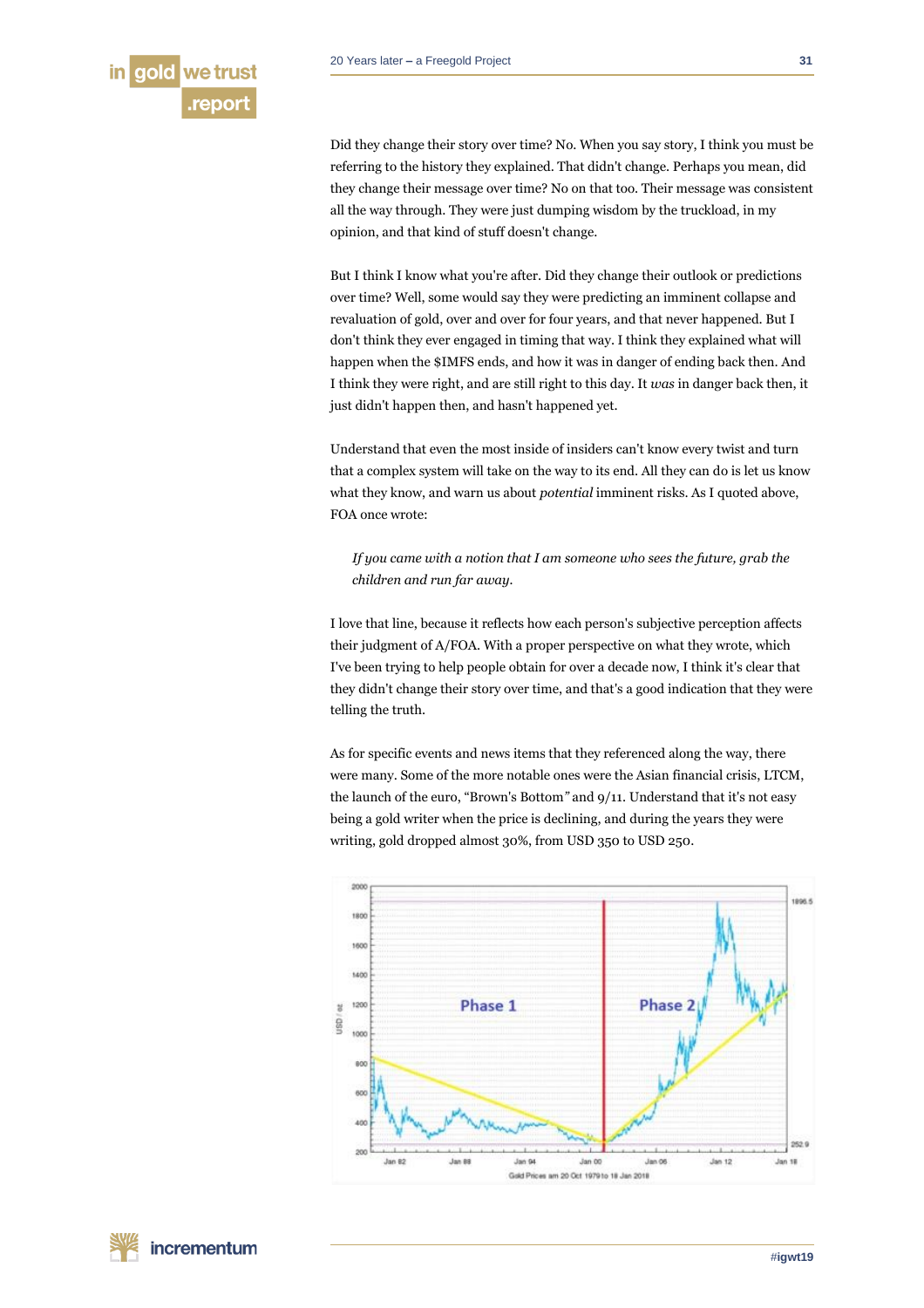

That chart is from my post[, Comex is a Side Show,](http://fofoa.blogspot.com/2018/05/comex-is-side-show.html) which comes from a 1997 quote by Another, and they were posting right through the final four years of Phase 1 in that chart. So it's pretty amazing the following they garnered, and how their writings are still relevant today. It really is quite remarkable.

# **Questions on predictions and the future**

*A/FOA wrote a lot about the future. What did they think was going to happen?*

This is the perception that many people have, mainly because they predicted the end of the US dollar reserve system and the revaluation of gold, but I think they wrote much more about the past and the present than the future. As I already quoted above, FOA explicitly rejected the notion that he was a soothsayer, or whatever you want to call a person who can see the future.

Instead, he said,

*"later, after the world turns, our [words] will be easier to understand… In fact, your ability to find your own way will forever be enhanced for having seen this path in a different light."*

I'm not trying to downplay their predictions, because they were as big as they come. They predicted that the US dollar reserve system would end in hyperinflation, the paper gold market would end, and physical gold would be revalued to a really high price. They explained why these outcomes were inevitable, which entailed mostly explaining how we got here—"this path"—shown in a different light.

In June of 1999, after responding to questions from commenters for almost two years, they pivoted to something more like a blog. Eventually it developed into the series they called *The Gold Trail*, but here he explains the initial pivot:

*"I had considered writing many letters (posts) to address each of the different questions / concepts posed on this forum. This was as a similar process that Another used to get readers to view and analyze events in a different light, using their own concepts. However, this subject is now much too large and all-consuming for brief points of comment. We have reached a time when 'everyone' has seen the obvious management of gold prices and accepts this as fact. Only a few years ago, most investors considered the gold market as a 'somewhat free' supply / demand situation and invested using that premise. As Another pointed out that 'events' would prove all things, so do we witness the evolution of investor logic into the realm of 'reality'!*

#### *Gold: Saving Real Money In A Time Of Transition*

*I am going to offer a series of posts (chapters) starting at the 'beginning'. We will use simple logic and common terms to explain 'what has happened' along*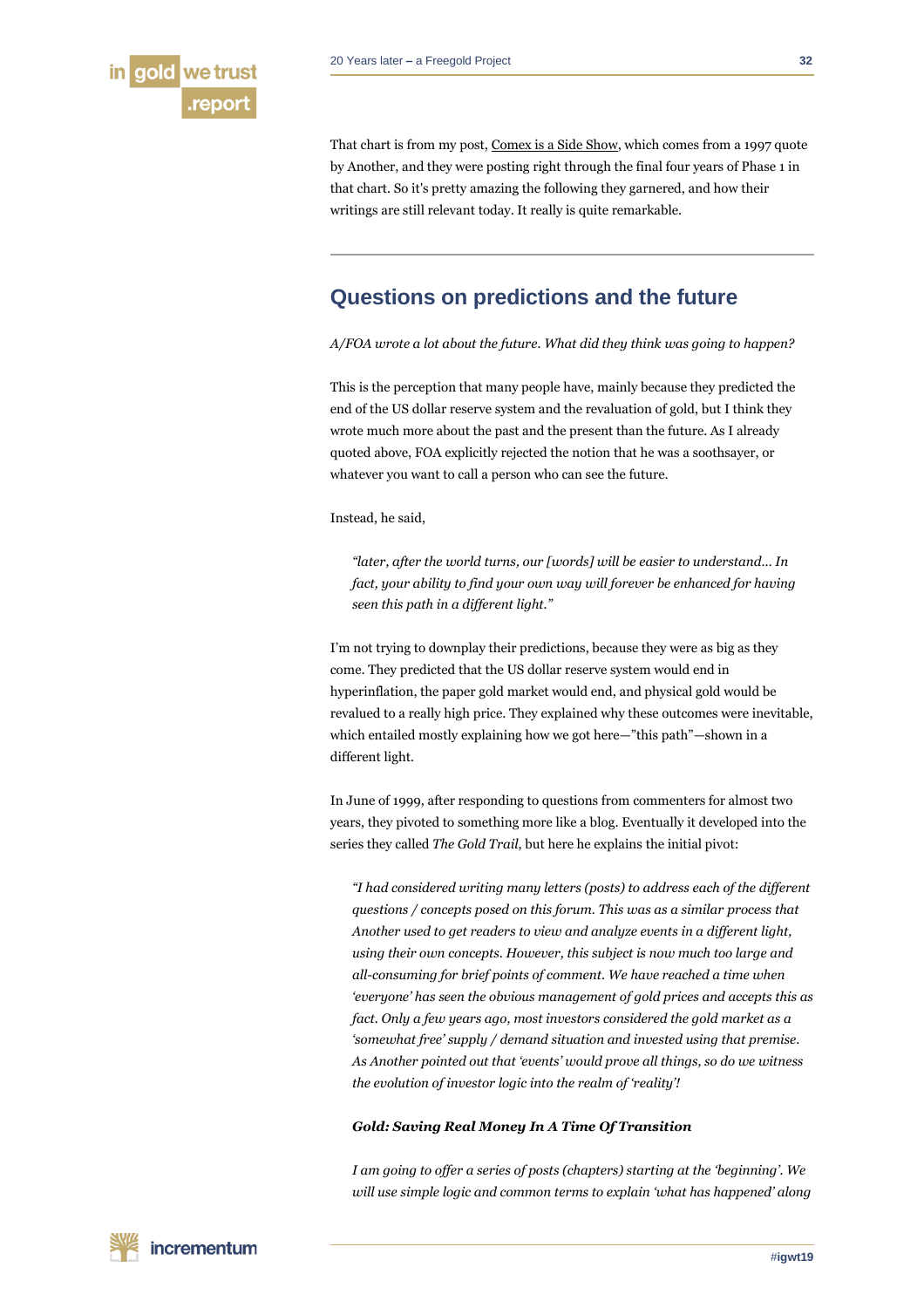

*this 'journey through time'. Another will edit it for direction (as he has this post). This will be a long process, and I hope it will offer a real value for 'thoughtful minds'. As many are now starting to discover that most of the Western ideas of gold investment were flawed from the beginning, so too will they find their present (gold) portfolios 'unprepared' for the storm that approaches!"*

*In hindsight, did any of their predictions (for example on the price of Gold or the Euro) come true?*

Way back in 2009, I wrote a post titled, *The Call of the Century*. Let me give you a short section from the beginning of the post, and a paragraph from the end, to make a point about "predictions":

> *"Making market calls, or 'predictions', is a common practice. Timing is always the hardest part. If your sole source of income is derived from the success of these calls or predictions, it is advantageous to attach a timing that is far enough out that it allows for new information to surface that can be used to mitigate any damage done to your reputation should that call be wrong.*

*Normal market calls usually state that for fundamental or technical reasons, a trend line is due to change directions. But in the short run, where market calls normally reside, fundamental forces often take a back seat to momentum. It has always been this way, which makes fundamental-based timing more difficult. But now more than ever, it seems that fundamentals have taken a seat all the way at the back of the bus.*

*Generally, the purpose of market predictions is short term profits. For this reason, the business of calling markets has shifted over the last year, far away from fundamentals. I am not saying that no one is making fundamental calls, only that many newsletter writers who make their living doing this are saying two very different things out of two sides of their mouths.*

*On one side, they are saying '"go with the flow for a profit' and on the other, 'fundamentally we are due for a big change'. So the way they reconcile these two different predictions is by setting up a boundary between the short and long term, a boundary which they will keep pushing forward through time until, unexpectedly and catastrophically, the short and long terms collide. Then they will finally claim magical predictive powers, even if their followers have lost everything.*

#### *[…]*

*Much is written about how gold will profit from the falling dollar. I think it is the other way around. It may just be a semantic difference, but I really think that gold is the key! And I feel privileged to have found*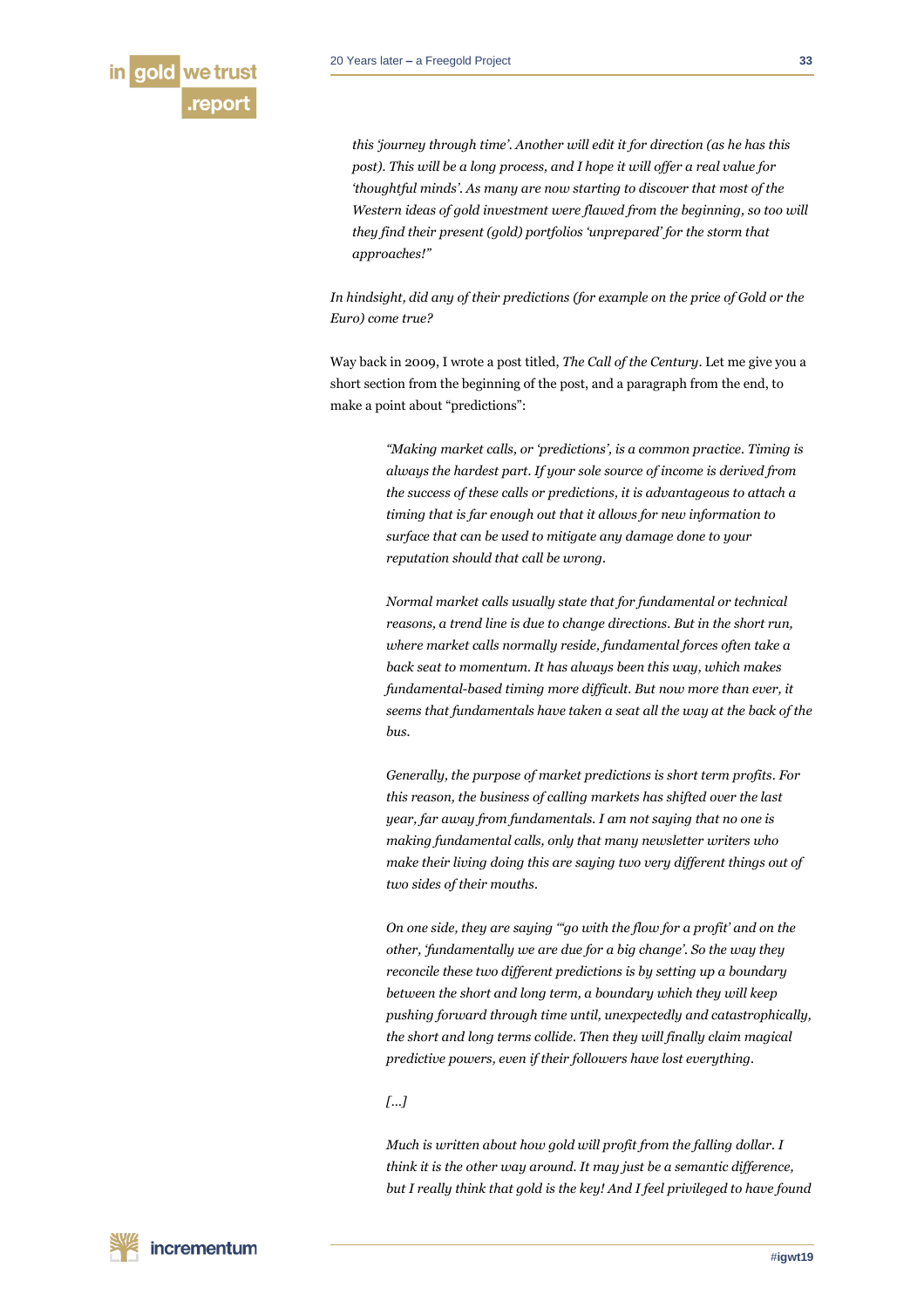*the one explanation that makes so much sense. The call of the century, made less than 12 years ago, unfolding in front of our eyes today!*

The point is that A/FOA weren't making short term predictions. They didn't do timing or technical analysis, they did large scale, long term, big picture fundamentals. If some of the things they wrote sounded like short-term predictions, that was usually more of a misperception by the reader than the intent of the writer.

The concepts that they explained acted on the scale of decades, and the discussions were about the ultimate end of the \$IMFS, the denouement, the final outcome of the 100-year US dollar system timeline. They weren't about making money *in* the system, but about surviving its inevitable end.

Here's an example I found where a reader named Reify asked Another about the timing of his predictions back in 1997:

*"Date: Mon Nov 03 1997 07:31 Reify ( @ANOTHER ) ID#413109: Soooo, I'm wondering, over what period of time are your predictions? Where do you get information on about, Big Trader?*

#### *Reify,*

*The actual buying of gold ( no other metals ) by huge players is not a prediction, it is ongoing. In 1997 it exploded! The price of the metal in currency terms will be made for all to see as it moves quickly upward for a very short period of time ( 30 days ). After that only black market traders and third world noones will understand its price! When is this going to happen? I have no idea. Is there anything to look for that will tell us when the problems have started? At first the US\$ and gold will go up together against all other assets!"*

Notice that first he says he's not making a prediction, he's talking about something that is ongoing. Then it almost sounds like he's about to do timing when he mentions a short period of 30 days, but then he says, "When is this going to happen? I have no idea."

Remember, FOA said they don't do timing, and that timing is for poor traders. They were not traders. They simply recommended following in the footsteps of giants, buying physical gold over the years, and holding it through the inevitable end of the current system. Their ultimate predictions have yet to unfold, but those who took their advice have seen a 400% gain since 2001. The Dow, by comparison, is only up 133% after two collapses, and is due for another.

Speaking of the Dow, I did find one prediction FOA made in 2001 that came true:

*"The Dow will not be much different when seen ten years from now; a drop to 5,000 then off again, is a real possibility!" ([LINK\)](http://ubercraftorg.ipage.com/goldtrail/goldtrail-2001-10.html#125)*

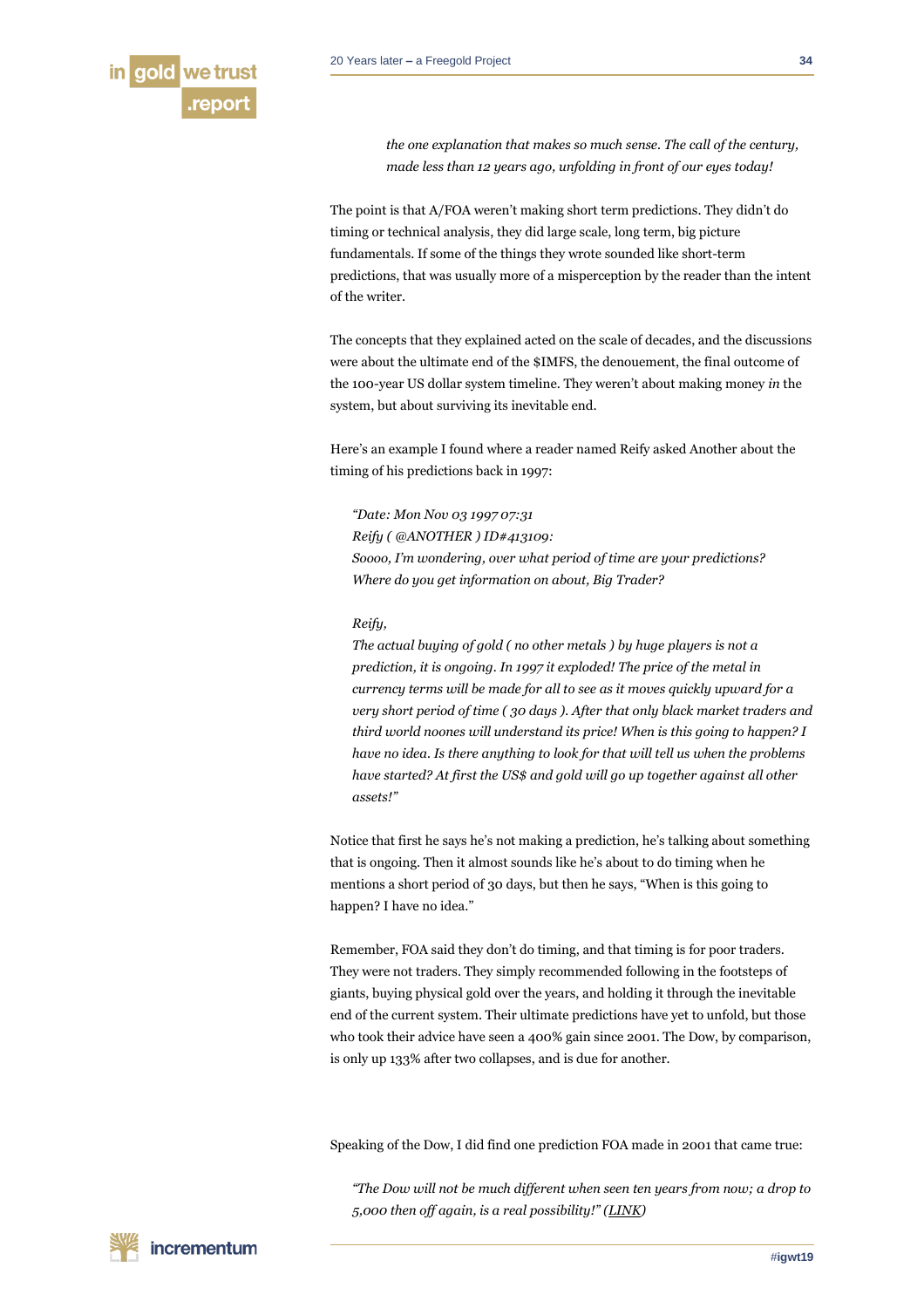

The Dow dropped from 11,000 in 2001 down to 7,000 and back up to 12,000 in

#### *What didn't come true?*

2011.

Well, their timing didn't come true, but as I said, their timing was more of a misperception by the reader than the intent of the writer. And since they didn't do timing, I'd probably rephrase your question as: What didn't come true… yet?

The collapse of the paper gold market centered in London hasn't happened yet. The collapse of the US dollar reserve system and hyperinflation of the US dollar hasn't happened yet. And the gold revaluation to somewhere around USD 55,000 per ounce (in constant US dollars) hasn't happened yet. But one of the things I do on my blog is explain why these predictions didn't come true yet, but still will.

*You mentioned a price tag of USD 55,000 for one ounce of Gold. Is that a number A/FOA were using or is this your number?*

USD 55,000 is my number. I first used it in 2009. A/FOA used USD 30,000, but that was back when gold was under USD 300 an ounce and oil was around USD 12 per barrel.

# *Anyway, what is the thinking behind this number?*

Well, first let me address A/FOA's number and where it came from. FOA was asked that question back in 1999, and he said it was a projection taken from a study done way back in 1988 in response to the stock market crash of 1987. It was based on the US dollar losing "reserve use". Here's what he wrote:

*"This work started back in 1988, not long after the 87 crash. Important people were asking some very serious questions about the timeline of the world monetary system. They expected a long term evolving report that would expand ongoing events into a format of true life context. A context to be understood at all levels of economic exposure. In other words, it had to do a better job of explaining the (then) recent illogical swings of world economic affairs and the effects of those swings on various national economic groups. Were we progressing into a new, better age, or was our system responding in a death-like downtrend?*

*Because the questions grew from a fear that the world economy would indeed contract in the future, leaders wanted to know how one could retain the most wealth during such an event. It was thought that if the basic extended family blocks of a nation could survive such a collapse, savings intact, those nations and their children would be a benefit to economic affairs of the future. In effect, negate a possible return to the Dark Ages of European history. Our time frame was outward some 20+ years. I cannot offer the full report or its complete ongoing analysis. But, the effort you have seen to date is one of sharing somewhat for the common good of all."*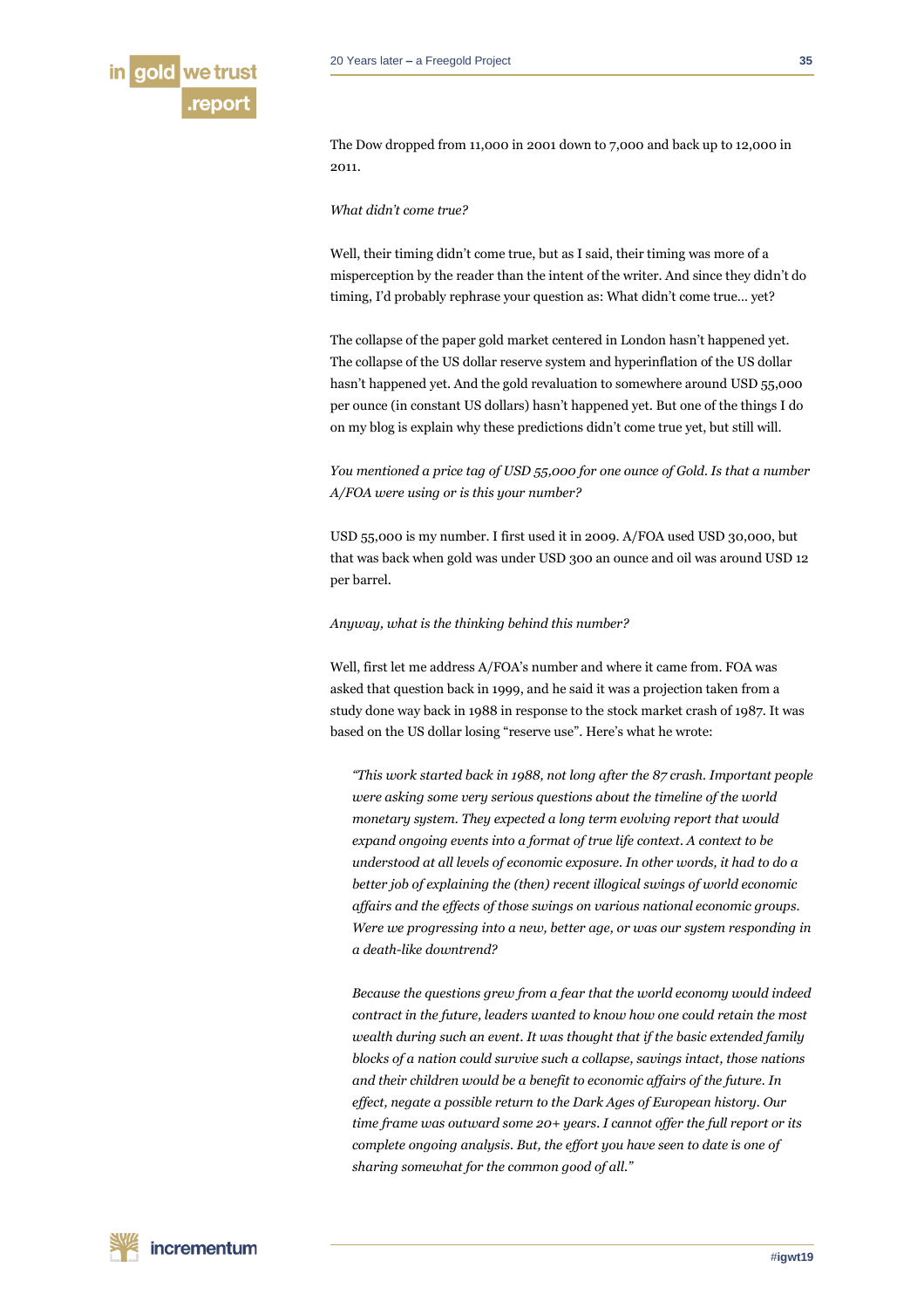

That gives us a good framework for understanding Another, as well as an idea of where the USD 30,000 number originated. We don't have all the details or calculations that went into it, but at least we know it was the result of a study.

I can't give you much more than that for my USD 55,000 number either, but I did explain it in a post back in 2014. So let me just reprint that section of the post here:

*"People often ask how I came up with my \$55K gold projection back in 2009. Now I will tell you. It was the result of working with inside assumptions and extrapolating them to the outside. [That comes from [this quote by Another:](http://ubercraftorg.ipage.com/thoughts/1997/10.html#10) 'To find the answer, work with inside assumptions and extrapolate them to the outside!'] One assumption I have carried since the beginning was that Another knew what he was talking about from personal experience. My second assumption, which is a corollary to the first, is that whenever Another mentioned specifics, he wasn't just being pretentious and pulling them out of his backside. Rather, he was actually revealing valuable insider assumptions.*

*My price projection is an amalgamation of Another's occasional specificity. It was never about the currency price. It was always about the revaluation multiple in real terms. [Recall] my two FFPPDC's from way back in 2009:*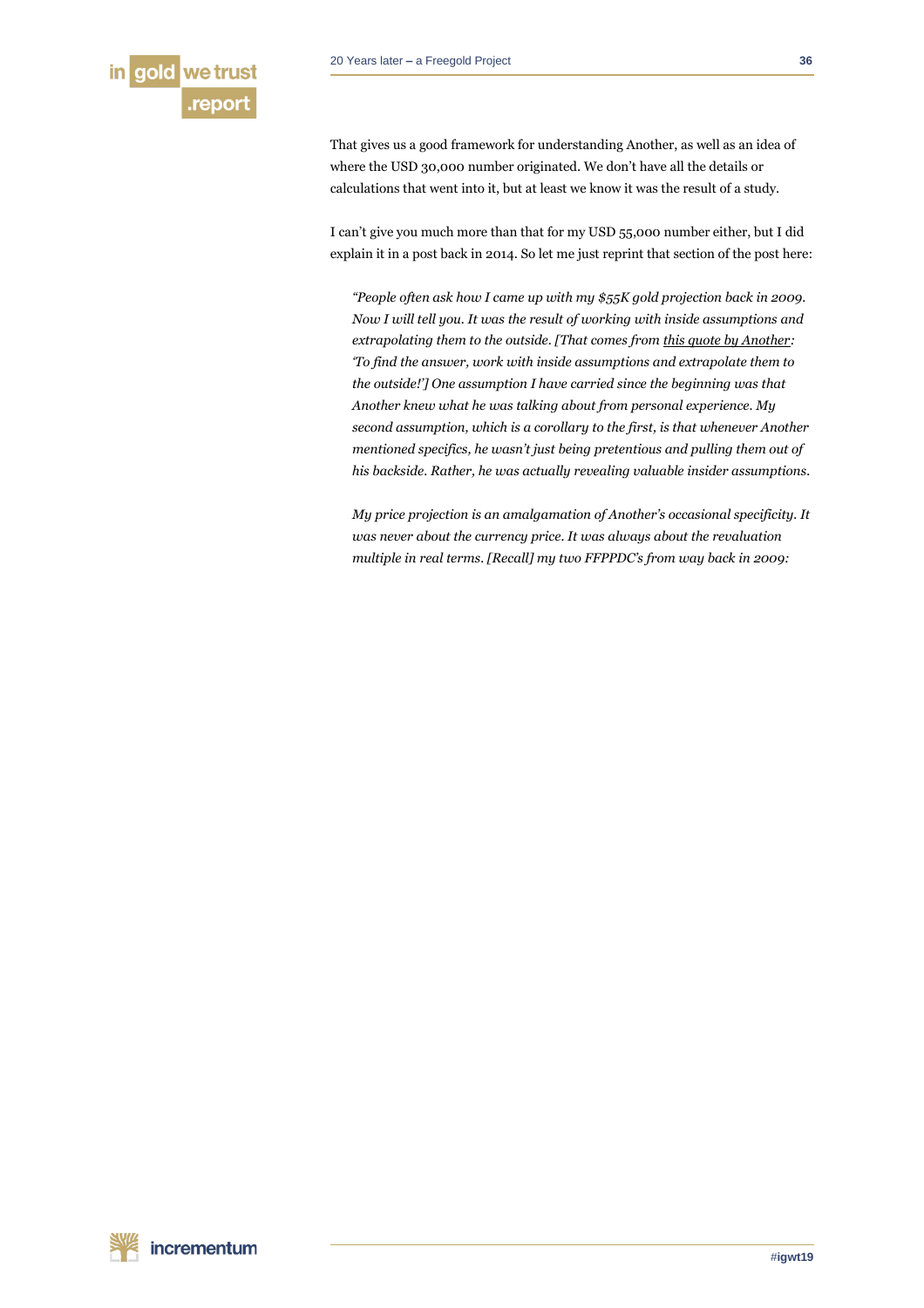



**FOFOA's Freegold Price Probability Distribution Curve** 

**FOFOA's Freegold Price Probability Distribution Curve** 



*In 1998, Another praised [a post](http://ubercraftorg.ipage.com/thoughts/1998/03.html#111) by "Allen (USA)" which Allen wrote using assumptions previously mentioned by Another. Allen's GOR [Gold-Oil Ratio] of 1,000:1 came from this earlier statement by Another: "If Arabia says, 'I will sell oil for \$10US a barrel or in gold valued at \$10,000' what do you think would happen?"*

*Allen's post mentioned a revaluation multiple of 67X, gold at \$20,000/oz. and oil at 1,000 bbls/ounce. For comparison, I'm currently using a more conservative revaluation multiple of 40X, gold at \$55,000 and oil at 550+ bbls/ounce. I decided to use 1,000 bbls/oz. as the high end of the spectrum in my oil FFPPDC, and an order of magnitude lower as the low end.*

*Another did say, a few times, that the 2nd tier price of gold was \$6,000 at the time that paper gold was trading for \$300, a 20X differential. He also clearly stated once, and often implied, that \$6,000 (aka 20X) was the low end of*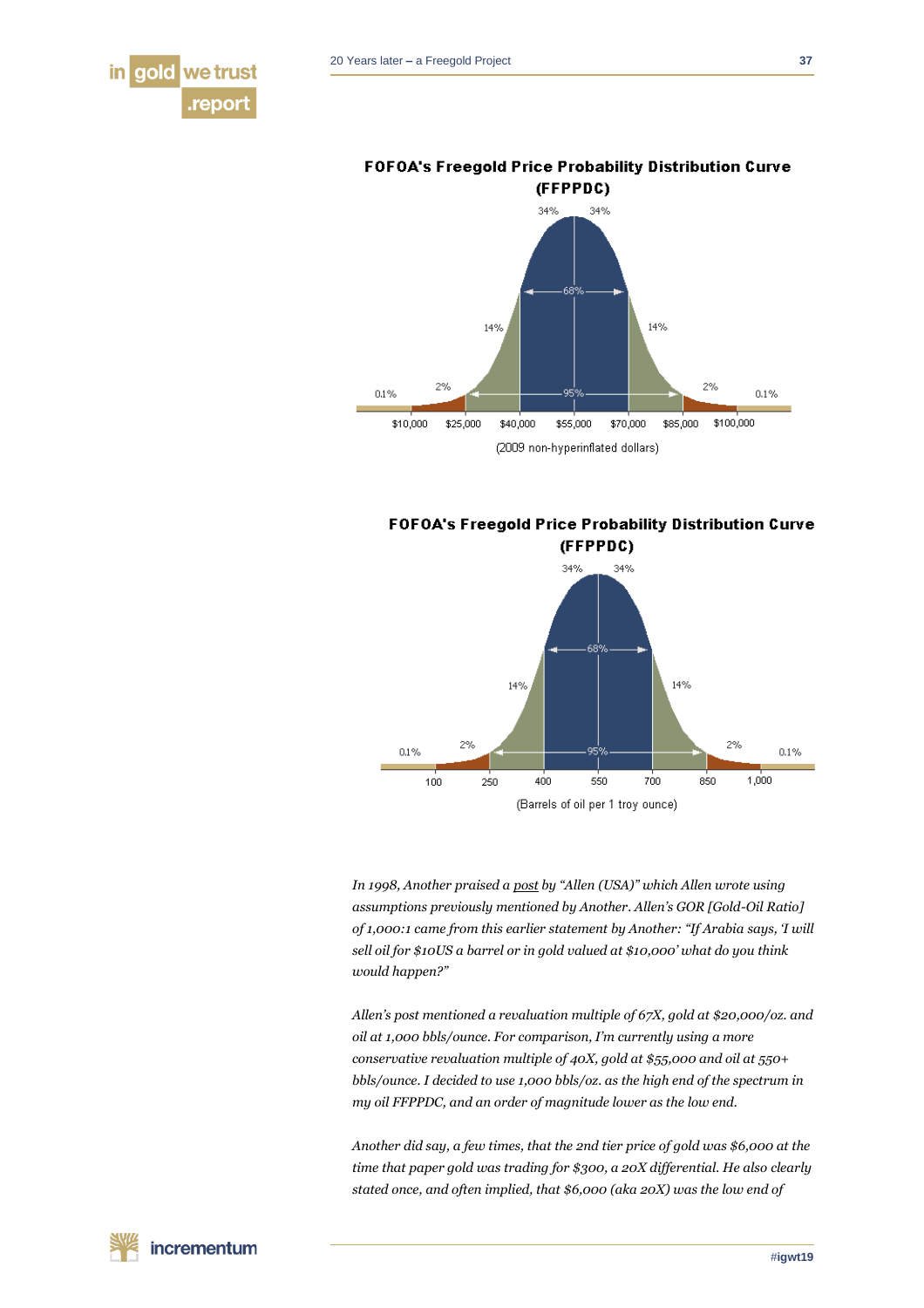

*possible revaluation prices. He wrote: "The \$6,000 valuation of gold can only be true if currency deflation destroys enough dollars to bring it down to that range."*

*Another (and FOA who was writing on his behalf) mentioned \$6,000/oz., implying that it was the 2nd tier price at that time, 14 times. Meanwhile, the number \$10,000/oz. was mentioned 43 times, and \$30,000/oz. was mentioned 55 times. This gave me an anticipated revaluation that ranged from 33X to 100X in nominal terms. Being overly conservative, I decided to use Another's low end (\$10,000) nominally and his high end in real terms, giving me a wide range. Working with \$1,000 gold in late 2009, \$10,000 was 10X, which was safely under Another's extreme low end of 20X. And \$100,000 at the high end, or 100X, fit nicely with oil at \$100/bbl. giving me the same high end as the oil FFPPDC.*

*So, coming directly from Another, we have revaluation multiples of 20X, 33X and 100X, with 20X clearly indicated as the low end. For oil, we only have limited mentions of 1,000 bbls/oz. which corresponded to a 67X revaluation for gold. But Another also said that, after revaluation, oil would be relatively "cheaper" for those who had gold, implying that gold's revaluation multiple against oil would be higher than it would be in absolute real (non-oil) terms. This told me that my target was probably somewhere between 33X and 67X.*

*My primary assumption was that Another had a reason for the specifics he shared and repeated so many times. I think that the reason he used specific numbers repeatedly is because they were the assumptions being used by those who were in the best position to make such projections. So I figured that a probability curve which encompassed his high and low end projections would give me a reasonable estimate based on true insider assumptions.*

*Obviously I wanted to be conservative in my estimate, so I used his highs as the absolute while stretching the low end well beyond his lows, knowing that my curve would give them extremely low probabilities anyway. If I rerun the numbers today, using my same conservative range, the projected price is \$73,000. If I disregard the conservative end of the spectrum and simply go with Another's range, it comes out to \$80,000. Those numbers represent 55X and 60X revaluation multiples respectively.*

*Upon further reflection, I still like \$55K as it now represents about a 40X reval, which is why I have never revised those images. I hope I am low, but 40X is nice and clean because it represents a simple doubling of gold's true value that exists within this extrapolation.*

*In any case, both 40X and 55X lie comfortably within my target range of 33X-67X, with 50X being the dead center. Remember that it's not about the currency price, but simply about the revaluation multiple. In oil terms, the price of gold has hardly changed since WWII. The GOR hovered around 15 when Another was writing. Today it is 13, and historically (over the last 65 years) it has averaged around 14.5.*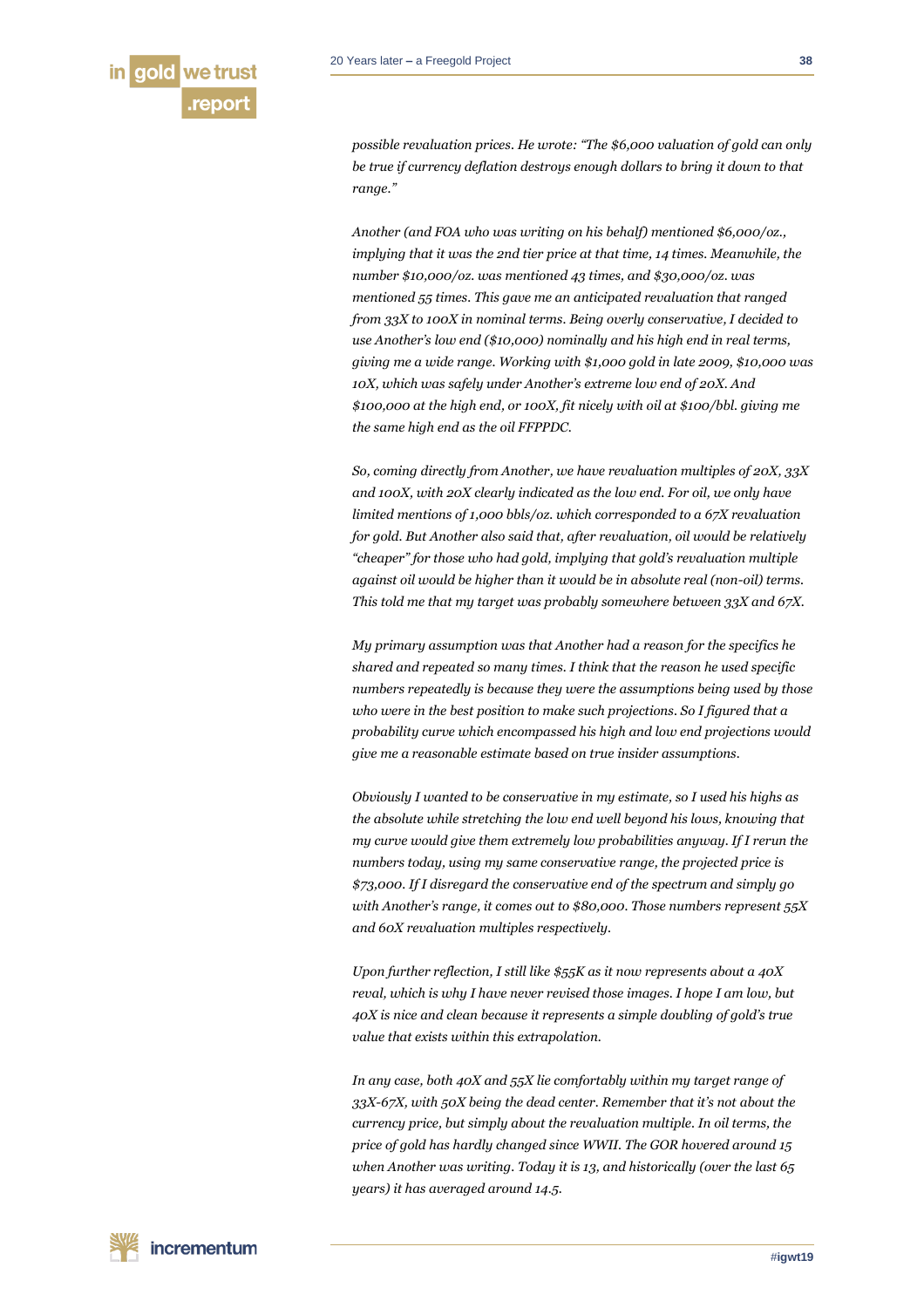

*That's all \$55K ever was, an extrapolation from an amalgamation of Another's Thoughts. And the probability curves were simply my way of expressing how I view it as a range of probabilities rather than a specific prediction."*

I hope that answers your question. :D

*How does their "lens" help you when you read the news today? For example, the stories on the new Iran-sanctions and the Europeans uneasiness? Or those on China and their move to price oil in Yuan?*

I think it helps me keep my eye on the ball, and not waste time on or get distracted by inconsequential things. Using my A/FOA lens, you may be surprised that I judge those stories you mentioned as more or less inconsequential in terms of the big picture. Therefore, I don't waste much time on them, but I will address them here since you asked.

What those stories have in common is the perception that they are existential threats to the US dollar reserve system. The reason is that they indicate a move away from using the US dollar in a transactional role outside the US. This is certainly the direction we're heading, and such developments are certainly not helping the US dollar, but they aren't the harbinger of collapse that some people say they are. Are they a sign of the times? Yes. Will they trigger the US dollar's collapse? No.

What supports the US dollar is what will trigger its collapse when it is removed. That support comes from the US dollar's foreign exchange reserve use in the foreign public sector, and its store of value use in the foreign private sector, not its transactional use.

There are a couple of important points to bear in mind about the transactional use of the US dollar outside of the US. First of all, you don't need US dollar reserves in order to buy something priced or even invoiced in US dollars. The modern foreign exchange market makes it possible to obtain US dollars in exchange for any major currency. International banks can even create those US dollars from thin air on their balance sheets. They're called Eurodollars.

Secondly, even if something is priced in and sold for US dollars, for whatever reason, the seller who receives the US dollars can just as easily exchange them for whatever currency he needs. So just because something is priced in US dollars and US dollars change hands, that doesn't mean actual "Made in America" US dollars were needed at all. They could have appeared on a balance sheet as Eurodollars, and disappeared just as quickly.

The point is that the pricing of things like oil in US dollars is not as important to the international US dollar reserve system as it was 30 or 40 years ago. It's not a major pillar of support, and its removal, while obviously being a sign of the times and what's happening, is not the threat to the US dollar that some make it out to be. Yes, it's interesting, but it's not the ball that I'm keeping my eye on. I guess a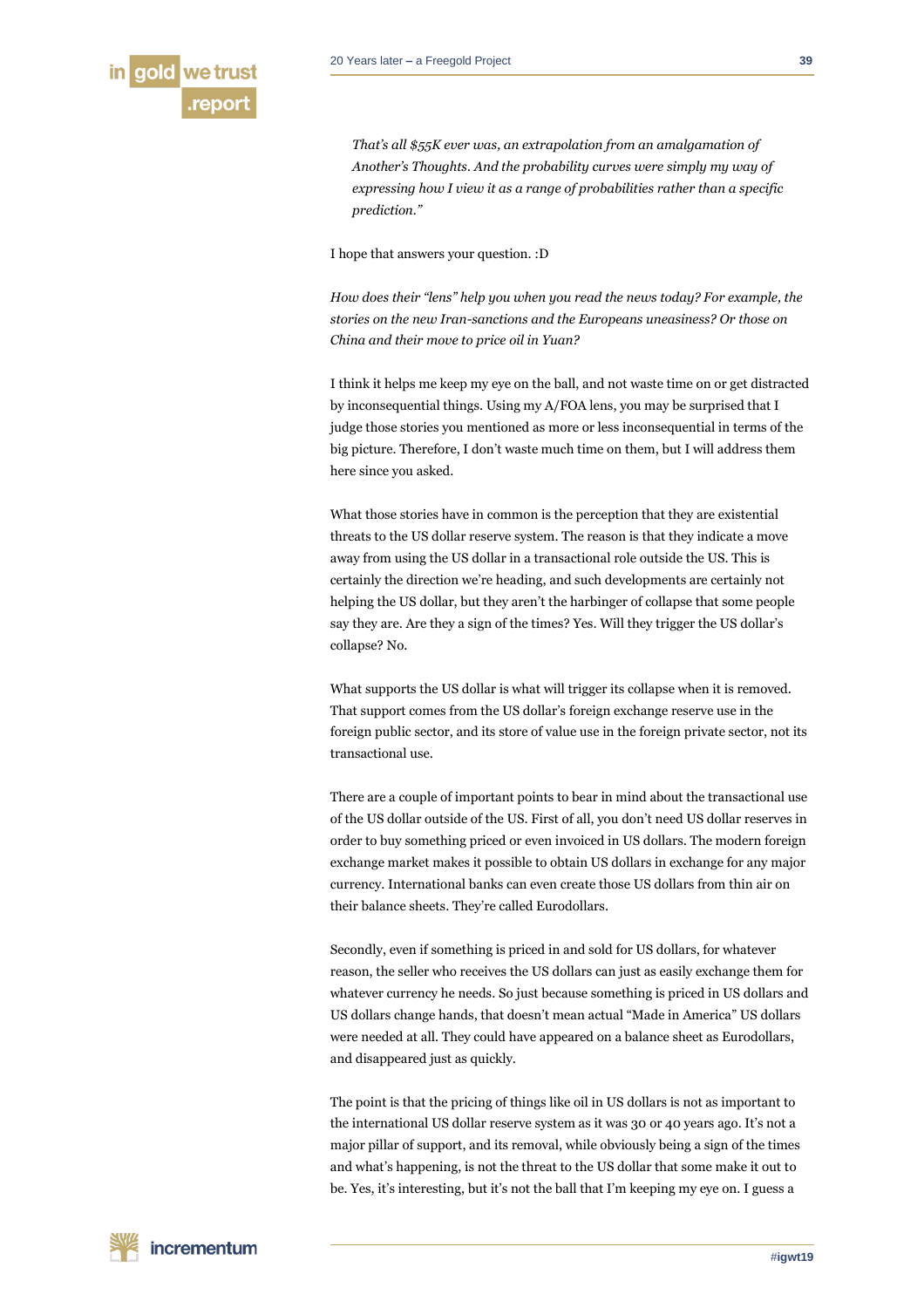

good way to put it is that those stories are more an effect than a cause of what's happening.

In addition to that, an oil futures market makes perfect sense for an economy as large as China. Think about a Chinese oil importer. Now he can hedge his oil price exposure directly in his own currency, passing the risk off to speculators. Before, he had to worry about price changes in both oil *and* the US dollar.

What's important today is not what's priced in US dollars or the US dollars used for transactions, but the US dollars held as reserves, savings and wealth. If you buy oil in US dollars, what matters is if the seller then holds those US dollars as reserves, savings or wealth. If he exchanges them for another currency he needs to pay his expenses or employees or whatever, then the transaction is basically irrelevant to the US dollar.

The ball that I watch is capital inflow, that is, foreigners buying US assets. That's all it takes to support the current system. When that stops, we will get US dollar hyperinflation. Since 2013, the foreign public sector has been flat, which means foreign central banks stopped more than five years ago. It's been the foreign private sector buying our bubbles since then.

That will stop when the markets crash, and an important part of my theory is that I don't think the foreign central banks will pick up the slack this time like they have in the past. That idea is based on a number of things, from trends to statements to actions. And I view developments like the European uneasiness over Iran sanctions you mentioned as supportive of my theory.

Last year Ewald Nowotny, the governor of Austria's central bank (OeNB) and a member of the ECB governing council, talked about Europe's efforts to counter the USG's use of the US dollar as a weapon. When the markets crash, and the foreign private sector stops buying US assets, the US dollar will devalue. This devaluation will force the USG to print money hand over fist, but all that will do is cause the US dollar collapse to accelerate.

The question is whether Europe and China will prop up the US dollar at that critical juncture between when the stock market crashes and the US dollar devaluation begins. In the past, they couldn't let the US dollar collapse without it taking them down with it. But today they are prepared, and because they are now taking active measures to counter the USG's aggressive use of its exorbitant privilege, I don't think they will be very quick on the draw trying to prop it back up. And that hesitation is important, because once the US dollar collapse gets underway, there will be no putting that cat back in the bag.

*What are the most significant events of recent months/years in your eyes? What do you look for when you read the news?*

In January of 2016, I wrote a post called *The Unicorn Economy* focused on the tech bubble, and ever since then I've been looking for bubbles. In January of 2017, I wrote about the "bubble of bubbles," and in November of that year I had a section in a post titled, "Bubbles Built on Bubbles Built on Bubbles". By that time, a few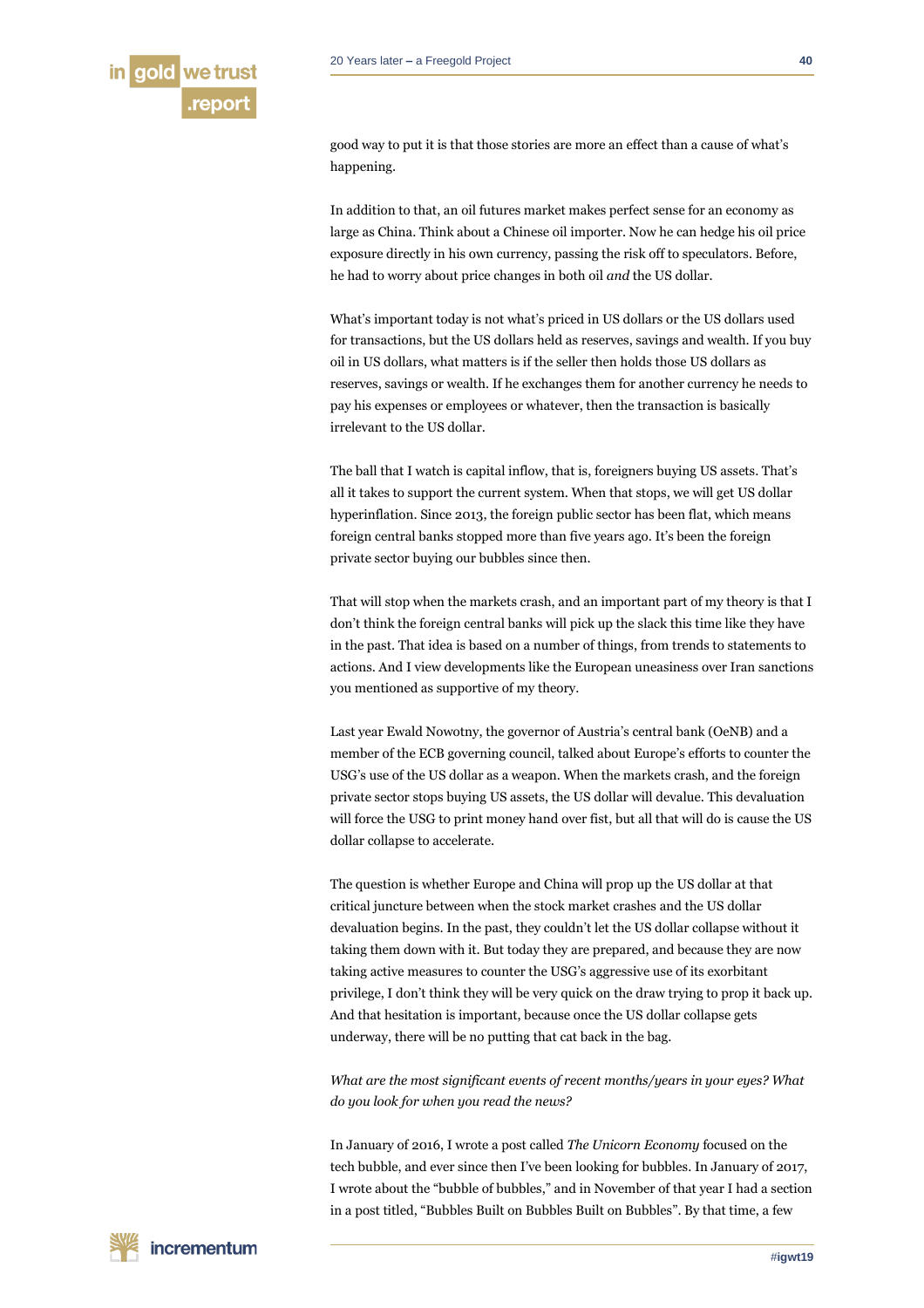people were calling it the "everything bubble," and in January of 2018, I called it the "Bubble of Bubble Bubbles," dubbing 2018 the year of the POP.

I heard something on a recent interview I watched, I think it was Jeffrey Gundlach. He said, basically, that the first sign of a bubble market turning is usually some single crazy mania thing that happens. Like in the dot-com bubble, it was Pets.com, and in this one it was Bitcoin. It's a sign that something has changed.

That whole run-up in Bitcoin from USD 2,000 to USD 20,000 during the second half of 2017 was pretty insane, and I had several posts during that time on related topics. That manic phase ended on 12/15/17, and a little over a month later, on 1/29/18, the stock market bubble popped. That was when it dropped 10% in 10 days. The turn in the market was confirmed with the October 3rd retest, and again on Christmas Eve with a 6% drop from the previous day's high.

As I write, we are testing the highs for a triple top, but I'm pretty convinced that the nine-year bull market turned into a bear last year, and this year I'm looking for a big drop, not just in stocks, but in the "everything bubble", which includes virtually all US wealth assets except gold, things like real estate and art, too.

That's what I'm looking out for, because I think *that's* the next (final?) step on the trail to Freegold.

# *Using your "lens" – where do we stand in the US dollar "timeline" today?*

To me, it's pretty clear we're at the very tip of the tail end of the US dollar timeline. As I said just above, I think the "bubble" already popped a year ago, and I'm expecting the next step to be a big plunge down. This plunge, I think, will sound the death knell for the US dollar.

As I explained above, what supports the US dollar is what will trigger its collapse when it is removed. That support comes from an intermittent combination of the US dollar's foreign exchange reserve use in the foreign public sector, and its store of value use in the foreign private sector.

The foreign private sector is all that's left, and it's only still supporting the US dollar because it's still marginally profitable to be in US assets. When it turns unprofitable to be in US assets, foreign capital will stop flowing in. It doesn't even matter if it flows out at that point, because the US dollar requires a constant *in*flow, so simply stopping that will be sufficient to devalue the US dollar.

You see, the whole world is in a floating exchange rate regime today, ever since the Jamaica Accord in 1976. It's been a dirty float for most of that time, but since 2013 it's been pretty clean. That means the US dollar is floating too. But its position in the float is the result of a constant inflow of capital, meaning a constant buying of US dollars by foreigners which has been ongoing, non-stop, since 1975.

It's reflected in the US trade deficit. That's how you can see it. That's how you can know it's flowing in. A 44-year non-stop trade deficit doesn't just happen organically. It is *caused.* It is caused by a capital inflow. A capital inflow causes a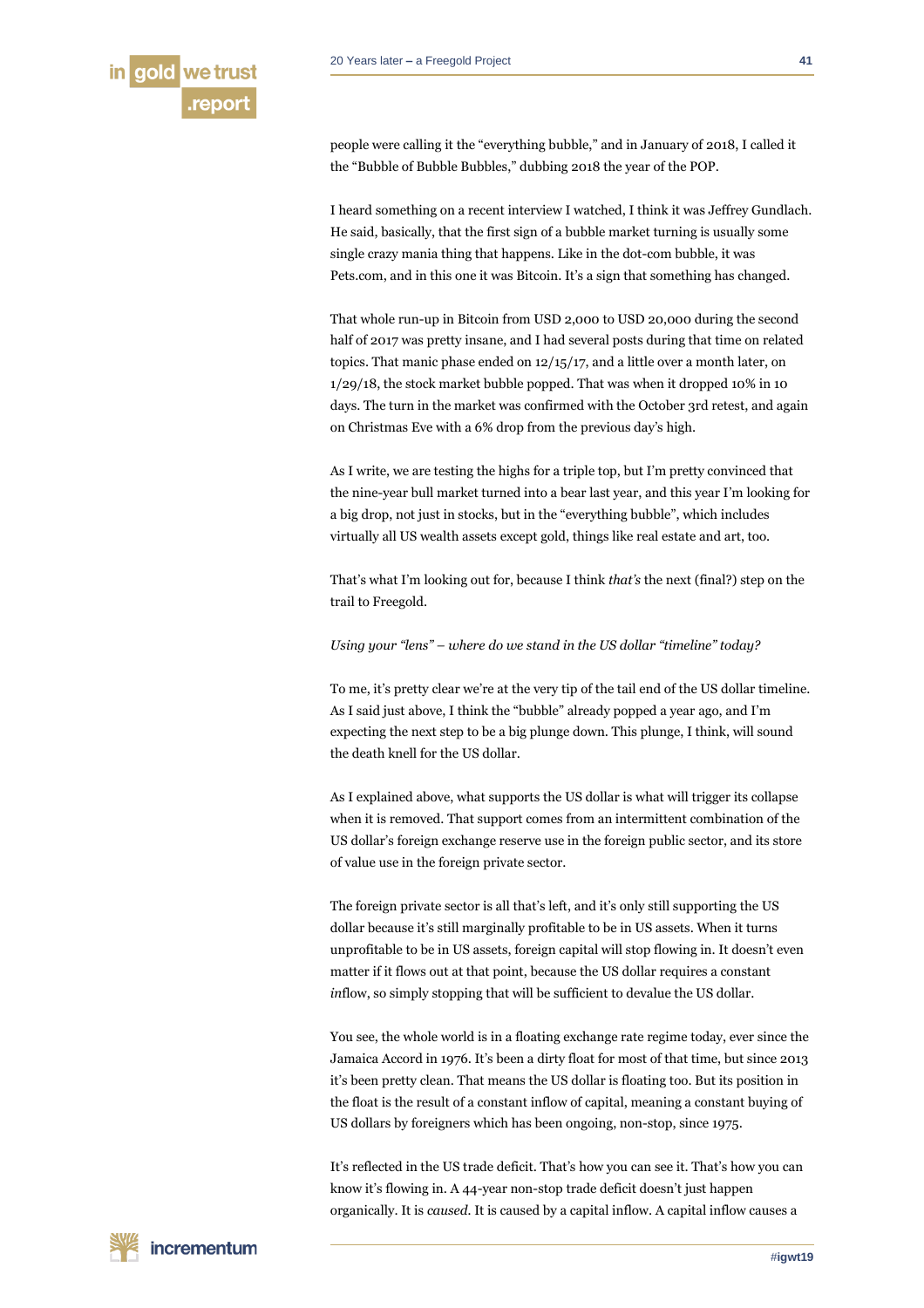

trade deficit. And over 44 years of living with it day in and day out, the USG has grown addicted to it.

It's like the water in a fishbowl. The USG is a fish, and the perpetual trade deficit is the water. Only there are holes in the bottom of the fishbowl, so water is constantly leaking out. But there's also an equal inflow coming from a hose propped on top of the bowl. When the markets crash, that hose will be turned off, and the USG will find itself short on water.

When the markets pop and the inflow stops, the US dollar will drop, and the USG will find its current nominal budget insufficient for even its most basic operations. It won't be able to borrow or tax more, so it will print. At that point, the US dollar will have only undergone a devaluation, a sudden drop to a lower level. But when the USG starts printing just to maintain the status quo it has grown addicted to, the US dollar will start slipping again.

The slip will become a slide, and the more they print, the faster it will drop. That's how hyperinflation works. You can never print enough, because printing begets more printing, and you can never outrun the bear.

So that's where I think we are in the US dollar timeline today—right on the cusp of a big change. I can't say when it will happen, only that it's way overdue.

*Could you explain what the "next financial system" will look like based on your knowledge? How will it differ from today? Are there any examples from history for what is about to emerge?*

What we have today feels to most like all there ever was, because it's all we've ever known. Most of us have lived with it our entire lives, so we can't even conceive of how preposterous it is. But the way the financial system is today, is really just a product of a change that happened in the 1970s.

It was a big change in thinking that you can't really trace back to one thing in particular, but I will anyway. There was a 1974 law called ERISA that pretty much changed the financial system into what it is today.

ERISA is the Employee Retirement Income Security Act of 1974, 29 U.S.C. 1002(5), and it gave birth to the individual retirement account, or IRA, which led to Roth IRAs, SEP IRAs, Simple IRAs, 401(k)s, and so on and so forth. It basically opened the floodgates of Wall Street to an ocean of dumb, passive money, and Wall Street never looked back after that.

Let me give you a quick analogy. In 2003, a guy named Chris Moneymaker won the World Series of Poker in Las Vegas. What was most remarkable about him was that he was the first person to win the WSOP after qualifying at an online poker site. And that win, like ERISA, opened the floodgates of online poker to an ocean of dumb, passive money. They called it the "Moneymaker Effect", and it made professional poker players rich beyond their wildest dreams. Taking money from the ocean of dumb "fish" money was easier than stealing candy from a nursery.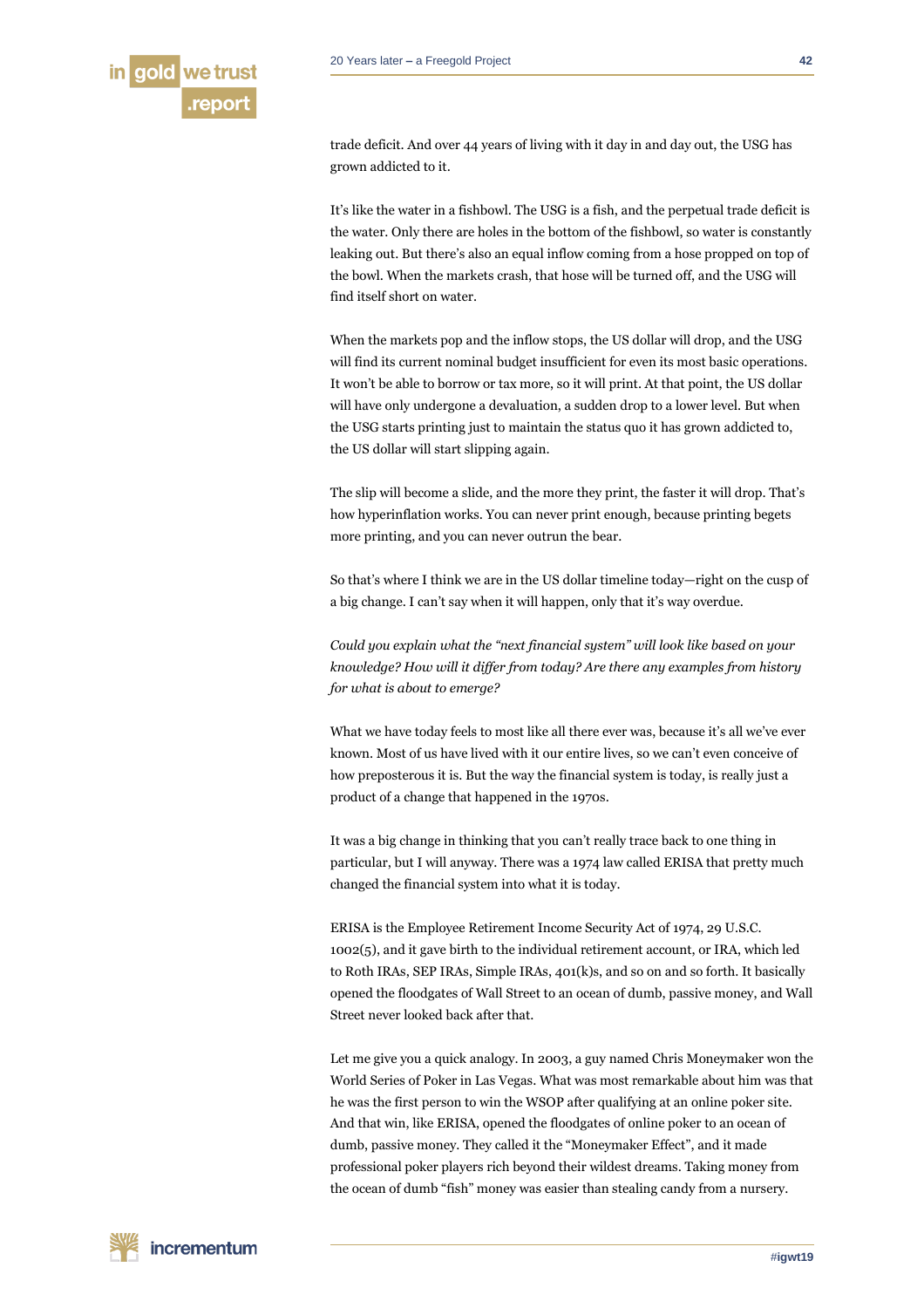I shouldn't be so hard on the dumb money, though, because it's the Savers' money, and I'm a Saver. It's only dumb for it to be invested in the shark-infested waters of Wall Street, where they eat your lunch daily and cheat like it's part of the game.

It's important to draw the distinction between Savers and professional investors, traders and speculators. True professionals were in Wall Street long before all the easy money came in, and they'll be there when it's gone. But there are also a lot of Savers today who think they are professional investors, traders and speculators, but wouldn't be very good at it without the ocean of easy money.

Just like in online poker. While it was big, there were lots of mediocre players who thought they were really good, just because there were so many bad players playing. But that all ended on April 15, 2011, when they shut down online poker in the US. They call it Black Friday, and poker hasn't been the same since. You can still play online outside of the US, but it's not the same, because the easy, passive, dumb money is gone. The floodgates that opened in 2003 were closed on April 15, 2011. And that, in a metaphorical nutshell, is how the "next financial system" will differ from today.

The floodgates that let an ocean of passive Savers' money into the shark infested waters of Wall Street will close. Much savings will be lost, but new savings will go elsewhere. Investors, traders and speculators will still invest, trade and speculate, but it will be a smaller pool in which they play, and their skills, which have likely atrophied over the past 44 years, will once again be tested.

This is a big topic, and there are many implications worth exploring. It's something I do at the Speakeasy once in a while, gaze into my crystal ball, and write about how I think the future will look. But the bottom line is that when this sucker blows, all those savers still invested in Wall Street are going to be so badly burned that they'll never go back. At least not for several generations. And in my assessment, savings or Savers' money makes up the majority of the financial system today, so you can imagine how it's going to have to shrink.

Passive investments such as ETFs will probably shrivel and all but disappear. Real estate investing will be boring and difficult like it used to be, so REITs will probably follow ETFs. Far fewer kids will study finance at college. You get the picture. ;D

# *What role will Gold play? What role will the Euro play? How is it different from the role of the US dollar today?*

Today the US dollar is considered both money and wealth. What will change is our understanding of what constitutes wealth. It will no longer be confused and conflated with the money concept. I write about it now, and it's very difficult to explain now because everyone's still living inside the US dollar fishbowl, but in the future it will be obvious to everyone. Gold will be wealth par excellence, and the Euro will simply be money.

I try to only write posts when I'm feeling inspired, but I must admit that some of my posts are better than others. I think th[e Fiat 33,](http://fofoa.blogspot.com/2014/06/fiat-33.html) [Dirty Float](http://fofoa.blogspot.com/2014/08/dirty-float.html) and [Global](http://fofoa.blogspot.com/2014/12/global-stagnation.html)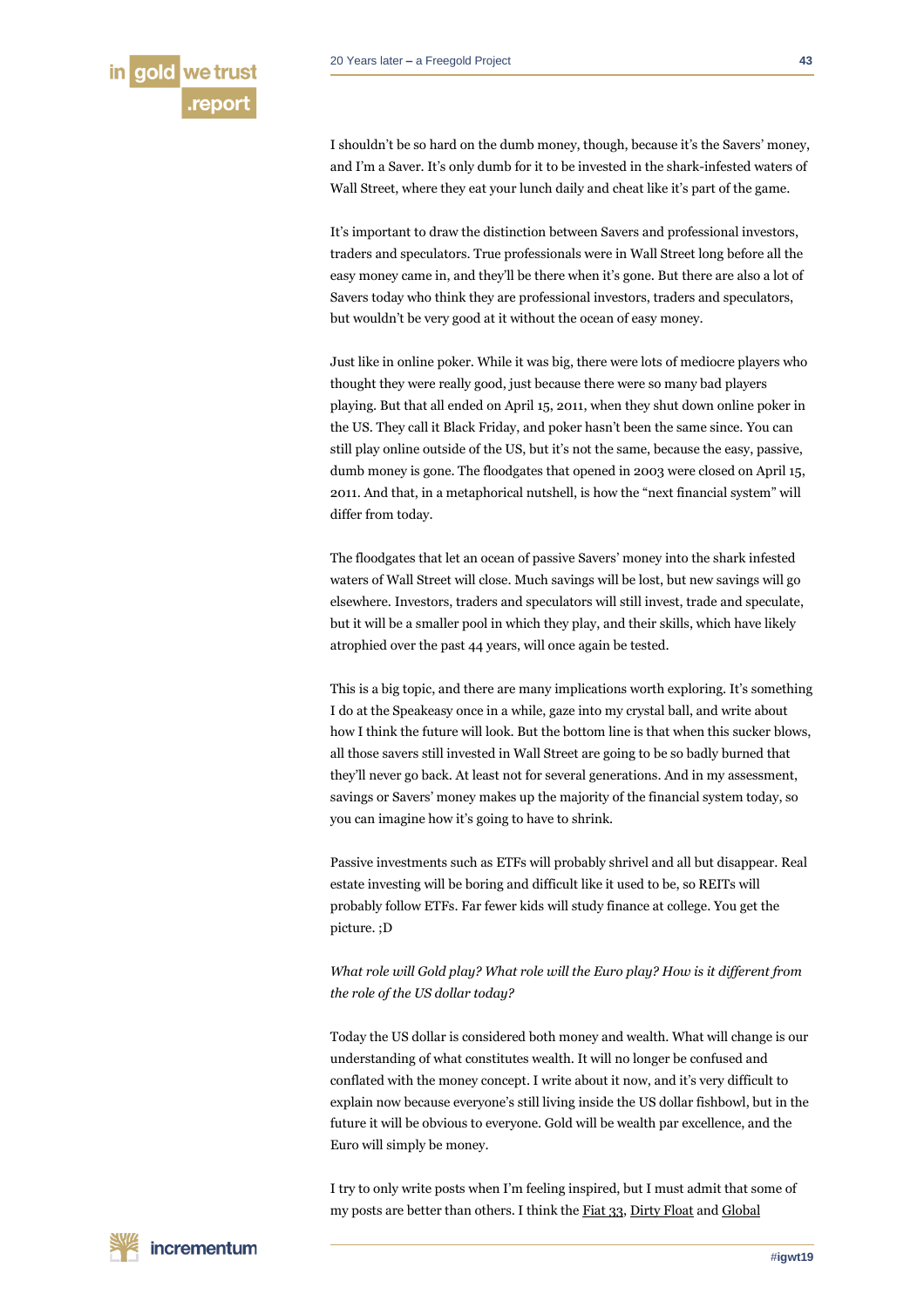

[Stagnation](http://fofoa.blogspot.com/2014/12/global-stagnation.html) series are my most important posts of all. There are many that came before those which are close, but considering only posts that came *after* that series (and during the Speakeasy years), I'd probably put [Money or Wealth?](http://fofoa.blogspot.com/2017/05/money-or-wealth.html) at the top. As a post, it stands on its own, but it was actually a continuation of the post just prior to it, [How Gold is Different.](http://fofoa.blogspot.com/2017/05/how-gold-is-different.html)

The gist of *How Gold is Different* was that the physical market has no effect on the price. Most people think that the paper gold market must, ultimately, be subservient to the physical market, because that's how it works in other commodities, but it's simply not the case with gold. And I go into great detail to explain why that is. It's because gold is different from not only other commodities, but from everything. It's traded like a currency run by the bullion banks, but it's different from all other currencies. It's considered a precious metal, but it's different from all other precious metals, including silver. And it's produced like a commodity, with futures trading and all, but it's different from all other commodities. It's different from literally everything.

I also pointed out in that post that the physical gold in private ownership (that's excluding central bank gold) is worth more, even at today's prices, than three times the market cap of Apple, Microsoft, Facebook, Cisco Systems and Volkswagen… combined! At Freegold prices, it will be worth more than 125 times that combined market cap, or more than six times the market cap of every company listed on the NYSE, and NASDAQ, *combined*, and that's at current bubble valuations. The point being that the idea of gold being a valuable asset is *anything* but a relic from the past. By comparison, well, there really is no comparison. It's different from literally everything.

The gist of *Money or Wealth?* was that gold is not money, it's wealth. And I went into great detail in that post to show that it's not just a matter of semantics. I wrote separately about both money and gold, and I made the case that gold has no place in the monetary system, not even in the future monetary system (Freegold), and that whenever gold ended up in the monetary systems of the past, as FOA said, that was not the best use of gold.

I published that post on February 1st, 2017, just 12 days after Trump's inauguration. And it was all the talk about potential Trump advisors pitching the idea of returning to a gold standard that prompted me to write a post to really drive home the flaw in that kind of thinking, and that bringing gold back into the monetary system is not the solution to anything. It's not even an improvement on what we have now. It's a terrible idea.

In that post, I made the point that money is in fact the *opposite* of wealth, in that a monetary balance indicates a physical plane (real wealth) *im*balance. They can be exchanged for each other, money for wealth, and wealth for money, but they are not the same thing. They are opposites, like matter and antimatter. And I explained how it does not make more sense to say that debt rather than money is the opposite of wealth, because debt is simply a negative monetary balance in the monetary plane, and it can be extinguished or paid off within that single plane.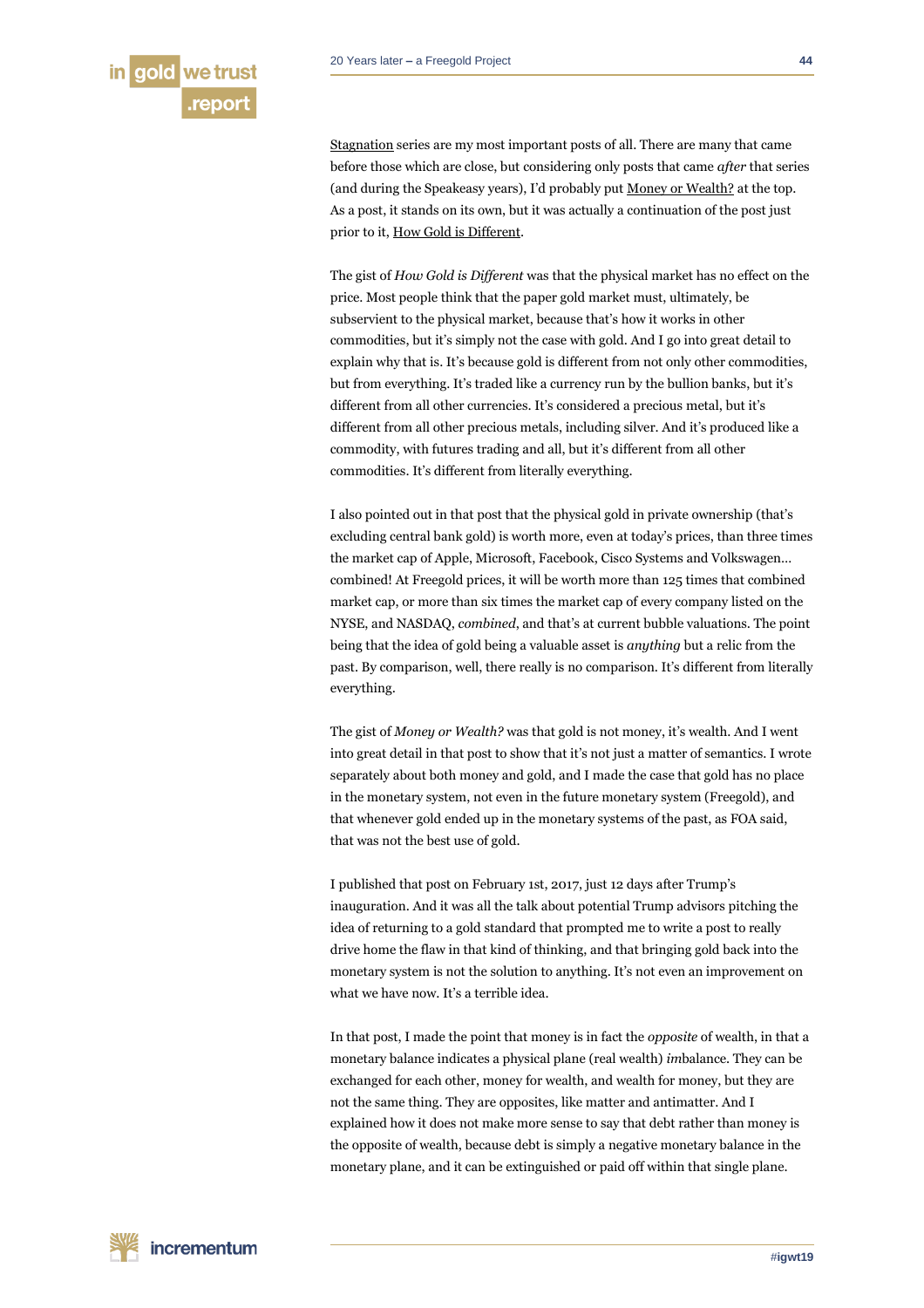Finally, I emphasized that *both* money and wealth play important roles in our lives, they're just different roles. I wanted to make it clear that the post was not an indictment of modern money. Modern money is good. We all need money. And having an efficient international monetary system like we have today is a huge improvement over not having one. The problem is *holding* money (and financial balances), and thinking it's wealth. It's that kind of *thinking* that will change, not money, so beware of anyone trying to fix modern money by bringing back the gold standard. It's the gold *standard*, not gold itself, that's a relic from the past.

So money will be just like it is today, mostly credit, denominated in a purely symbolic unit like the US dollar or the euro. The US dollar will have fallen far, and the euro will help bridge the gap. Most of the problems with the euro today, and criticisms of it, are actually effects of the current system, the US dollar international monetary and financial system (\$IMFS), the fishbowl in which even the euro swims today. Once it is free from the \$IMFS, the euro will be money par excellence. The reason is mostly because of its management structure.

The reason I have positive things to say about the euro is because, no matter how it's being used today, it was conceived and constructed to bridge the end of the US dollar reserve system to the next one. Its design, its architecture, will not only allow it to survive the transition, but also to flourish within the next system.

In his famous acceptance speech for the International Charlemagne Prize of Aachen for the euro in 2002, Wim Duisenberg said, "*It is the first currency that has not only severed its link to gold, but also its link to the nation-state."* You see, the euro solved *two* problems.

- 1. It severed its link to the wealth reserve function of money.
- 2. And 2. it severed its link to the Triffin Paradox of an international currency being managed by a single nation. These are the US dollar's two greatest problems, and the design of the euro resolved them.

Is it susceptible to politics and political influence? Of course it is. But it's the currency of many very different countries, and that's why its susceptibility to political influence is actually a strength, not a weakness. FOA wrote:

*"The dollar is ruled by one country and one country only. This implies that only one Economy is taken into consideration when policy is discussed, the USA. The management of interest rates, inflation, dollar value and crisis intervention, are therefore politically motivated to benefit one world group, again, Americans. We have seen the news events of how this tramples upon the needs of other geopolitical groups (countries).*

*On the other hand, the Euro will utilize a totally different structure of consensus management. It will be governed by many nations of obvious conflicting needs. This very weakness, that is so well documented by analysts, is the 'major' strength that will contribute to the popularity of the Euro. In time, it will be governed by many cultures, including an 'open market' valuation of gold."*